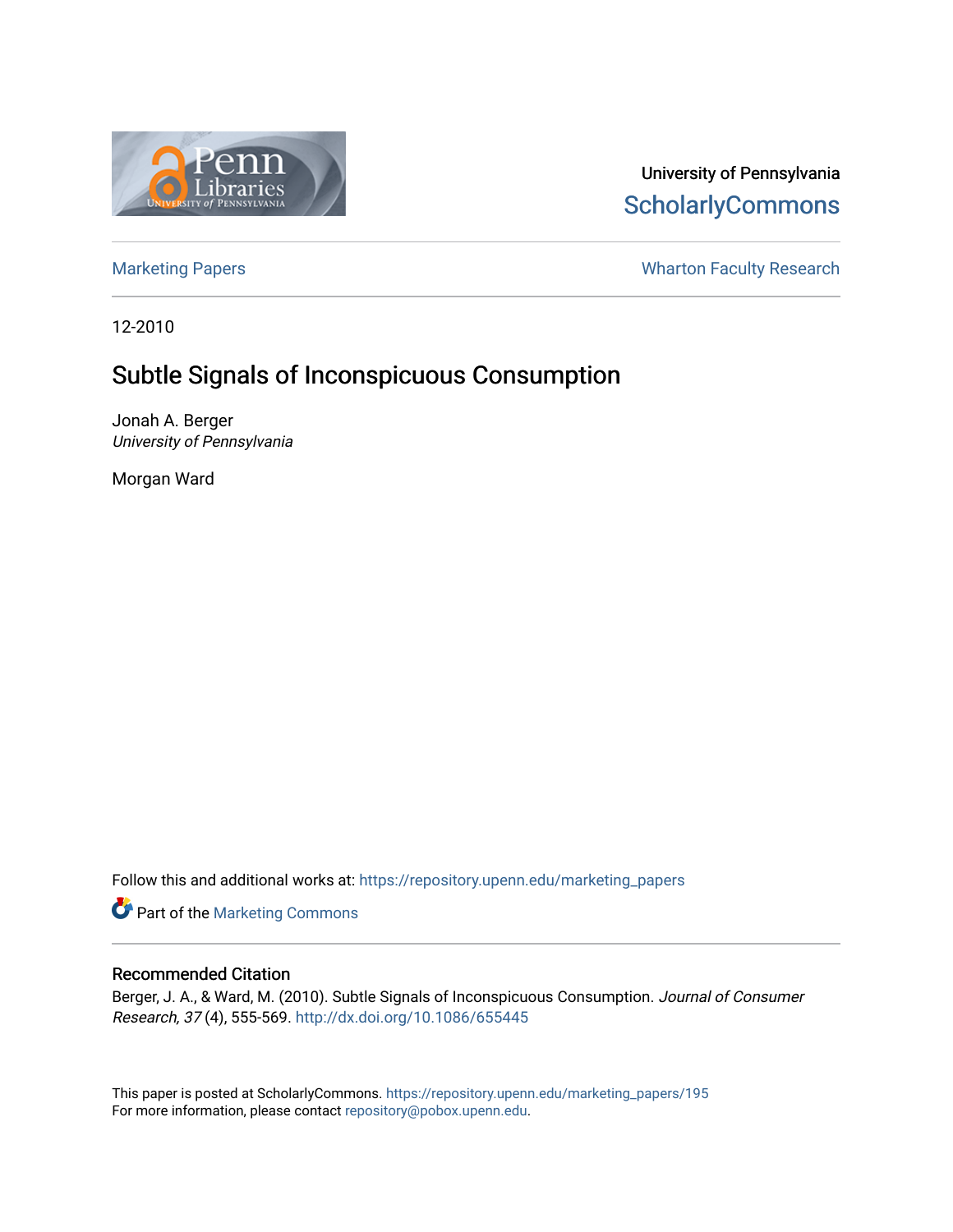# Subtle Signals of Inconspicuous Consumption

# **Abstract**

The notion of conspicuous consumption (Veblen 1899) suggests that consumers spend lavishly on goods to that symbolize status and visibly communicate wealth and status to others. Analysis of multiple product categories, however, indicates an inverted-U relationship between price and the presence of logos or brand names: High-end products are actually less likely to contain such clear brand markers. Further, experimental studies show that high-end products which use more subtle markers are harder for observers to recognize, more likely to be perceived as cheaper generic equivalents, and less likely to be perceived as status symbols. This research explains this seeming inconsistency through social identity and distinction. Mainstream consumers prefer explicitly marked products which are widely recognizable symbols of prestige. Consequently, insiders prefer subtle markers that differentiate them from the mainstream and thus facilitate communication with others in the know. The authors discuss the implications of these findings for the communication of identity, brand management, and the success of cultural products.

# Keywords

conspicuous consumption, identity-signaling, social influence, conformity, branding

# **Disciplines**

Business | Marketing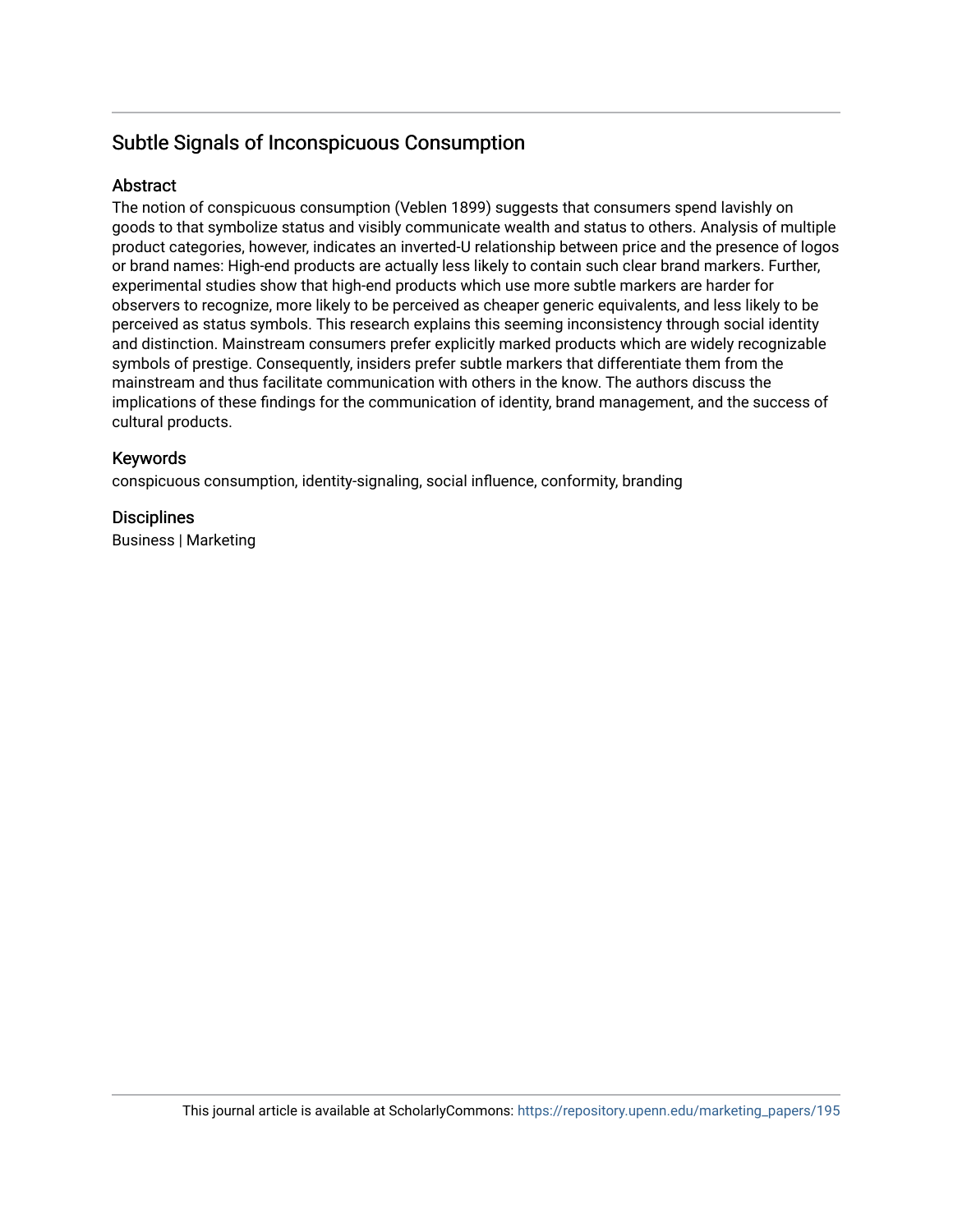#### **Subtle Signals of Inconspicuous Consumption**

# JONAH BERGER

### MORGAN WARD\*

\*Jonah Berger is assistant professor of marketing at the Wharton School, University of Pennsylvania, 700 Jon M. Huntsman Hall, 3730 Walnut Street, Philadelphia, PA 19104  $(jberger@wharton.upenn.edu)$ . Morgan Ward is assistant professor of marketing at the Cox School of Business, Southern Methodist University, 6212 Bishop Blvd. Dallas, Texas 75275, (mward@cox.smu.edu). The authors thank Susan Broniarczyk, Darren Dahl, Grant McCracken, Bill Swann, Christophe Van den Bulte, David Wooten for helpful comments on prior versions of the manuscript and Margo Peyton, Phuong Mai and Lauren Hutchinson for research assistance.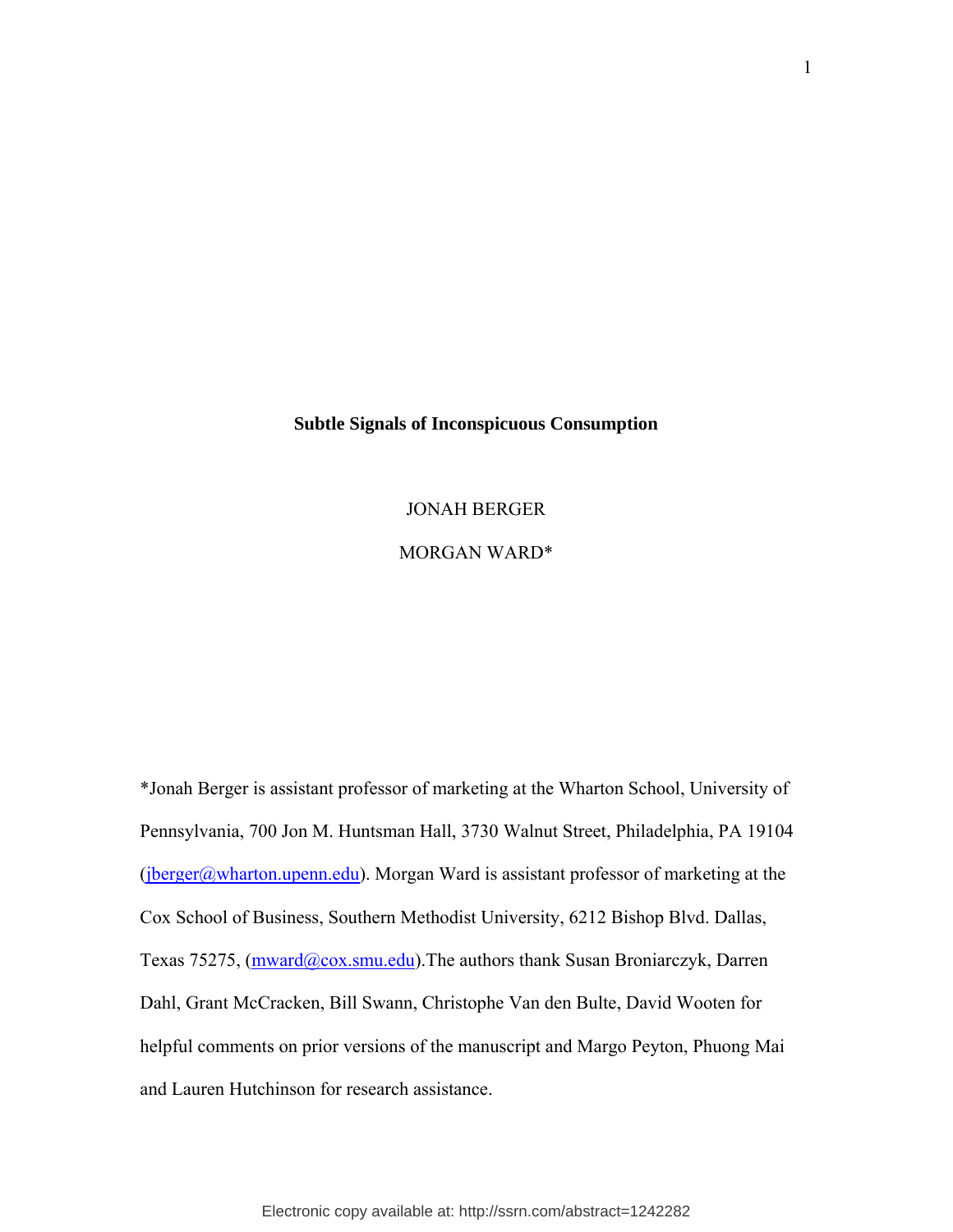Four experiments demonstrate that while products with obvious brand identifiers (i.e., brand names or logos) are more effective signals in general, some consumers prefer subtly marked goods. Though less explicit branding increases the likelihood of misidentification (e.g., observers confusing a high-end purchase for a cheaper alternative), people with more cultural capital in a particular domain prefer subtle signals because they provide differentiation from the mainstream. Such insiders have the necessary connoisseurship to decode their meaning, and such undercover markers facilitate communication with others in the know. Consistent with the notion that these effects are driven by outward communication, they are stronger in identity-relevant product domains and situations where consumption is more public.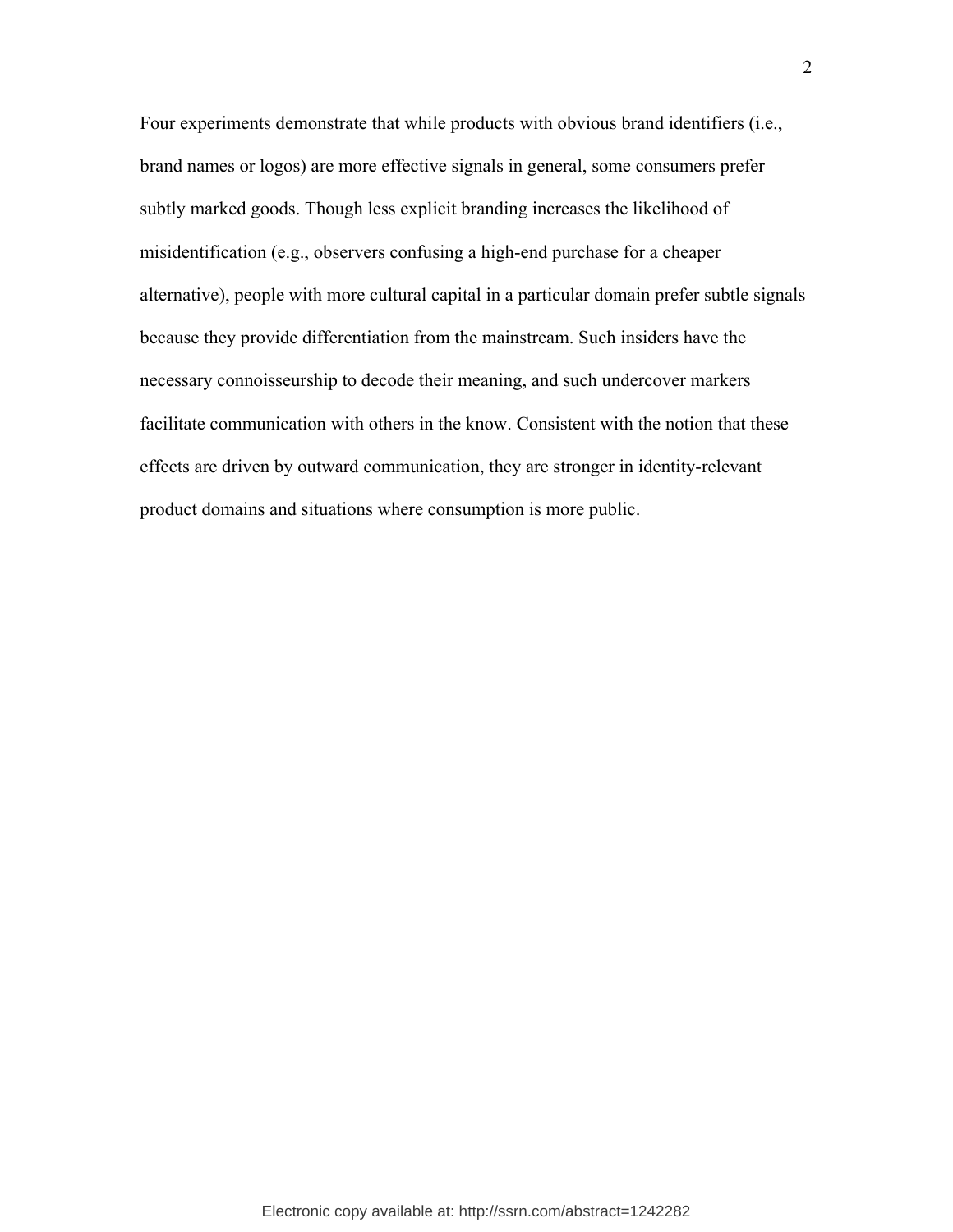#### **"In fact, we don't have logos." –Designer Tom Ford (Menkes 2007)**

Conspicuous consumption is one of the oldest ideas in consumer behavior. Since Veblen (1899), researchers have suggested that people choose products to communicate desired identities and characteristics (Belk 1988; Douglas and Isherwood 1979; Holt 1995; 1998; Solomon 1983). Brands assist the signaling process through visible logos and explicit patterns. Nike's swoosh, Burberry's plaid, and the Apple logo all facilitate communication and allow others to make desired inferences about the wearer.

Such explicit identifiers are common, but one might expect less overt signals for lower-priced goods. Consumers may want others to know if they bought an Armani shirt, but might not want to broadcast if they bought a cheaper item from Wal-Mart. Thus one might expect more explicit branding, such as visible brand names or large logos, on more expensive goods. This would lead to a positive, or at least a monotonically increasing, relationship between price and brand signal explicitness: cheaper goods have few brand markers but as price increases, signals become more explicit.

A brief analysis of two product categories, however, shows a distinctly different pattern. We randomly selected 120 pairs of sunglasses from major sunglass websites, gave coders an image of each pair, and asked them to record whether the sunglasses explicitly identified the brand (i.e., a brand name or logo appeared). As figure 1 indicates, there was an inverted U relationship between price and brand identification. Regressing brand identification on price and price squared indicates that while brand identification increased with price  $(B = .0088, S.E. = .0034, p = .008)$ , it was negatively related to price squared ( $B = -0.0014$ , S.E. = .0005,  $p = 0.006$ ). While only 21% of sunglasses under \$50 contained a brand name or logo, for example, this increased to 84% among sunglasses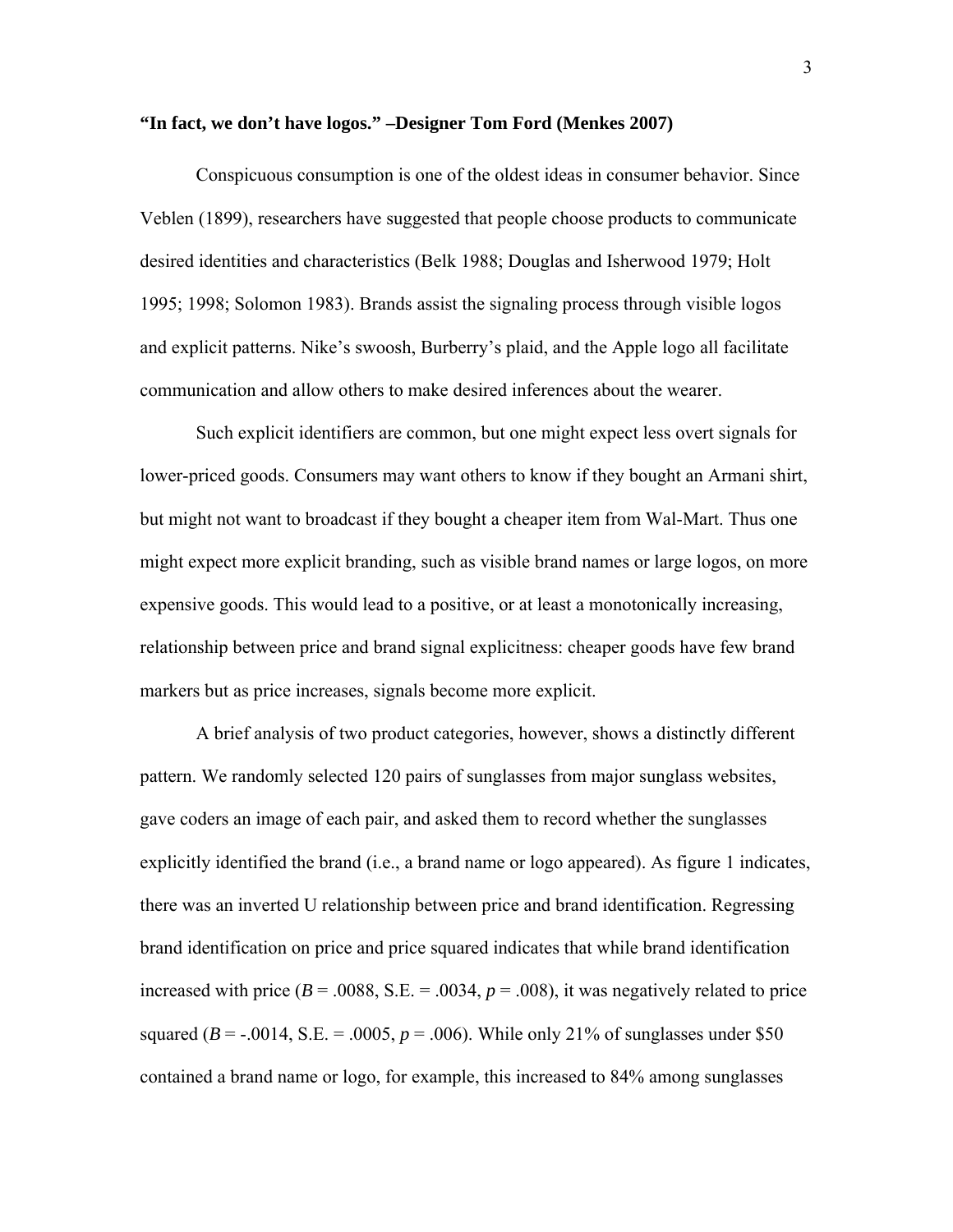between \$100 and \$300. But as price increased further, explicit branding decreased: Among sunglasses priced more than \$500, for example, only 30% displayed a brand name or logo. A similar analysis of handbags (see Appendix for full methods) found the same pattern of results. While cheaper bags (i.e., those under \$100) had few logos or brand-related patterns, and mid-priced bags (i.e., \$200-\$300) often contained such brand identifiers, signal explicitness decreased among higher-priced bags. Bags more than \$600, for example, had comparable values of signal explicitness to the cheapest bags.

Taken together, these results suggest that high-end products tend not to contain explicit markers. But why would consumers pay more for products which are presumably less-effective signals (i.e., harder for observers to identify)? Do some people just dislike logos (Klein 1999) or might these results suggest something deeper about how people communicate identity?

To address these questions, this paper investigates subtle signals. Though some product are explicitly marked (i.e., large brand logos or patterns), others have more understated ways of identifying themselves (i.e., discreet patterns or detailing, see Figure 2). We show that while subtly marked products are misrecognized by most observers, and thus seem like less effective signals in general, people with domain-specific cultural capital (i.e., insiders) actually prefer them because they provide differentiation from the mainstream and should facilitate interaction with others 'in the know'.

This work also makes a number of additional contributions. First, we empirically demonstrate and deepen understanding around a particular type of inconspicuous consumption—the use of *subtle signals* that are only observable to people with the requisite knowledge to decode their meaning. While the idea of conspicuous consumption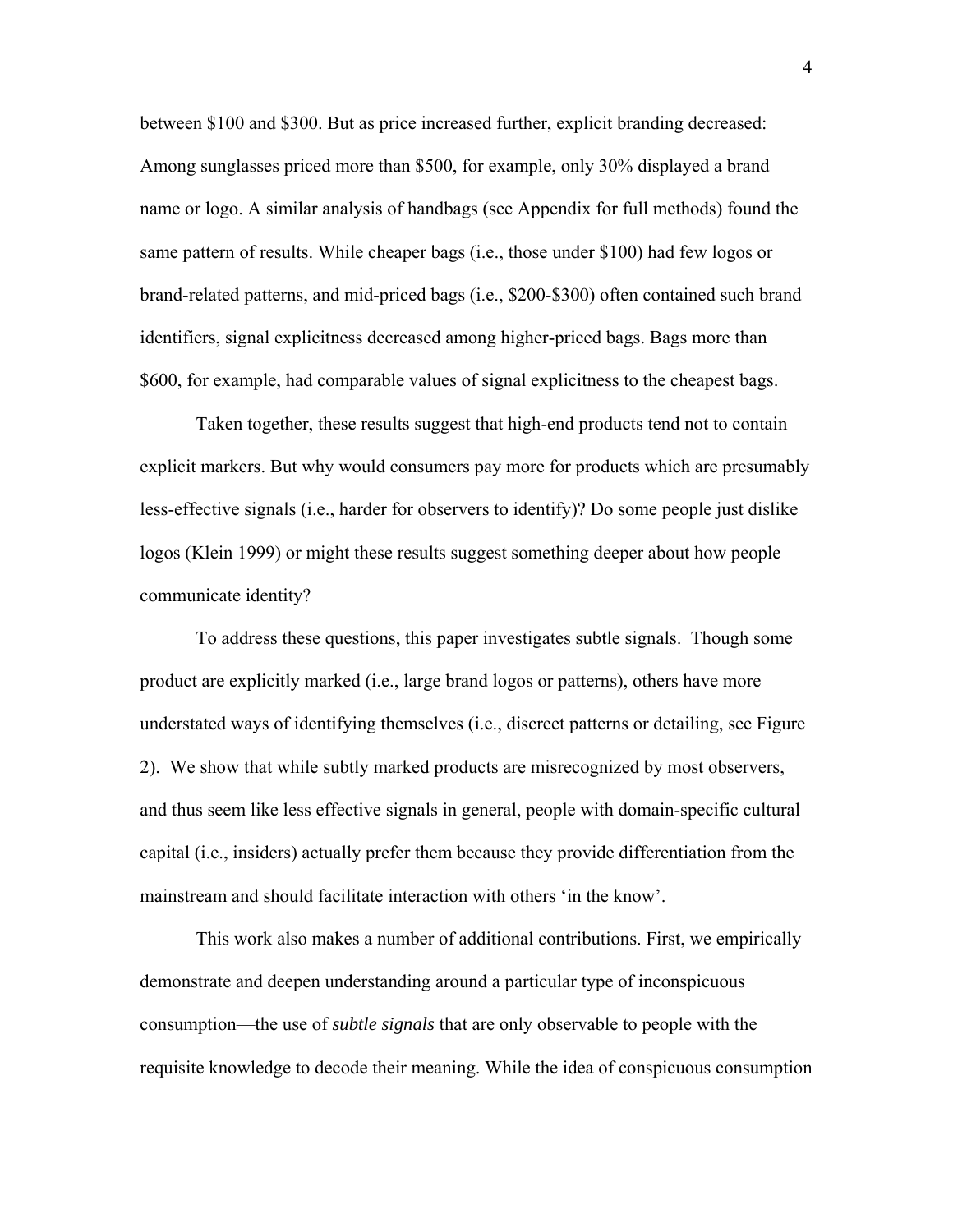is pervasive, other perspectives might suggest that consumers avoid products with explicit brand identifiers because they reject ostentatious status symbols (Brooks 2001; Davis 1992; Weber 1904/2001) or feel guilty about being conspicuous consumers (Seabrook 2001). Building on research regarding cultural capital, taste, and distinction (e.g., Bourdieu 1984; Douglas and Isherwood 1978; Hebdige 1978; Simmel 1904/1957), however, we take a broader perspective. Rather than just avoiding logos, we show that insiders may be comfortable with them or even prefer them in certain situations, as long as those markers are somewhat invisible to the mainstream. Second, consistent with the notion that they are driven by identity-signaling and outward communication, we show that insiders' preferences for subtle signals are stronger in (a) identity-relevant product domains and (b) situations where consumption is public. Third, we demonstrate situations in which consumers prefer signals that are arguably more costly (also see Donath forthcoming). Many signaling perspectives would suggest widely recognizable markers will be preferred (Fisman 2008), but we demonstrate instances where consumers choose in ways that forgo widespread identification, and thus incur an identification cost. Fourth, while we do not test this directly, we extend signaling theory by considering when subtle signals may be more effective. Most perspectives suggest that louder, more easily identifiable markers will be better signals (e.g., Veblen 1899; Wernerfelt 1990). In situations where outsiders poach ingroup signals, however, subtle signals may actually be better at conveying certain desired meanings. Finally, our results shed light on how social distinction dynamics may play out in a multi-group context. Recent work on divergence shows that consumers sometimes avoid products associated with certain outgroups (Berger and Heath 2007; 2008; White and Dahl 2006; 2007), but our results suggest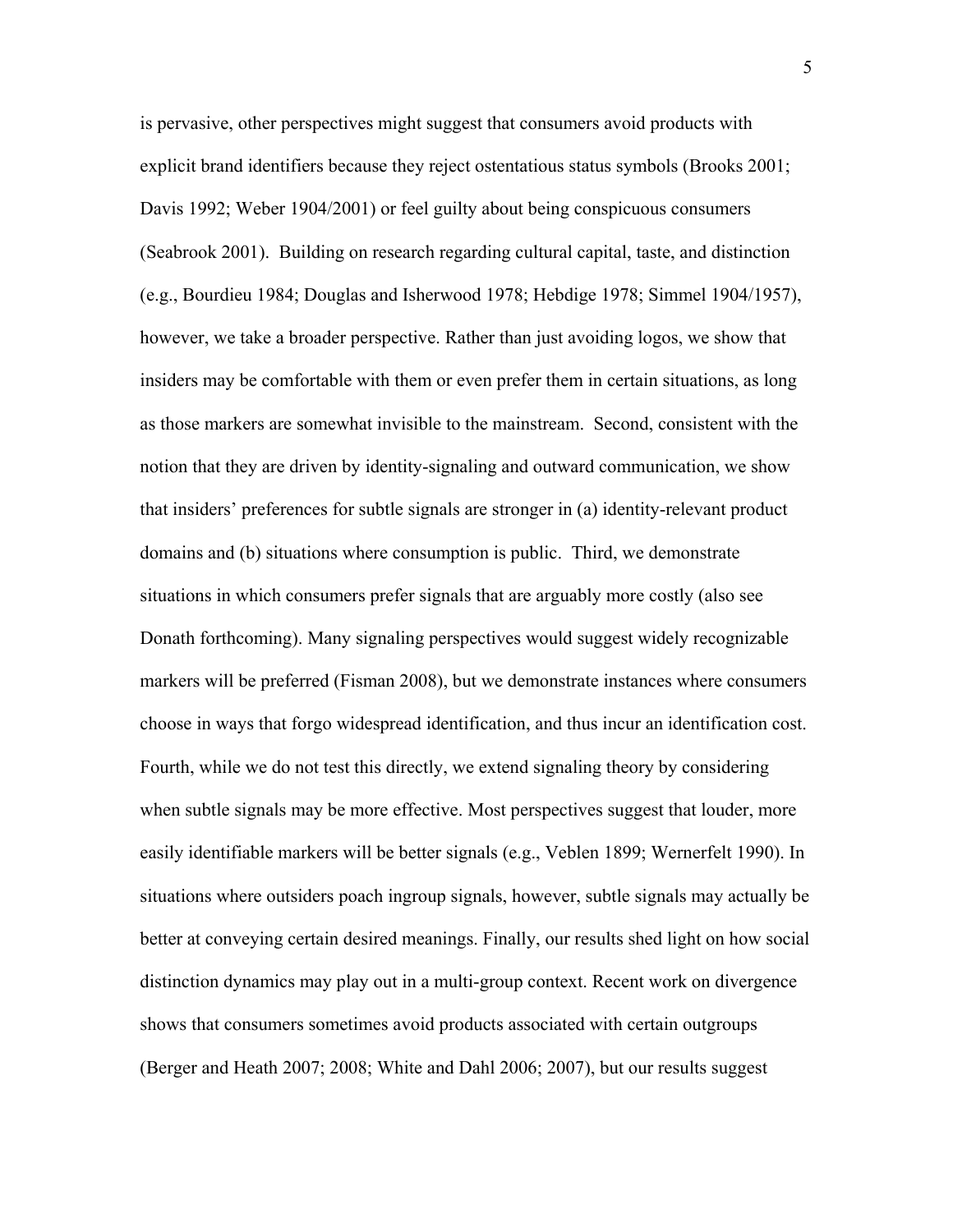instances where one group may actually behave similarly to another group to avoid imitation by a third group.

#### **SIGNAL VISIBILITY AND THE COMMUNICATION OF IDENTITY**

Possessions and behaviors can act as signals of identity (Berger and Heath 2007; 2008; Douglas and Isherwood 1979; Goffman 1959; Holt 1998; Veblen, 1899; Weber 1968/1978; Wernerfelt, 1990) and this marking function has important implications for interpersonal interaction. Consumption is not only driven by function, but also by symbolic value (Levy 1959). People consume to classify themselves as well as communicate with others (Douglas and Isherwood 1979; Holt 1995) and use consumption to form inferences about others' social identities, preferences, and social class (Belk, Bahn, and Mayer 1982; Burroughs, Drews, and Hallman 1991; Holt 1998; Fussell 1983). Consequently, consumption can act as a fence or bridge (Douglas and Isherwood 1979), helping to construct and maintain symbolic borders between groups (Bourdieu 1984; Lamont 1992; Weber 1968/1978) and to provide access to social networks and organizations (Kanter 1977).

Visibility plays an important role in this communication process. Consumption alone does not ensure desired recognition and the more visible consumption is, the easier it should be for others to make desired inferences. Indeed, Veblen (1899) noted that to communicate particular characteristics to others, people sometimes consume in *conspicuous* ways. Consistent with this suggestion, people tend to communicate identity in publicly visible domains (Belk 1988; Berger and Heath 2007) and wealthier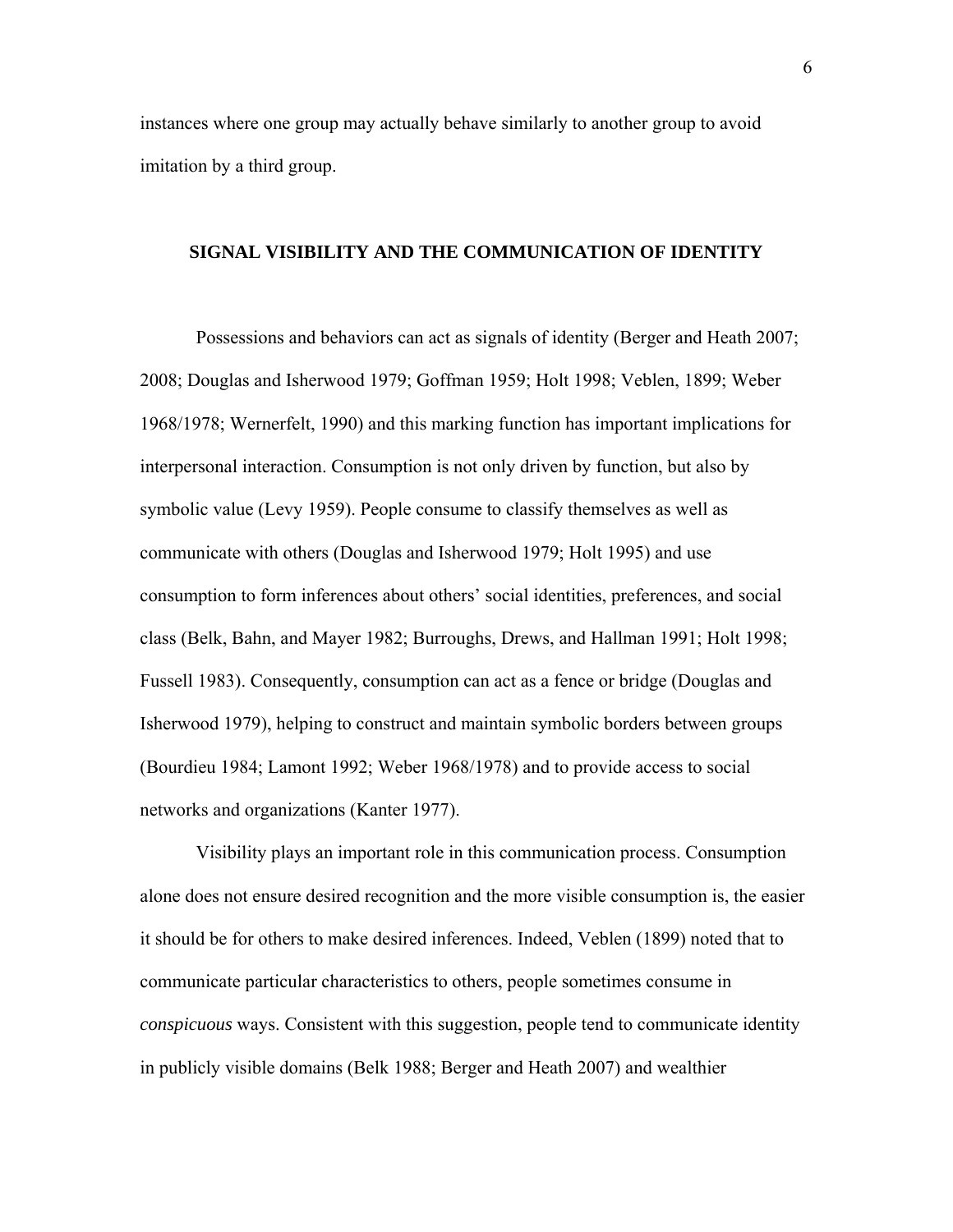households spend a larger share of their income on visible goods (e.g., cars and clothes as opposed to underwear and laundry, Heffetz 2007). Other work finds that people only spend more on visible goods when it could favorably distinguish them from others in their community (Charles, Hurst, and Roussanov 2007).

This suggests that easily visible markers, such as products adorned with large logos or brand names, should facilitate desired identification. Products vary in how explicitly branded they are: Some shirts scream the brand name across the chest or proclaim their makers through loud patterns, while others are more discreet (e.g., trench coats with plain exteriors but distinctive patterns under the collar). Explicit markers should be more effective signals to the general public, since more obvious brand names and logos should be easier for the majority of observers to see and identify. This, in turn, increases the likelihood that observers make desired inferences about the target consumer. As Fisman (2008) notes: "for a signal to be effective, it needs to be easily observed by the people we're trying to impress. This includes not just those near and dear to us, but also the person we pass on the street."

In contrast, subtle signals will likely be missed. Subtle detailing such as extra buttons, particular stitching, or covert marking has been described as "dog-whistle" fashion (Twitchell 2002) because it flies beneath the radar and fails to be decoded by most observers. This leads to our first hypothesis

**H1**: While everyone should be able to make reasonably correct inferences about explicitly marked goods, subtle signals are more likely to be misperceived.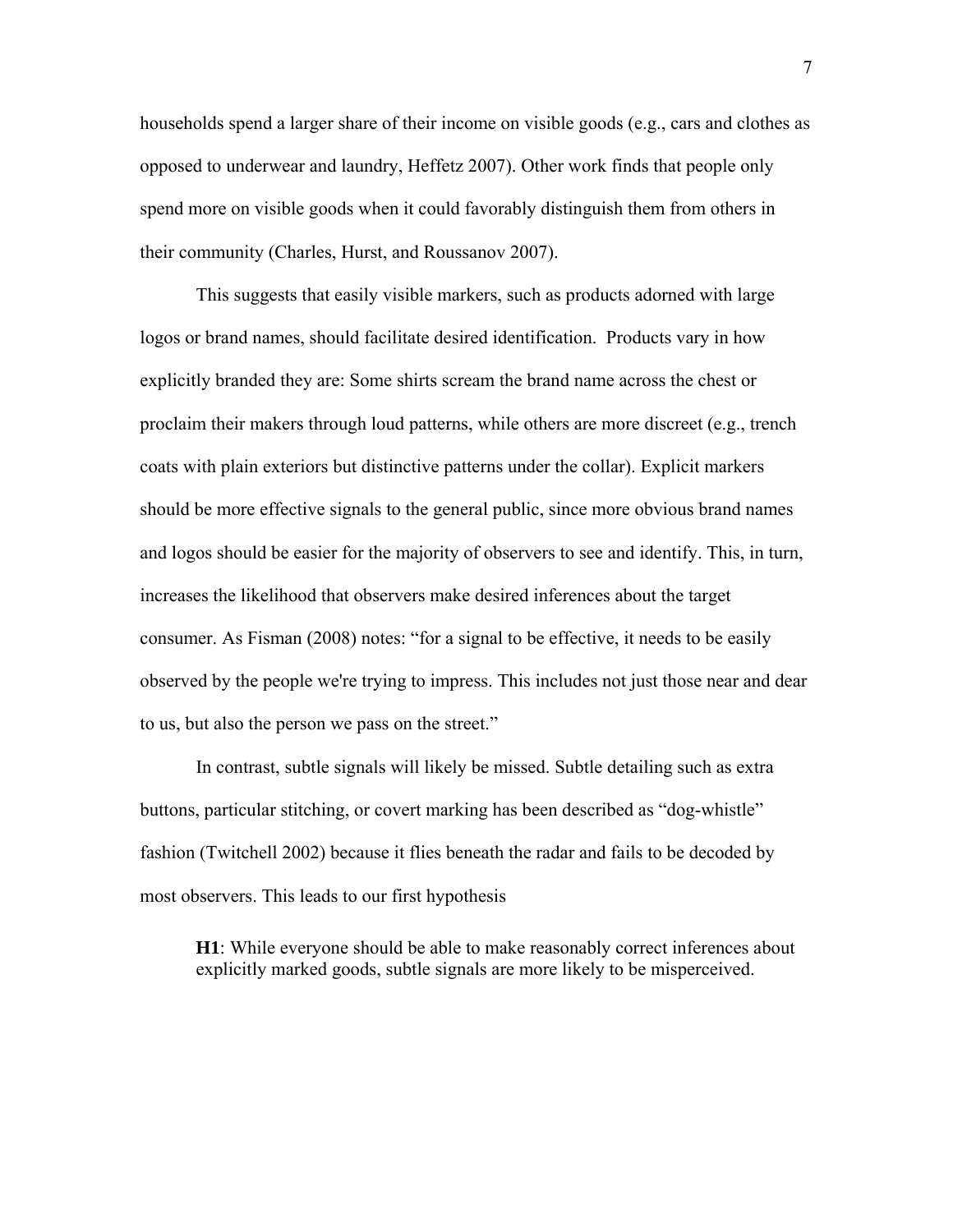#### **MEANING AND DIFFERENTIATION**

But explicit signals also have downsides. Products and consumption behaviors more generally gain signal value based on the groups or types of people who engage in them (Douglas and Isherwood 1978; McCracken 1988; Muniz and O'Guinn 2001). If many similar people wear the same brand or say the same phrase, it imbues that cultural item with symbolic value. If popular athletes (i.e., the "jocks") at a given high school are the only people who wear Abercrombie and Fitch clothes, for example, then people will associate Abercrombie and Fitch with that social group.

People sometimes adopt products or consumption behaviors associated with other groups, however, in an attempt, to gain the signal value associated with them. People often aspire to be like particular outgroups (Englis and Solomon 1995). Consequently, they may adopt the preferences and tastes of aspiration groups to construct a desired social identity, or to be treated like a member of that group (Simmel, 1904/1957). If the jocks wear Abercrombie, for example, and less popular students (e.g., the "geeks") want to be treated like jocks, then the geeks may start buying Abercrombie shirts hoping that others start treating them like jocks.

These dynamics are particularly likely for explicit signals. More visible brand logos make it easier to identify someone (e.g., as a jock), but also make it easier for others to determine which brand is the aspiration group's symbol and adopt it themselves. More recognizable symbols should also be more desirable for outsiders to adopt because they increase the likelihood of desired treatment; the more people who know what the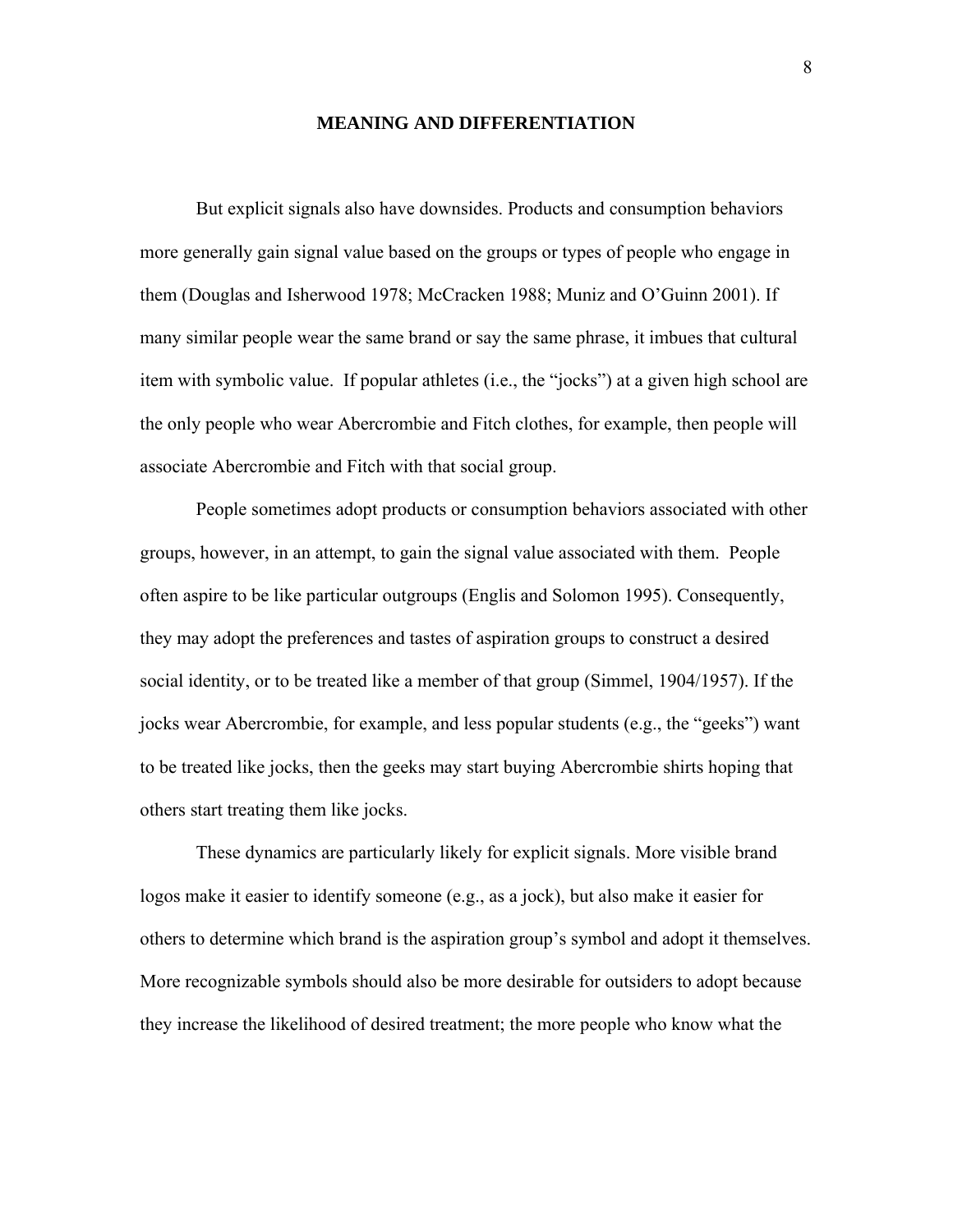symbol means, the more likely an outsider who poaches it will be treated like an aspiration group member.

Moreover, particularly in the case of status goods, various historical and cultural factors that have eroded their signal value, flattening distinctions between social groups. Wealth alone has never been enough to define social class (Fussell 1983) and individuals have used distinct signals (e.g. products, language, preferences) to indicate to others where they fall in the social hierarchy (Bourdieu 1984; Veblen 1899; Brooks 2001). But the ability of various markers to signal class has shifted over time. Restrictions once prescribed particular dress styles for different classes, but as these regulations disappeared, the one-to-one mapping between styles and group membership began to weaken (Simmel 1904). More recently, innovations in manufacturing have made it possible to produce high-quality items at any price point, reducing the ability of quality to provide distinction and signal status (Holt 1998; Seabrook 2001). Similarly, while styles used to take years to diffuse, the advent of cheap travel and the evolution of media has made it easier for lower–tier brands to be fast followers, copying high-end or popular styles soon after they are released. The fact that high-end designers now also create pieces for mass retailers like Walmart has only further reduced the distinction between high and mass or low culture (Seabrook 2001). Changes have also occurred in consumer buying power. Wealth used to be relatively static, but increases in economic mobility have reduced the importance of wealth-based hierarchies (Heath and Potter 2004). Income levels have also increased across the board in ways that allow even non-wealthy people to buy things they could not have previously (e.g. luxury cars or large homes). This, combined with the proliferation of credit, means that while a \$4,000 handbag is still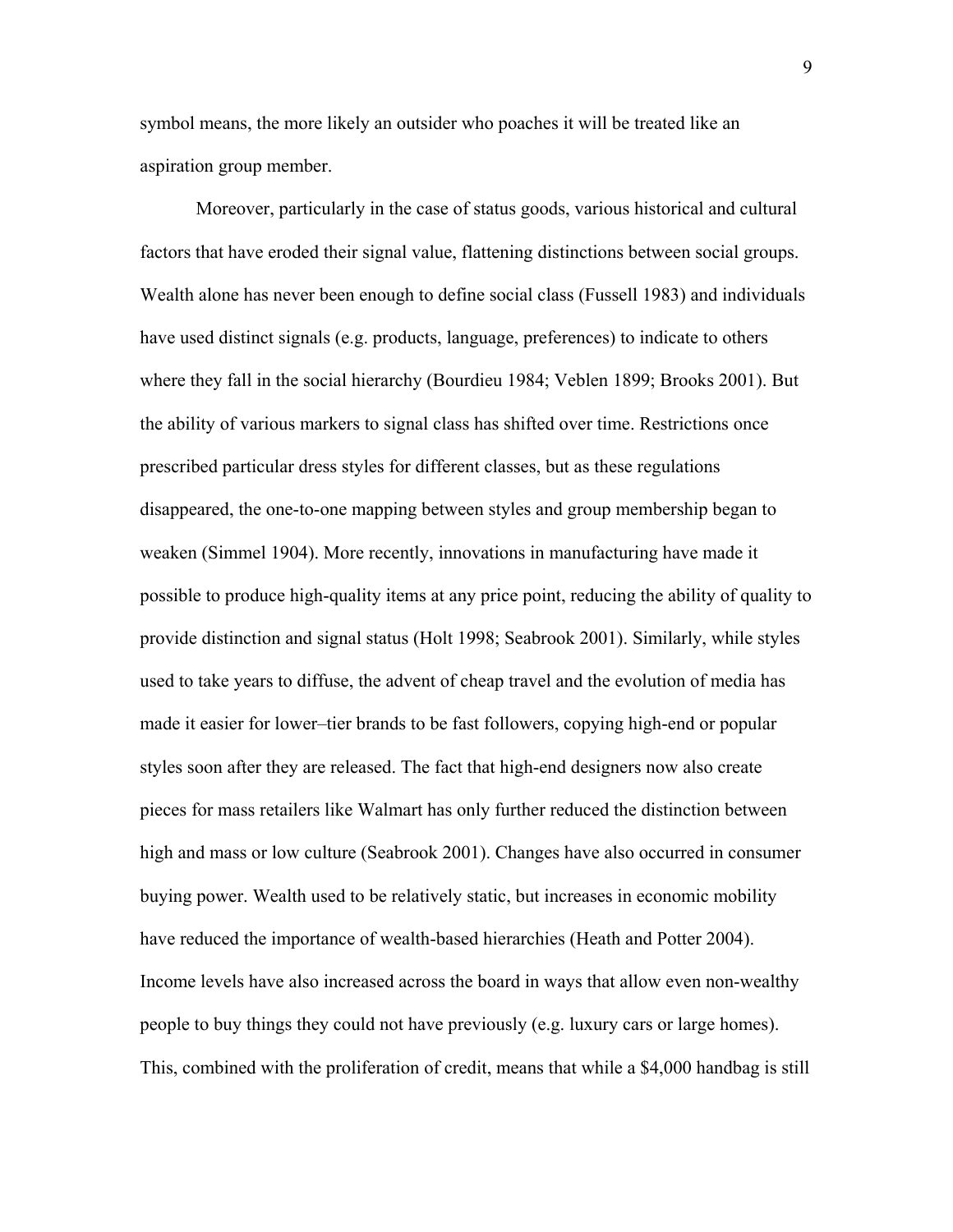expensive, more people can afford such an extravagance, which decreases the good's signal value (New York Times 2005; Seabrook 2001). Integrating these cultural changes with the motivations noted above have led to a situation where, as Holt (1998) notes, "it is increasingly difficult to infer status directly from consumption objects," (pg. 5).

#### **CULTURAL CAPITAL AND THE VALUE OF SUBTLE SIGNALS**

We argue for the communication value of subtle signals. While subtle signals are likely harder for most people to recognize, they should be observable to insiders who have the necessary connoisseurship to decode their meaning. Cultural capital is described as the non-financial social assets such as cultural knowledge that people have in a particular domain (Bourdieu and Passeron 1973; also see Thorton 1996). Such insider knowledge allows group members to recognize even inconspicuous ingroup markers which outsiders might miss (see McCracken 1988's discussion of "invisible ink"). Hebdige (1979), for example, discusses how the dress style of the Mods, a British hipster subculture, "concealed as much as it stated," (p. 52). Most adults could not distinguish them from typical office workers, but the exact shape of their shoes, or angle of their collar, provided subtle markers that only people with the right cultural capital could observe. Along these lines, Douglas and Isherwood (1978) suggest that compared to the higher-consumption classes, poorer people not only are restricted in what they can buy, but also in their ability to discern between various goods. Thus cultural capital allows people to gain the respect of, and coordinate with, similar others because it allows them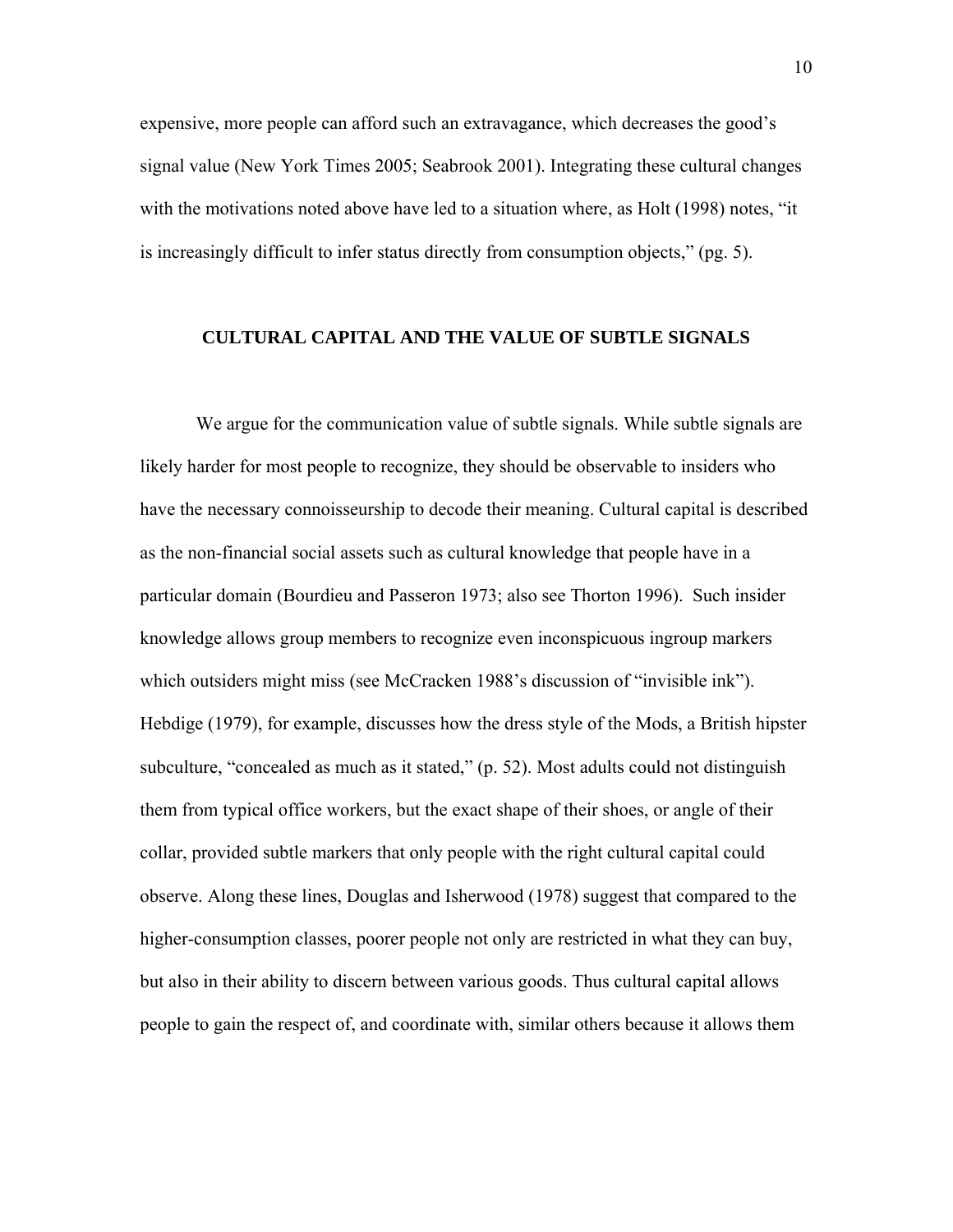to consume things that only people who have acquired certain abilities can actually consume (Bourdieu 1984; also see Holt 1998).

More broadly, we suggest that individuals with domain specific cultural capital may prefer subtle signals because they provide distinction. In the class context, Fussell (1983) argues that the middle class need reassurance in status-related endeavors (also see Bourdieu 1984) and Holt (1998) suggests that individuals with less cultural capital want objects that indicate luxury and material abundance. Either of these aspects should lead such individuals to choose products with overt brand markings. More broadly, to the degree that a consumption domain is valued, outsiders may adopt explicit signals in an attempt to pass as insiders. Weekend warriors may deck themselves out in technical athletic gear, for example, in an effort to show everyone that they are true athletes.

But products are not good symbols of a specific social identity if multiple different social groups are using them. The meaning of consumption (e.g., brands, products, and cultural tastes) is not static and it can shift based on the social identity of the individuals that hold those tastes (Holt 1997; Simmel 1904/1957; see Berger and Rand 2008 for an empirical investigation). Returning the prior example, if both jocks and geeks wear Abercrombie, then wearing that brand will not be a particularly good signal of either social group. Observers will not know if the wearer is a jock or a geek, and as a result, may end up mistreating people who use that signal (e.g., treating an Abercrombie wearing jock like an unpopular geek, something the jock might want to avoid).

 Consequently, if outsiders or mainstream individuals prefer explicit signals, insiders may steer clear of overt symbols to avoid looking like (or being treated like) members of these other groups (Berger and Heath 2007; 2008; Escalas and Bettman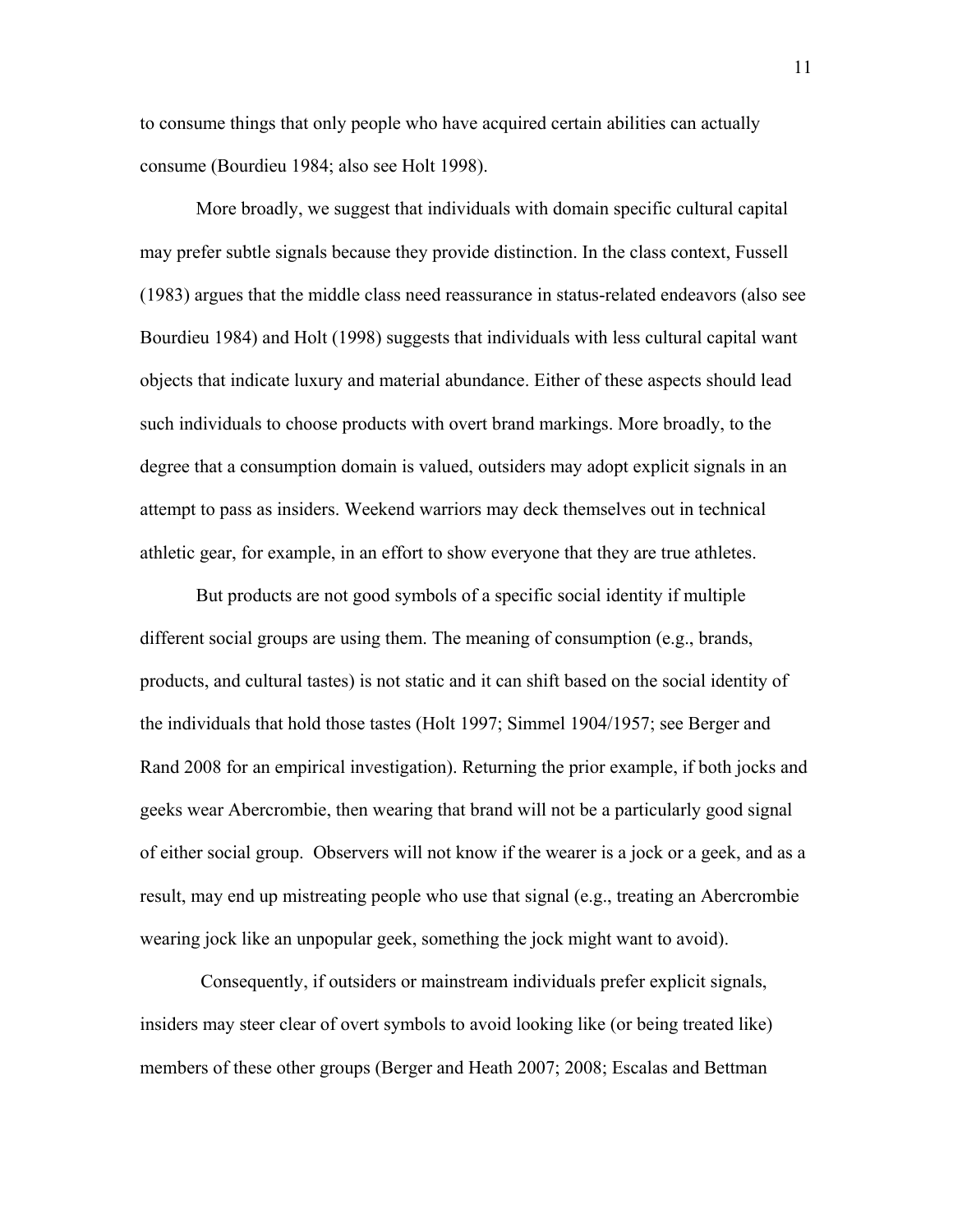2005; Simmel 1904/1957; White and Dahl 2007). By diverging, and choosing subtle signals instead, insiders can differentiate themselves, facilitating the expression of identity and desired interactions with similar others. Selecting subtle signals may even be a deliberate strategy to restrict imitation by outsiders by making ingroup tastes hard to copy (see Hebdige 1978). More formally, we predict

**H2**: Preferences for signal explicitness vary based on cultural capital, such that insiders (i.e., people with domain specific interest and knowledge) are more likely to prefer subtle signals (e.g., products with less obvious logos).

**H3**: Preferences for subtly marked goods are mediated by desires for distinction from the mainstream.

Further, if insiders' preferences for subtle signals are driven by identity signaling and outward communication, as we suggest, they should be stronger in (a) identity-relevant product domains and (b) situations where consumption is public.

**H4a**: High-cultural capital individuals' relative preference for subtle signals should be stronger in product domains that are identity-relevant.

**H5**: High-cultural capital individuals' relative preference for subtle signals will be stronger in public (vs. private) consumption situations

Four experiments test these hypotheses. Specifically, we examine how signal explicitness influences consumer preferences and inference-making. We focus on the moderating role of cultural knowledge, and investigate how differentiation motives and desires to communicate social identities leads consumers with domain-specific cultural capital to sometimes prefer more subtle signals, even though they may be less effective markers more generally. A pilot study first examines how signal explicitness affects perception and whether certain types of consumers able to decode subtle signals more effectively. The next three experiments examine how signal visibility affects consumer preferences, how such preferences vary based on cultural capital, and how identity-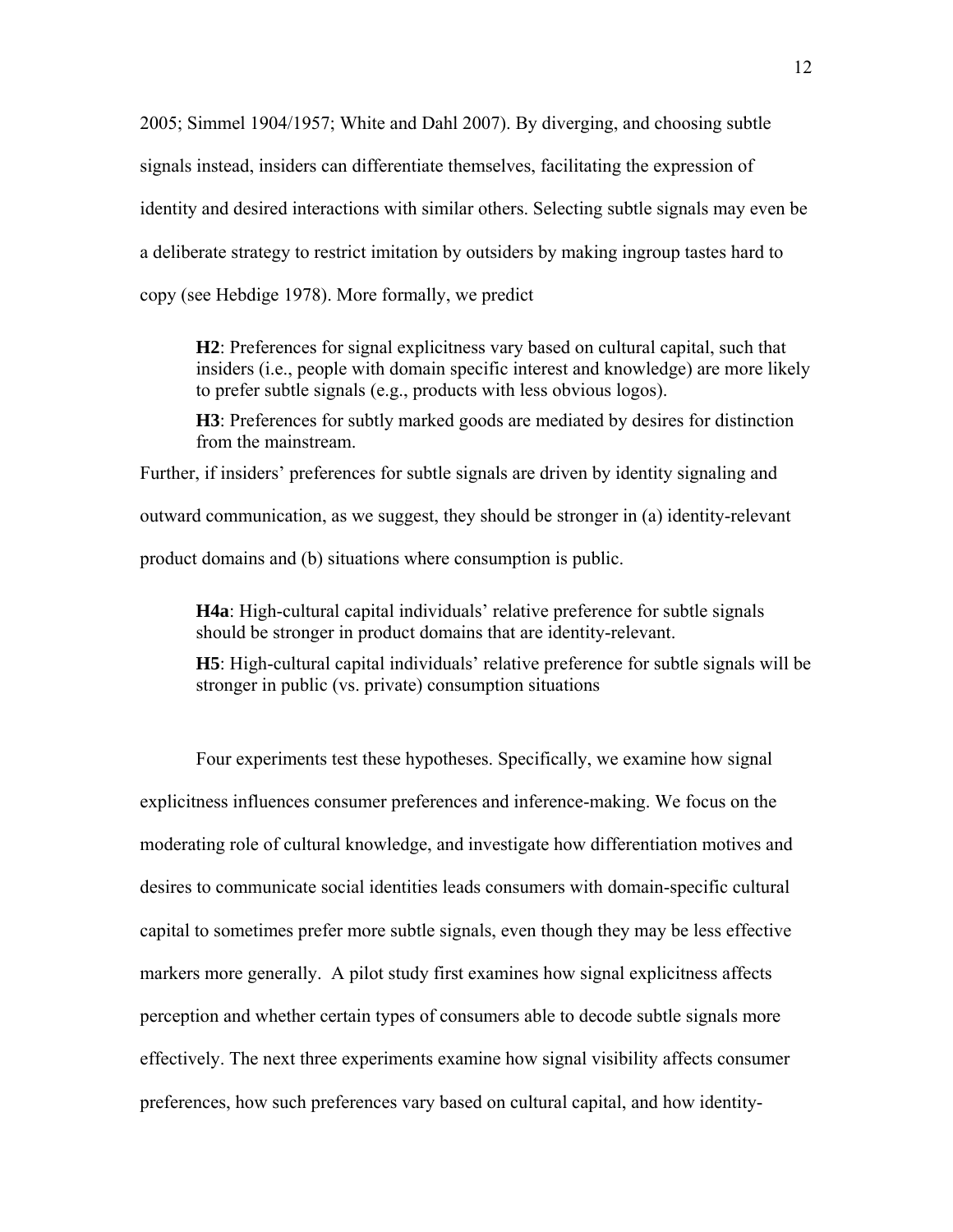signaling and outward communication shapes these effects. Importantly, though the sociological literature focuses on wealth and class, we are interested in the role that cultural capital plays in distinction processes more broadly, regardless of whether the differentiation is vertical (e.g., status-based) or horizontal. Consequently, while we use price as an objective measure of identification in the pilot study, we use equivalently priced options when setting up choice pairs in the rest of the studies. We close with a discussion of the implications of these results for distinction processes, signaling, and the persistence of cultural tastes and practices.

Before turning to our studies, however, it is worth noting that the subtle signals we focus on differ from other types of inconspicuous consumption in some important ways. First, some authors have argued that certain people may just avoid logos. Brooks (2001), for example, suggests that the educated elites engage in "one-downmanship," rejecting traditional status symbols to avoid becoming materialists, and Davis (1992) argues that the rich dress modestly to differentiate themselves from the nouveau riche who are prone to opulent displays (also see Bourdieu's [1994] discussion of bourgeouis discretion, and Weber 1904/2001). Subtle signals, however, are more than just the absence of logos. As we demonstrate below, while some products may not use explicit brand identification, their design, shape, and other aspects may allow insiders to recognize the brand. Further, while desires for distinction may lead people to prefer versions of some products that do not contain logos, this does not mean they dislike logos per se. In fact, as we show in Study 3, insiders may actually prefer options with logos in some instances as long as those logos are not readily understood by the mainstream.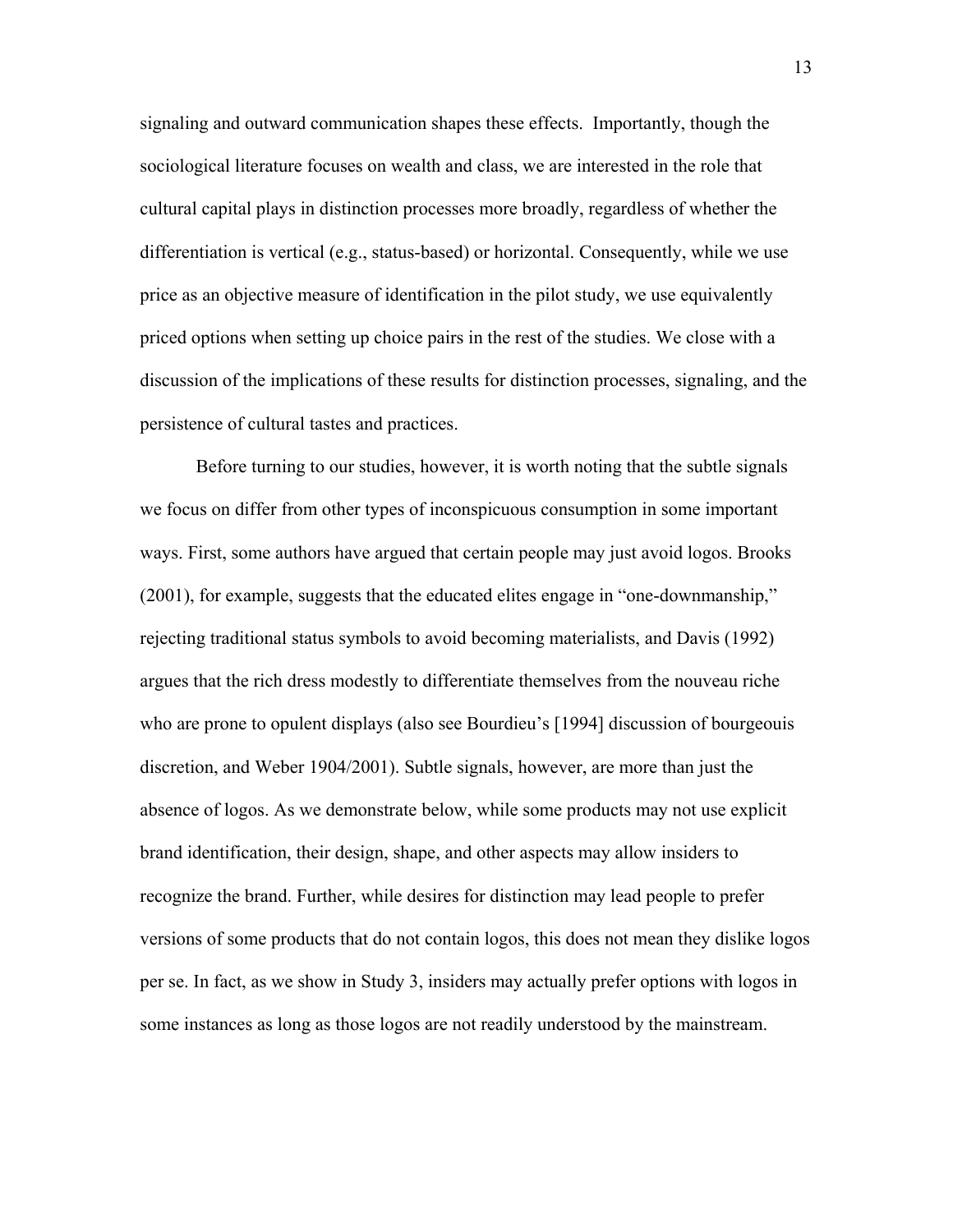Second, others have argued that the proliferation of counterfeit luxury goods means that owners of genuine products are engaging in inconspicuous consumption in that only they, and a few others, know that they have the real thing (Seabrook 2001). We also focus on the ability of those in the know to recognize signals, but we examine cases where different types of people make choices that look vastly different (i.e., subtle vs. explicit signals) rather than almost identical. As we show below, while most people prefer products with explicit brand markers, insiders prefer more subtle signals. Further, we demonstrate that self-signaling alone is often not enough (Study 3); people choose subtle signals in part to communicate with others around them.

Third, some game theoretic work on countersignaling suggest that when multiple signaling dimensions are available, one group of people may choose not to signal in a particular domain, or even adopt a similar signal to another group in order to avoid looking like a third group (Feltovich, Harbaugh, and To 2002). This perspective, however, depends on the presence of multiple signals to distinguish between groups (e.g., some rich people may drive a car associated with poorer people, but can still be recognized by their expensive clothes). In contrast, the subtle markers we focus on gain their value as signals based on differential knowledge across groups. They do not require information from other domains to disambiguate them, but are relatively indecipherable without the proper cultural capital. For example, even though the Mods' shoes were differentiated by only slight variations in shape, other Mods could recognize them even without knowing their preferences in other domains.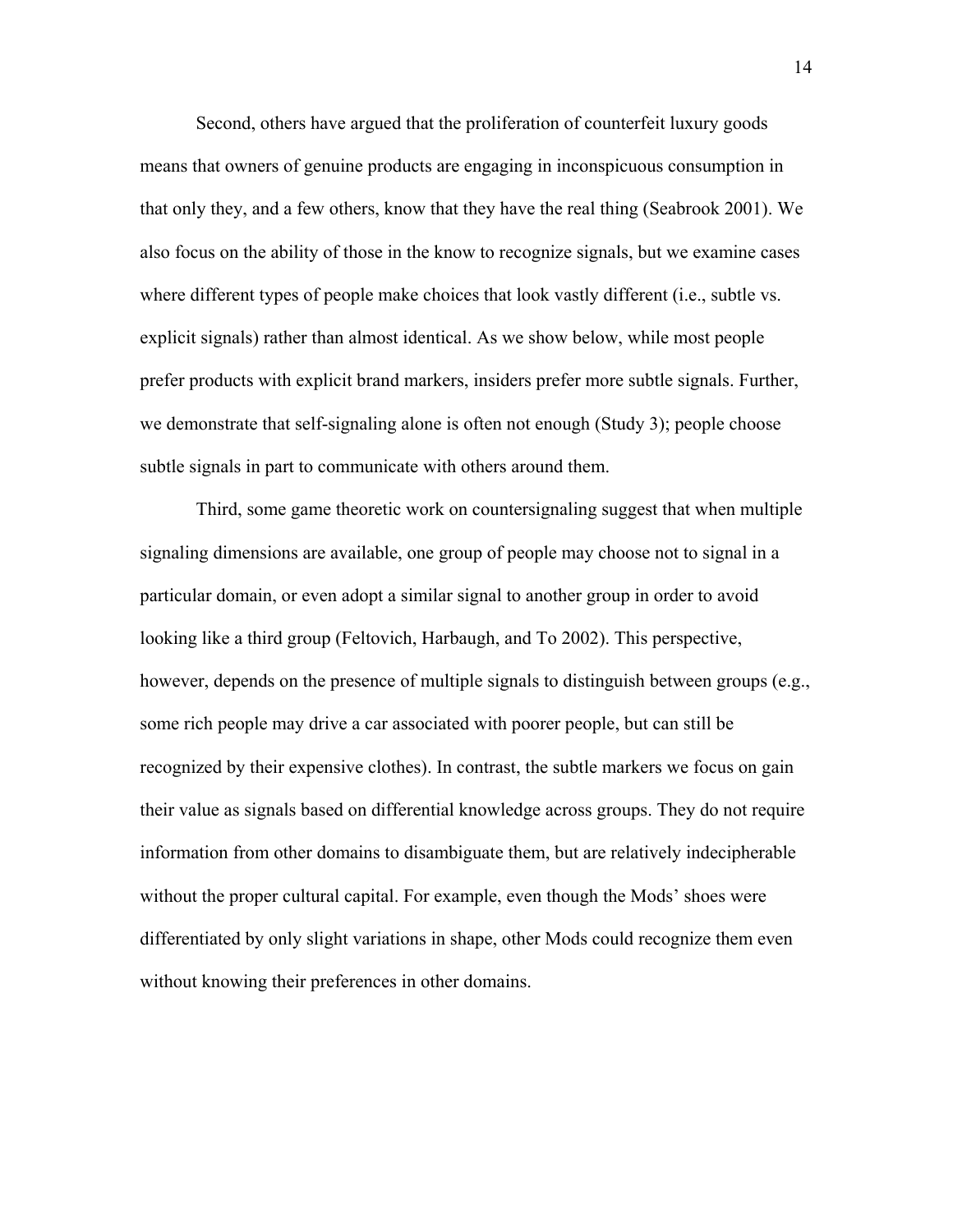#### **PILOT STUDY: HOW SUBTLE SIGNALS AFFECT PERCEPTION**

Although our primary focus is to investigate when and why consumers prefer subtle signals, it was important to first examine how signal subtlety impacts communication. Are subtle signals more likely to be misperceived, and if so, by whom?

One case of signal misperception may occur with high-end goods. As the inverted U relationship between price and signal explicitness documented in the introduction illustrates, both cheap and high-end goods often have no explicit brand markers (e.g., logos or brand patterns). Does the lack of explicit brand identification have potentially negative consequences for selecting such high-end brands? In the absence of being able to decode the subtle signals given off by some high-end products, might most observers think a subtly marked high-end item is really a cheaper alternative? To test this possibility, participants were shown handbags that varied in both their actual price and explicitness of brand identification (e.g., size and presence of brand logos or patterns), and were asked to estimate the cost of each bag (see Appendix for full methods and results). One reason people buy expensive things is to seem wealthy, so price perception is a good measure of whether an item conveys desired characteristics to observers.

As expected, signal subtlety affected perception: Consistent with hypothesis 1, products that used subtle brand identifiers were more likely to be misidentified, figure 3. When regular participants were shown products with explicit brand signals, they were able to correctly identify that higher-priced products were more expensive than the lowerpriced ones. But this ability to discriminate true prices disappeared when products were subtly marked. Among products with more subtle brand signals, regular participants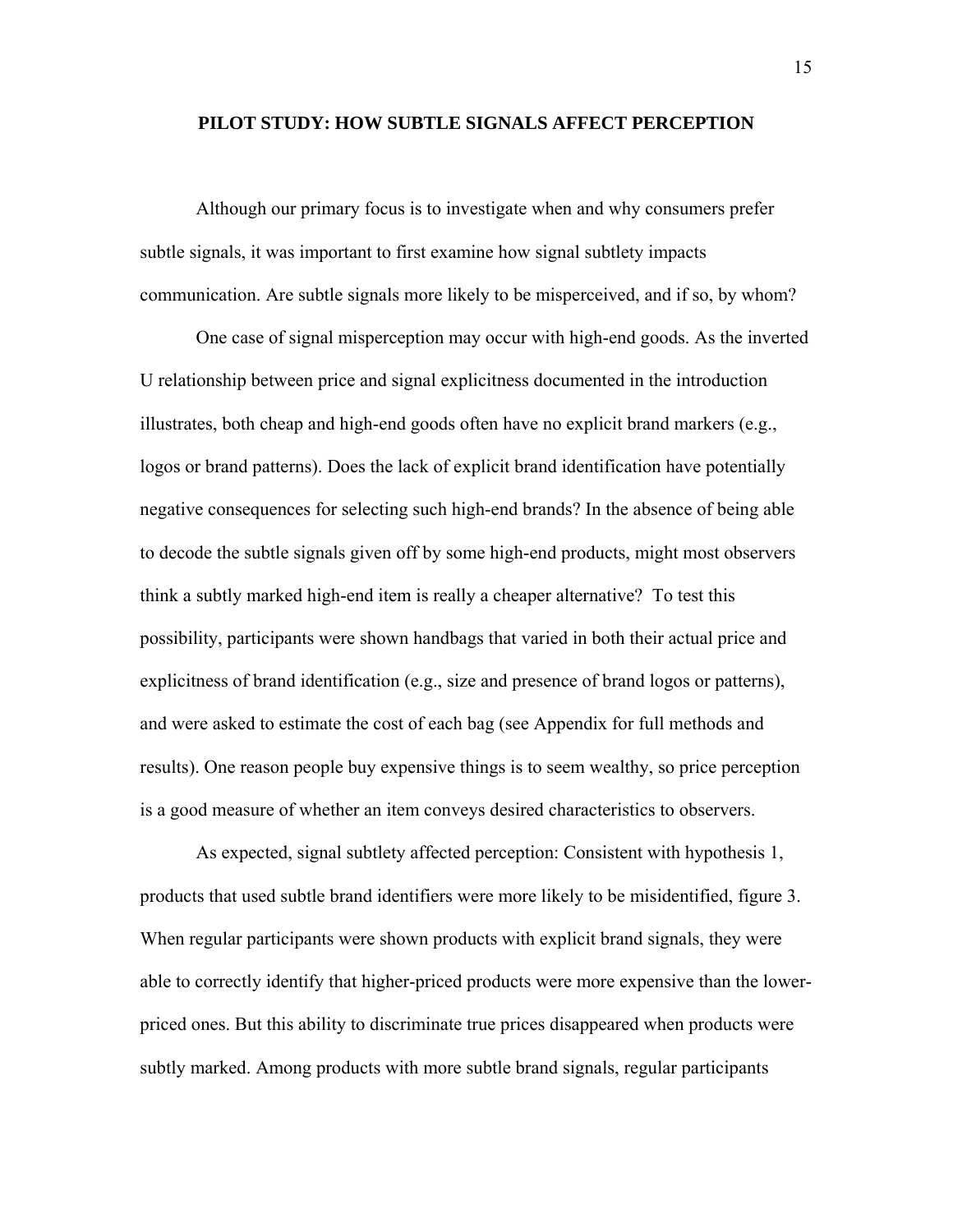could not distinguish between more and less expensive products. They thought the highpriced options were no more expensive than their cheap alternatives.

To examine signal perception among people with cultural capital in the domain, we also showed the same stimuli to fashion school students. In contrast to regular students, these insiders were able to decipher the subtle signals. They correctly discriminated between the actual bag prices regardless of signal explicitness. They distinguished between high and low-end items which used explicit brand identification, but could also correctly distinguish prices even when the items used subtle brand signals.

These results have a number of important implications. First, they illustrate the potential downside of using subtle signals. While explicitly marked items facilitate desired identification (i.e., everyone correctly perceived their prices), subtly marked goods were more easily misidentified. Regular observers, for example, confused high-end subtly marked goods for much cheaper alternatives. This has obvious implications for interpersonal inferences: individuals donning subtly marked items may not receive desired recognition. Indeed, in a related study we asked participants to make inferences about someone's wealth based on whether they wore a (1) cheap generic shirt, (2) expensive explicitly branded shirt, or (3) expensive subtly branded shirt. Consistent with the results of the pilot study, people who wore the expensive subtly branded shirt were not seen as any wealthier than those who bought the cheaper generic option. Thus more explicit signals are more likely to facilitate desired identification.

Second, the results illustrate that the communication value of subtle signals depends on the audience; insiders were able to decode subtle signals. Fashion students were able to distinguish between handbags from different price tiers even when the bags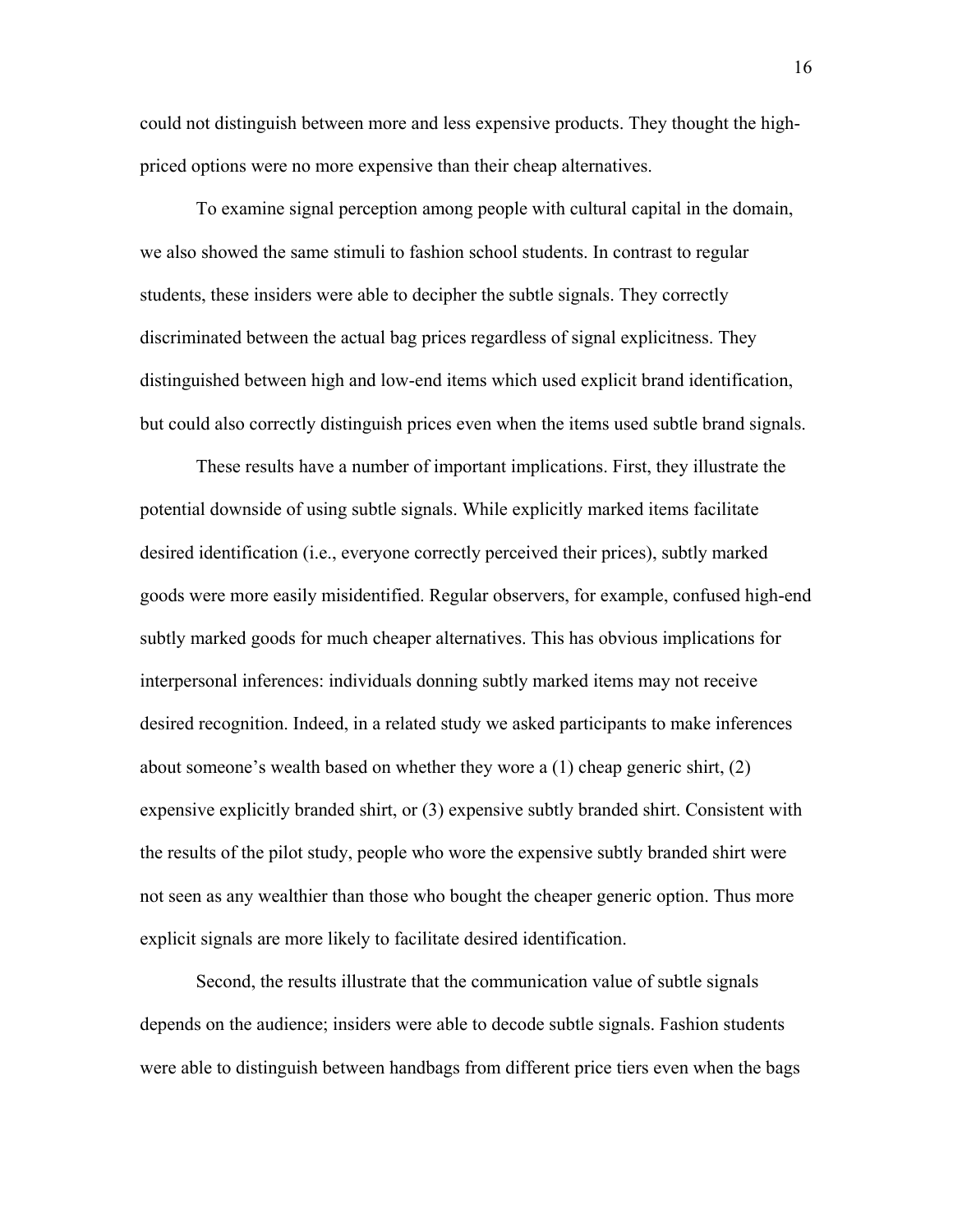used more subtle brand identifiers. This mirrors findings of another study in which we manipulated whether participants were given the brand name below the product image. Whereas regular participants need to be told the brand name to accurately predict the price of subtly marked goods, insiders could reliably decode that information from just the product itself. These findings demonstrate the value of cultural capital (in this case, fashion knowledge) in decoding subtle signals.

Third, the results demonstrate that subtle signals differ from just no signal at all. If subtle signals provided no information at all, fashion insiders should not have been able to use them to differentiate high-end options for the cheaper alternatives. Even when brands do not use obvious logos or blatant patterns, however, those "in the know" use the design, shape, and other aspects to recognize them. In another study we conducted, for example, we showed participants pictures of handbags and asked them to (a) try to identify the brand and (b) report what cues they used to guess. While only 12% of participants correctly recognized the brand of the subtly marked products, consistent with our suggestion, most people who did reported using the design, shape or other style features to do so. Thus, branding which seems non-existent to some may actually be quite visible to others.

# **STUDY 1: DO SOME CONSUMERS PREFER SUBTLE SIGNALS, AND IF SO, WHY?**

Even though they are less likely to facilitate desired recognition among most observers, Study 1 examines whether some people might still prefer subtle signals. As in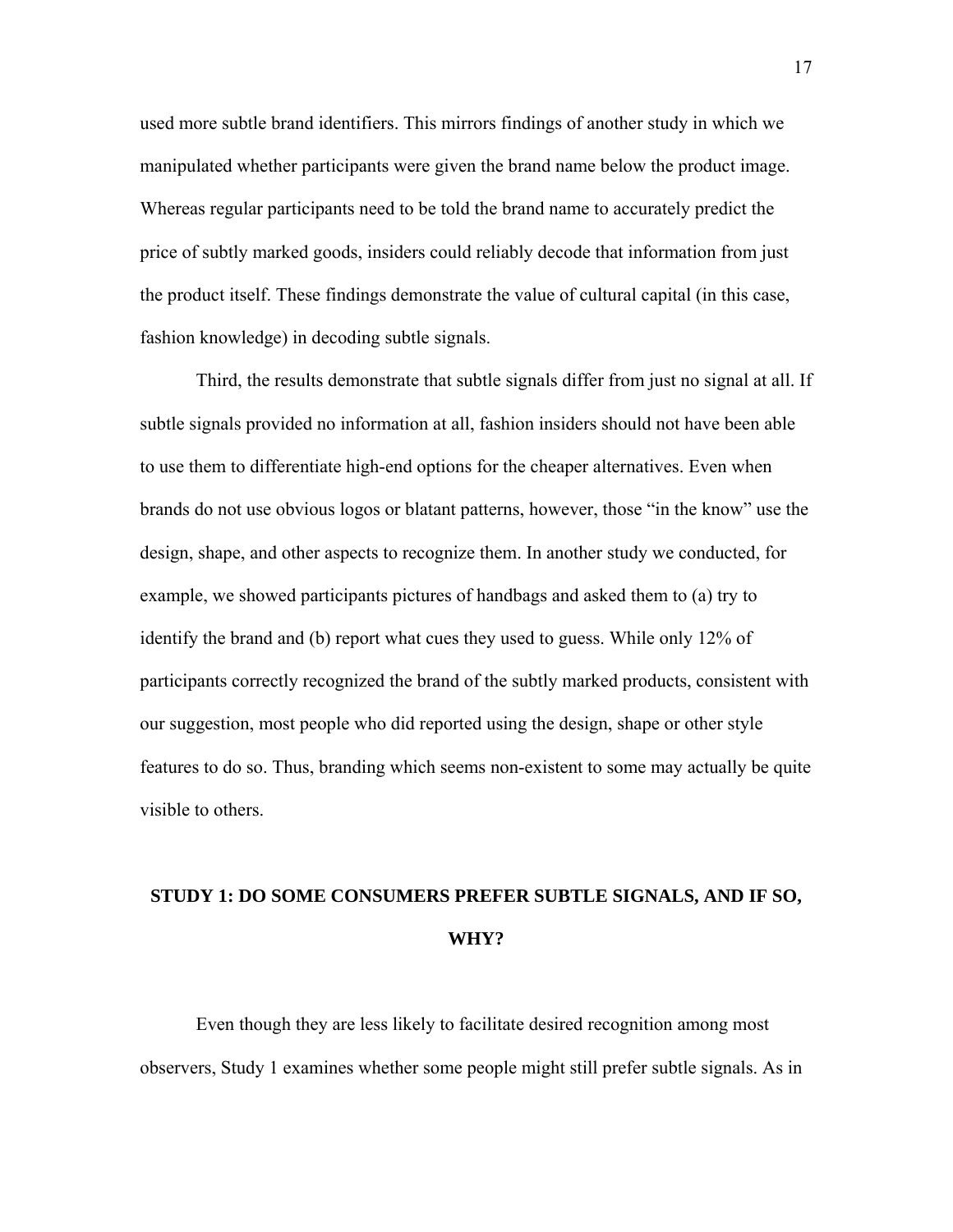the pilot, we operationalized signal subtlety through the prominence of brand identification. To gain insight into the mechanism behind this effect, we also measured consumers' desire to be distinguished from the general population to see whether this drives preferences for subtle signals.

#### Method

 Forty-eight female undergraduates from a large southern university completed a short survey as part of a larger group of questionnaires. To collect a mix of both regular participants and people with cultural capital in a particular domain, we recruited both regular undergraduates and fashion majors. While these two groups should be similar on other dimensions, fashion majors have more knowledgeable and interest in fashion.

Participants were shown pairs of high-end handbags from the same manufacturer (e.g., two bags from Louis Vuitton or Coach) and used 7-point scales to rate which option they would be more likely to purchase. The key independent variable was signal explicitness. For the target choice pairs, we manipulated brand identification across the two options. One used an explicit logo (e.g., visible Coach or Chanel pattern) while the other did not (e.g., plain colors or brand-unrelated pattern). We controlled for as many other differences between the options as possible. All pairs contained two equivalently priced products (which participants were made aware of), from the same brand, made of the same material, and photographed from the same angle. We also included filler control pairs which used two bags of equal brand identification (e.g., both logoed or both nonlogoed) but different colors.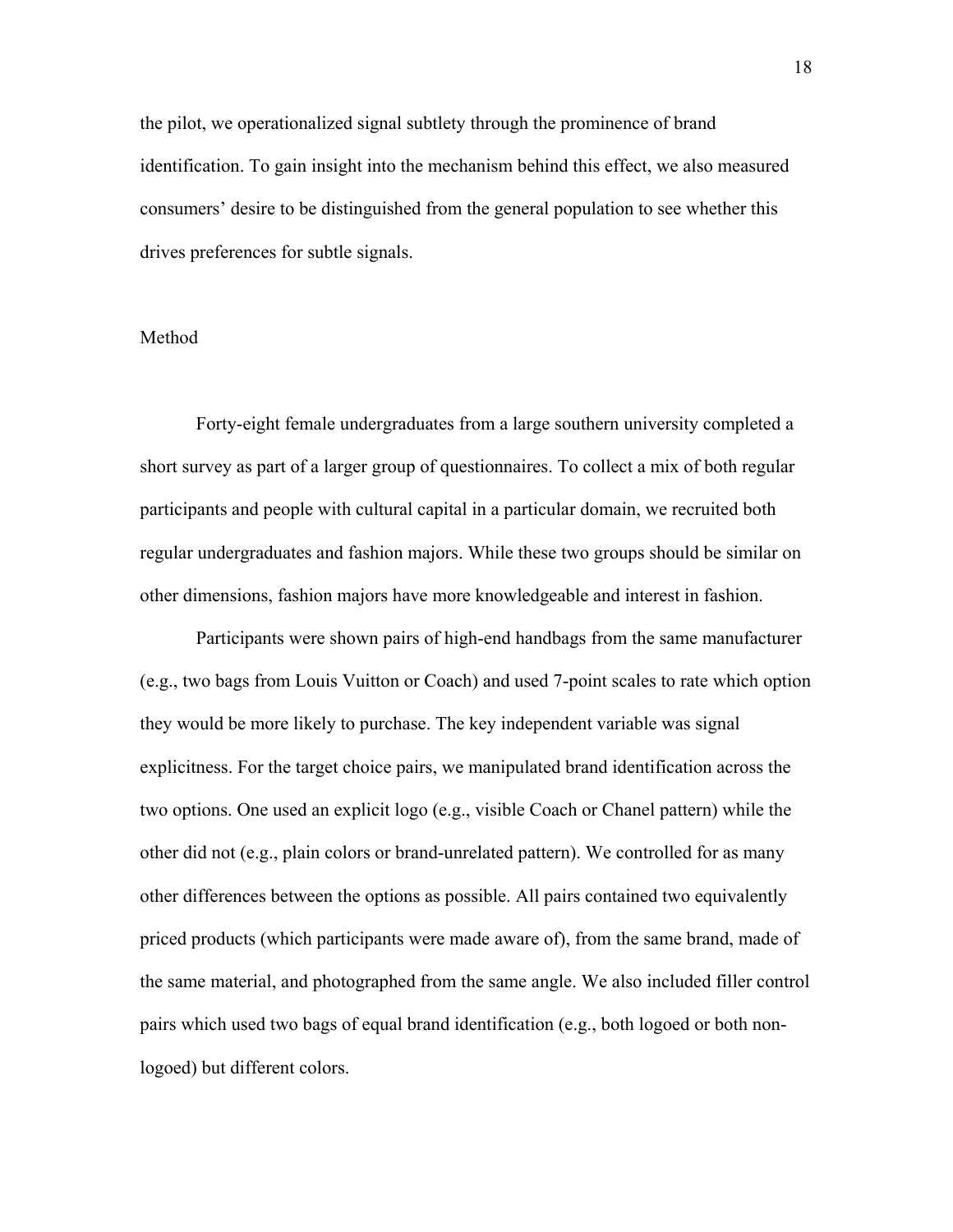After providing their preferences, participants noted their desire to appear differentiated from the mainstream ("When purchasing clothing and apparel, how important is it to you to choose items that differentiate you from mainstream consumers?" and "How important is it for you to avoid things that typical mainstream consumers would buy?"  $1 = Not$  at all,  $7 = Extremely$ ). The items were highly correlated  $(r = .80, p < .001)$  and averaged.

#### Results and Discussion

For the target pairs, we recoded the dependent variable so that higher scores indicated greater preference for subtly branded options, and averaged across the pairs.

*Product Preferences*. Supporting hypothesis 2, insiders preferred products that used subtle brand signals. Compared to regular students, fashion students preferred more subtly marked bags (*M* = 5.00 vs. 3.90; F(1, 46) = 5.19, *p* < .03) , Figure 4. The two groups did not differ in their preferences for any of the control pairs (*F*s < .85, *p*s > .35).

*Desires for Distinction from Mainstream*. As expected, the groups also varied in their preferences to be differentiated from mainstream consumers. Fashion students cared more about appearing differentiated from the mainstream than regular students ( $M = 5.36$ ) vs. 4.18;  $F(1, 46) = 6.23, p < .02$ ).

*Mediation Analysis*. Supporting hypothesis 3, a mediational analysis (Baron and Kenny 1986) demonstrated that preferences for signal explicitness were driven by desires for differentiation from the general population. As noted above, compared to regular students, fashion students preferred more subtly marked bags ( $B = 1.10$ ,  $S.E. = .48$ ,  $t(47)$ )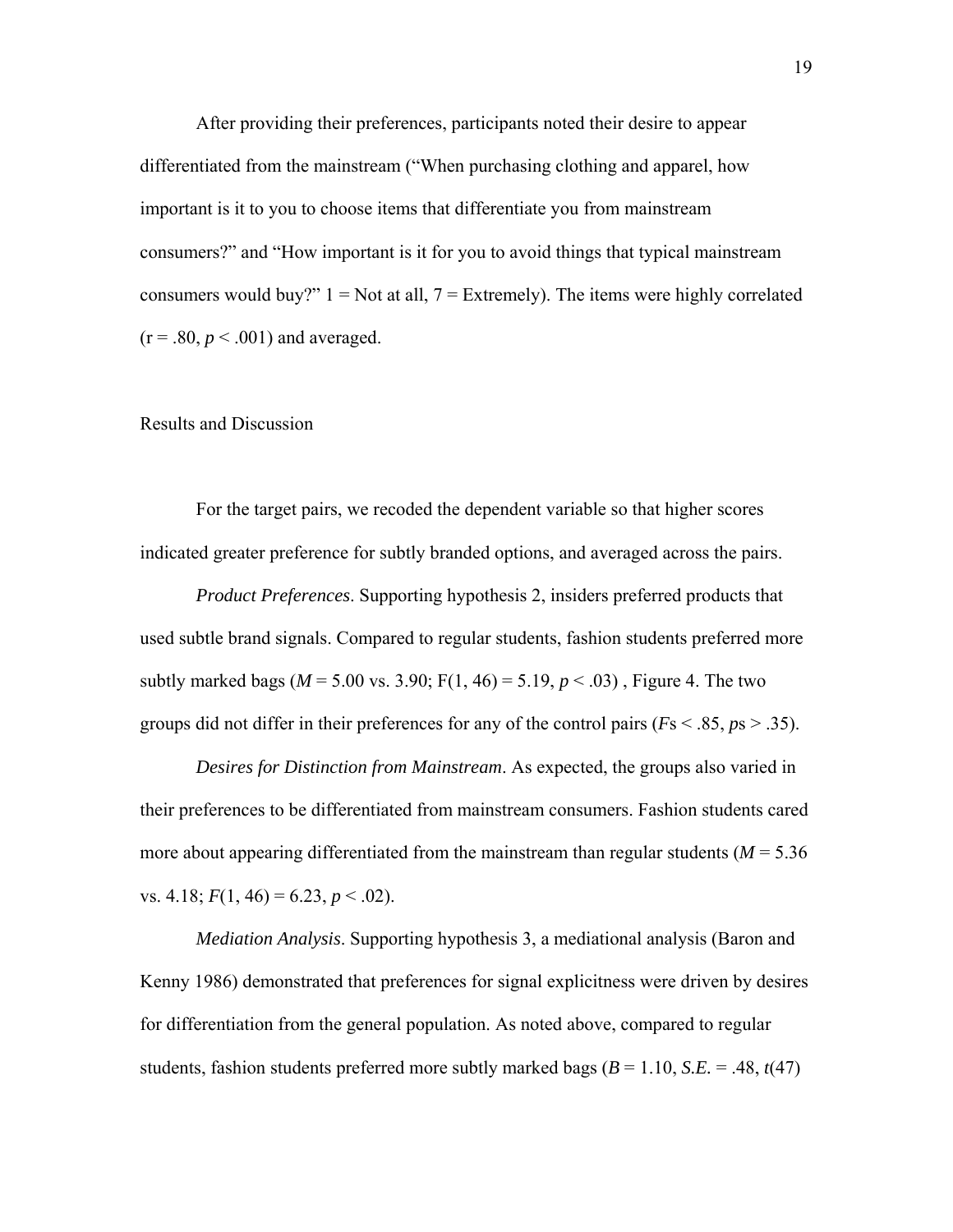$= 2.28, p < .03$ ) and cared more about appearing differentiated from the mainstream ( $B =$ 1.18, *S.E.* = .47,  $t(47) = 2.50, p < .02$ ). Further, when both category of chooser and preferences for distinction were included in a regression predicting preference for products with subtle signals, preferences for distinction remained significant ( $B = .46$ , *S.E.* = .14,  $t(47)$  = 3.39,  $p < .001$ ) while the effect of being an insider was reduced to nonsignificance  $(B = .56, S.E. = .47, t(47) = 1.20, p > .20)$ . A Sobel test revealed that this decrease was significant  $(z = 2.01, p < .05)$ .

These results demonstrate how subtle signals affect preferences while also shedding light on the mechanism behind this effect. Even though they are more likely to be misperceived, insiders preferred more subtly marked products. This occurred even when comparing options that were equivalently priced and made by the same brand. Further mediational results indicate that this difference is driven by desires for distinction: insiders prefer subtle signals because it separates them from the mainstream. The next two studies examine whether these effects are driven by identity-signaling and outward communication by testing whether they are stronger in (a) identity-relevant product domains and (b) situations where consumption is public.

#### **STUDY 2: THE ROLE OF DOMAIN IDENTITY RELEVANCE**

Study 2 examines how insiders' preference for subtle signals varies across different product domains. People tend to use certain domains (e.g., cars and clothes rather than bike lights and dish soap) to express and infer identity (Belk 1981; Berger and Heath 2007; Shavitt 1990). Consequently, if insiders' preference for subtle signals is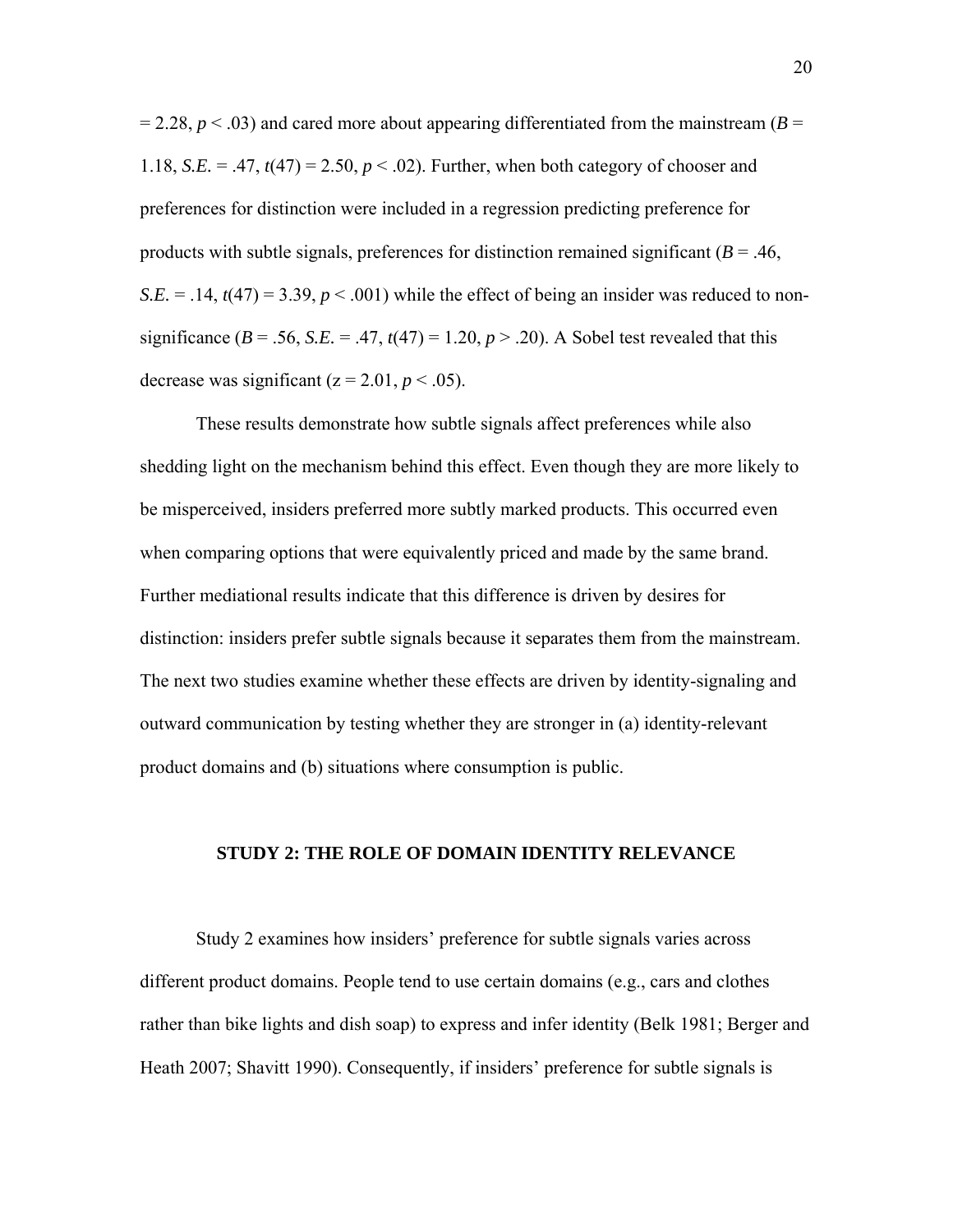driven by desires to communicate identity, as we suggest, it should be moderated by domain identity-relevance.

In addition, while the mediational evidence in Study 1 suggests that desires for distinction drive preferences for subtle signals, looking across domains further examines whether these effects could just be driven by the desire to avoid ostentation. If some people simply dislike logos then they should avoid them across domains. If preferences for subtle signals vary with domain identity-relevance, however, this suggests that something beyond distaste for logos is driving preferences.

#### Method

 Fifty-six female undergraduates from a large southern university completed a short consumer-behavior survey. We again recruited both regular and fashion students.

The methodology was similar to Study 1, but we varied whether choice pairs were from product domains that were more or less identity-relevant (e.g., handbags vs. sock and underwear) as identified in a pre-test. Participants ( $N = 20$ ) were asked how much various domains are used to express and infer identity (on 1-7 scales, then averaged to form an identity relevance index, see Berger and Heath 2007). Handbags were rated as more identity-relevant than socks and underwear ( $M = 5.75$  vs. 3.64, t(19) = 8.27, p < .001), so we chose these as more and less identity relevant domains.

Participants in the main study were shown pairs of high-end products from a given domain (e.g., two handbags or two pairs of socks) and used 7-point scales to rate which option they would be most likely to purchase. As in Study 1, the target pairs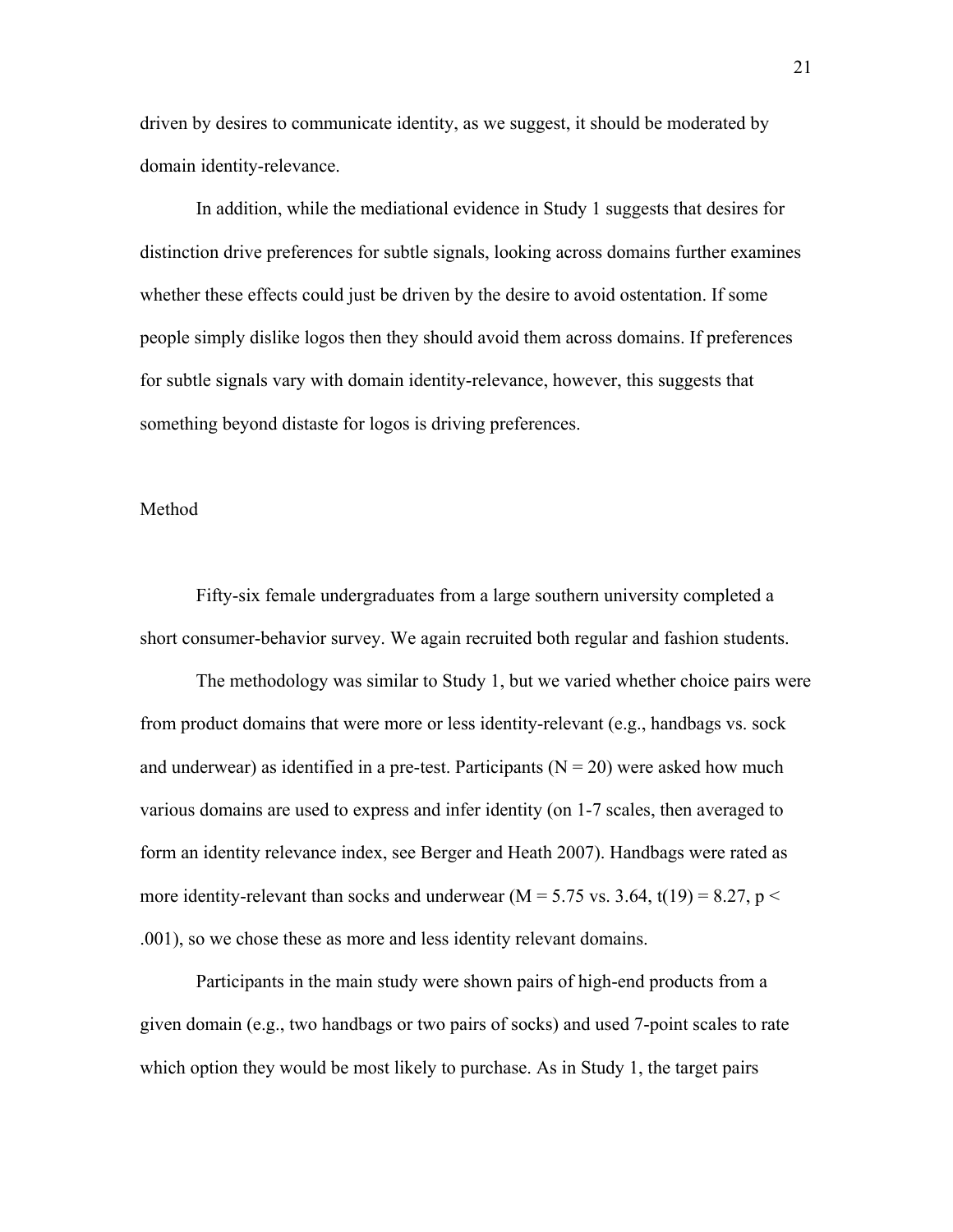differed on the explicitness of brand identification. We also included control pairs in which the options used equally explicit signals but varied on an irrelevant dimension like color. Responses to target pairs were again recoded so that higher scores indicated greater preference for subtly branded options, and preferences were averaged across pairs.

Results and Discussion

Product preferences were analyzed using a 2 (Chooser Type: Insider vs. Control) x 2 (Domain Identity-Relevance: Low vs. High) Mixed ANOVA.

In addition to a theoretically irrelevant main effect of Domain Identity-Relevance  $(F(1, 54) = 15.20, p < .001)$ , supporting hypothesis 4a, analyses revealed the predicted Chooser Type x Domain Identity Relevance Interaction  $(F(1, 54) = 3.97, p = .05)$ , figure 4. In domains closely tied to identity, insiders again preferred more subtly marked products than regular participants ( $M = 5.30$  vs. 4.49;  $F(1, 54) = 4.11$ ,  $p < .05$ ). In less identity-relevant domains, however, there was no difference in the two groups' preferences for subtle signals ( $M = 3.91$  vs. 4.04;  $F < 0.2$ ,  $p > .7$ ).

These two groups also had similar preferences on choice pairs where the two options did not differ in signal subtlety (i.e. control pairs), either in identity-relevant (*F* < 0.3,  $p > 0.6$  or less identity-relevant domains ( $F < 0.9$ ,  $p > 0.35$ ). Given that there is no subtler signal option in these pairs, it does not make sense to analyze the target and control pairs together, but if they are combined the results are identical to those reported above. There is a significant 3-way Chooser Type x Domain Identity-Relevance x Signal Explicitness interaction  $(F(1, 54) = 5.87, p = .02)$ , where insiders' preferences only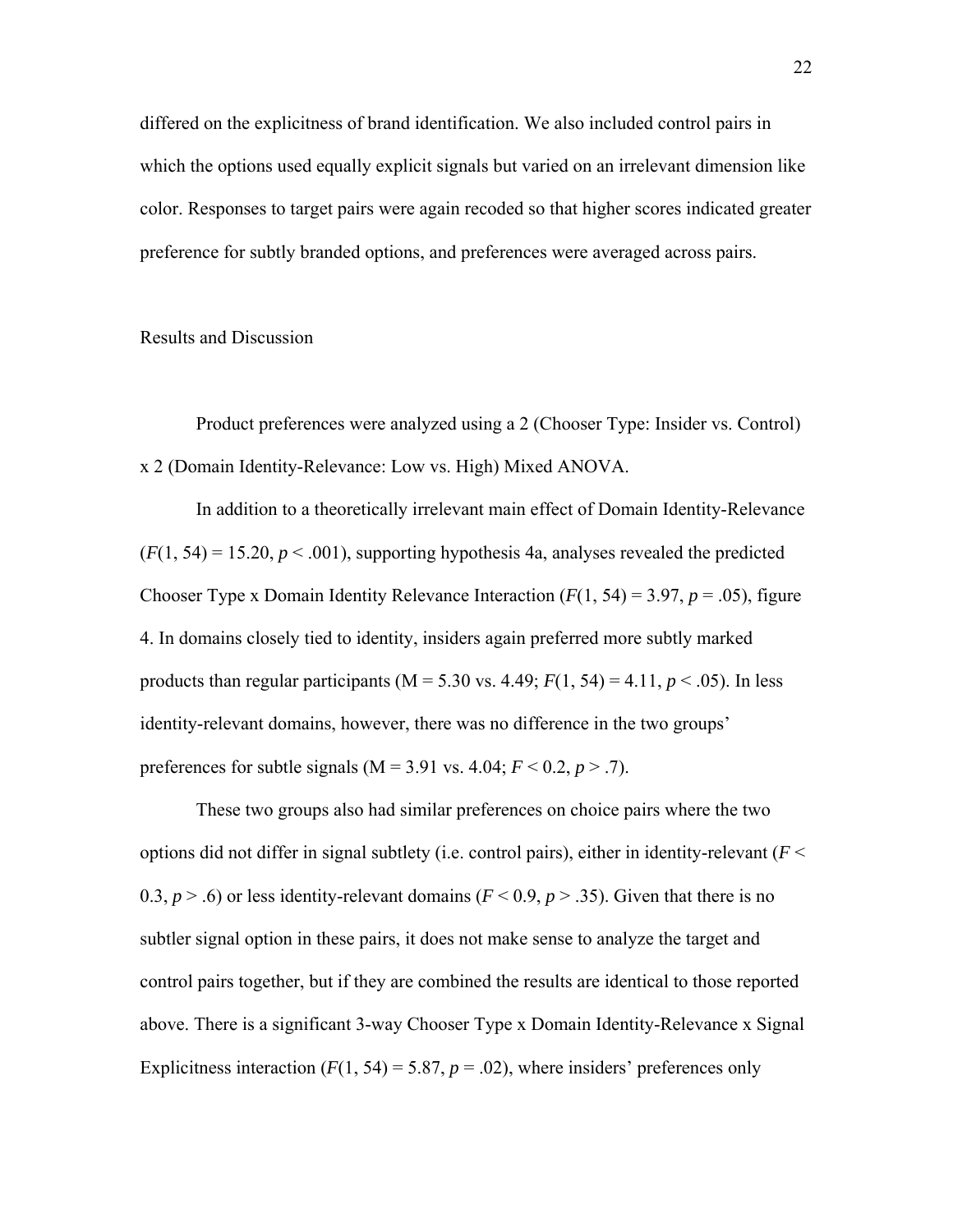differed from regular participants (1) in identity-relevant domains in (2) choice pairs where one option was more subtly marked than the other.

Results of Study 2 bolster the findings of Study 1 while also shedding light on the role of identity-signaling in these effects. Insiders again preferred subtly branded products, but consistent with our theorizing, this effect was stronger in identity-relevant domains. Further, these results cast doubt on the possibility that preferences for subtle signals are solely driven by a dislike of logos. While certain individuals may avoid products with logos because they find them ostentatious or gaudy, that cannot explain why the relative preference of insiders for subtle signals disappeared in less identityrelevant domains.

#### **STUDY 3: THE ROLE OF PUBLIC CONSUMPTION**

Study 3 had a number of goals. First, we investigate the role of public versus private consumption. Compared to private consumption, what people do in public is driven more by the goal to appeal to, or communicate with, observers (Goffman 1959). People select more variety in public, for example, due to goals of impression management (Ratner and Kahn 2002). While the domains used in Study 2 varied somewhat in their publicness, Study 3 directly examines the moderating role of outward communication by taking the same domain and manipulating whether consumption is public (i.e., easily viewed by others) or private.

Second, the studies so far have operationalized signal subtlety through the explicitness of brand identification, but this is not the only way that signals can be subtle.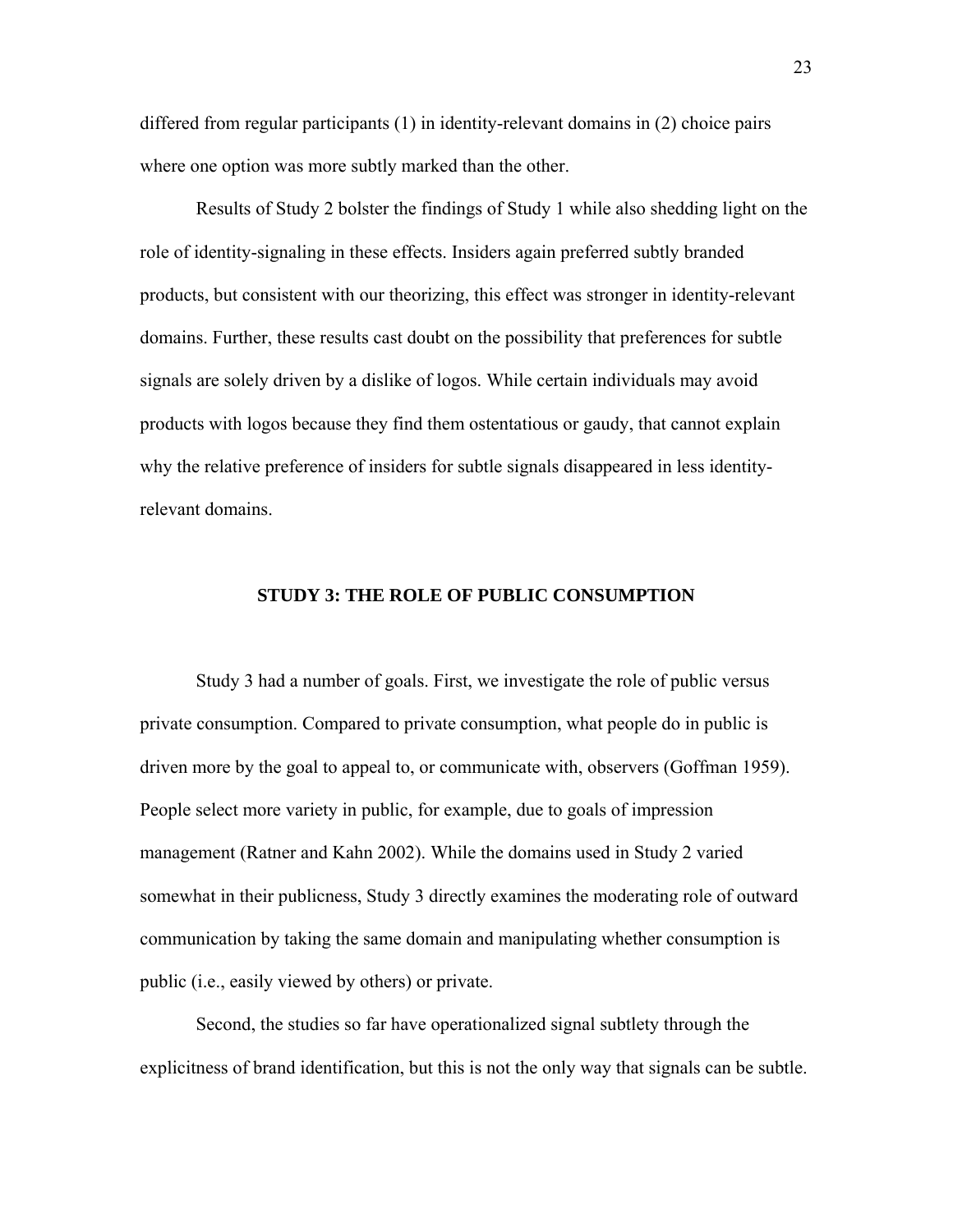In other cases, information can be in plain sight, but impossible to read without the correct decoder. A product might be covered with brand logos for example, but the true meaning may remain obscured unless the viewer has the requisite cultural capital to decode what those logos communicate (i.e., which brand it is). As a result, domainspecific knowledge should also affect preferences for products with these types of signals. Insiders may prefer such options while mainstream consumers avoid them because they have little signal value to the broader population. Consequently, we also examined preferences among products where signal subtlety comes from brand knowledge rather than logo prominence or brand identification.

Third, to examine the generalizability of our effects, we used a broader population of participants and a different method of determining insiders. We conducted the study with a diverse group of regular consumers and identified insiders by using a continuous measure of fashion knowledge.

We predicted insiders' relative preferences for subtle signals would be moderated by the consumption situation (hypothesis 5). Consistent with our suggestion that these effects are driven by signaling, they should be stronger when consumption is public.

#### Method

 To capture a diverse group of respondents, we recruited participants through online subject pools and fashion discussion boards. Tis method allowed us to recruit a number of real consumers with high fashion knowledge. One-hundred and twelve women from across the United States and varying educational backgrounds (mean age = 38;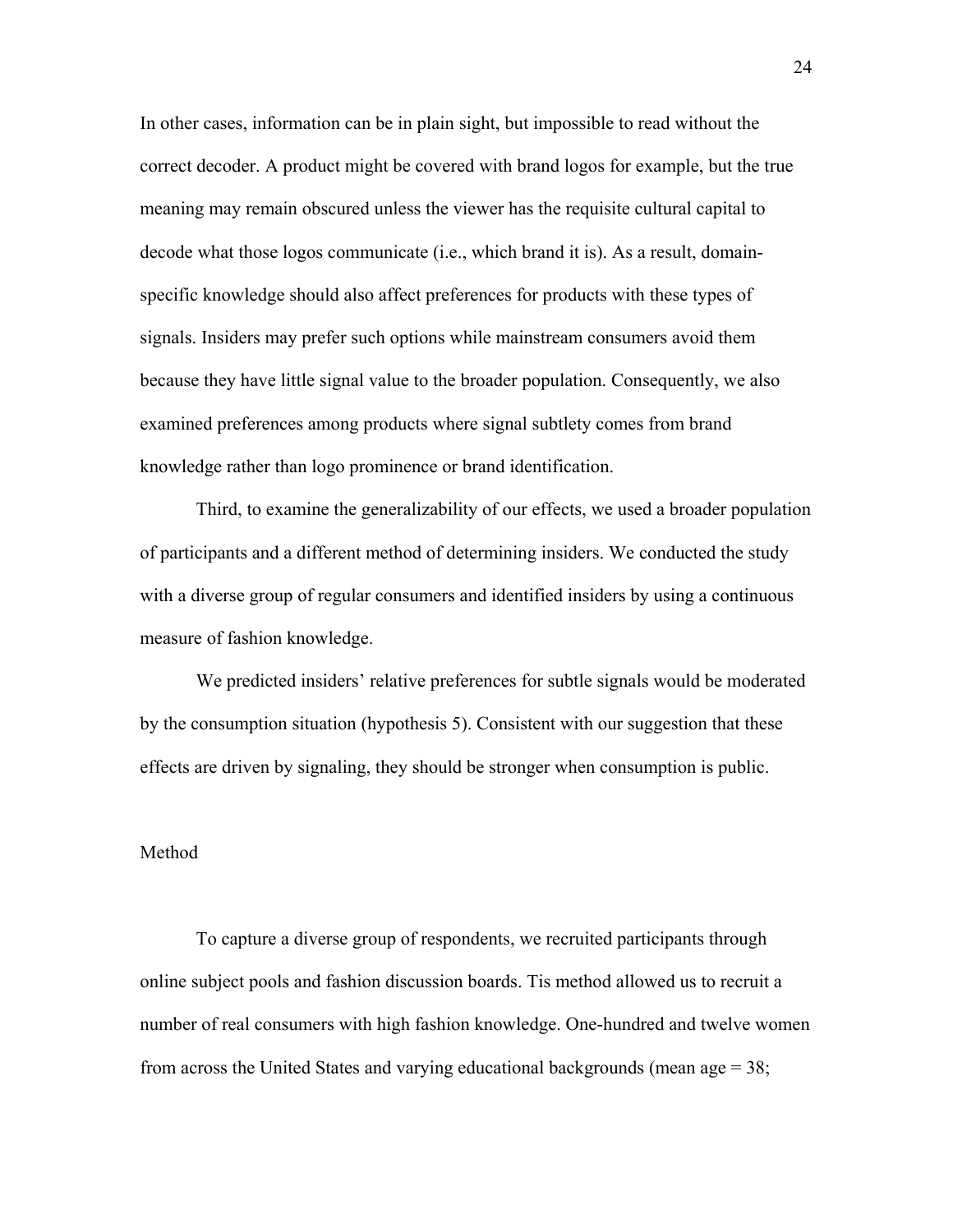mean reported household income \$78k) completed the survey. Similar to the prior studies they were shown pairs of handbags and used 7-point scales to rate which options they would be more likely to use.

We used three types of product pairs. The first two were identical to the products used in Study 1. One type (Target pairs) differed in the explicitness of the brand logo (i.e., a product with a subtle brand signal and a product with an explicit brand signal) and the other (Control pairs) differed only in color but not signal explicitness. In addition, we introduced new product pairs pretested such that one option was from a brand that almost everyone knows (e.g., Coach or Gucci) while the other was from a designer only known to people with the "right" cultural capital (e.g., L.A.M.B. or Tory Burch). The two options were equivalently priced and both had visible logos, but we selected the options so that the option from the less recognizable brand actually had more explicit logos. This provides a stronger test of our theory because it further teases our explanation apart from the more simplistic notion than insiders just dislike prominent logos.

 We also manipulated whether consumption was public or private. Participants in the public condition were asked which bag they would use "if you were going out with a bunch of your peers and all of them would see your bag." Participants in the private condition were asked which bag they would use "if you were going out to run some errands in your car and no one else would see your bag." To emphasize this privacy, participants in the private condition were also reminded that their responses were completely anonymous. A pretest  $(N = 20)$  confirmed that people thought observers would be more likely to see the person's bag in the public condition  $(M = 5.65)$  compared to the private condition (M = 2.65, t(19) = 7.82, p < .001).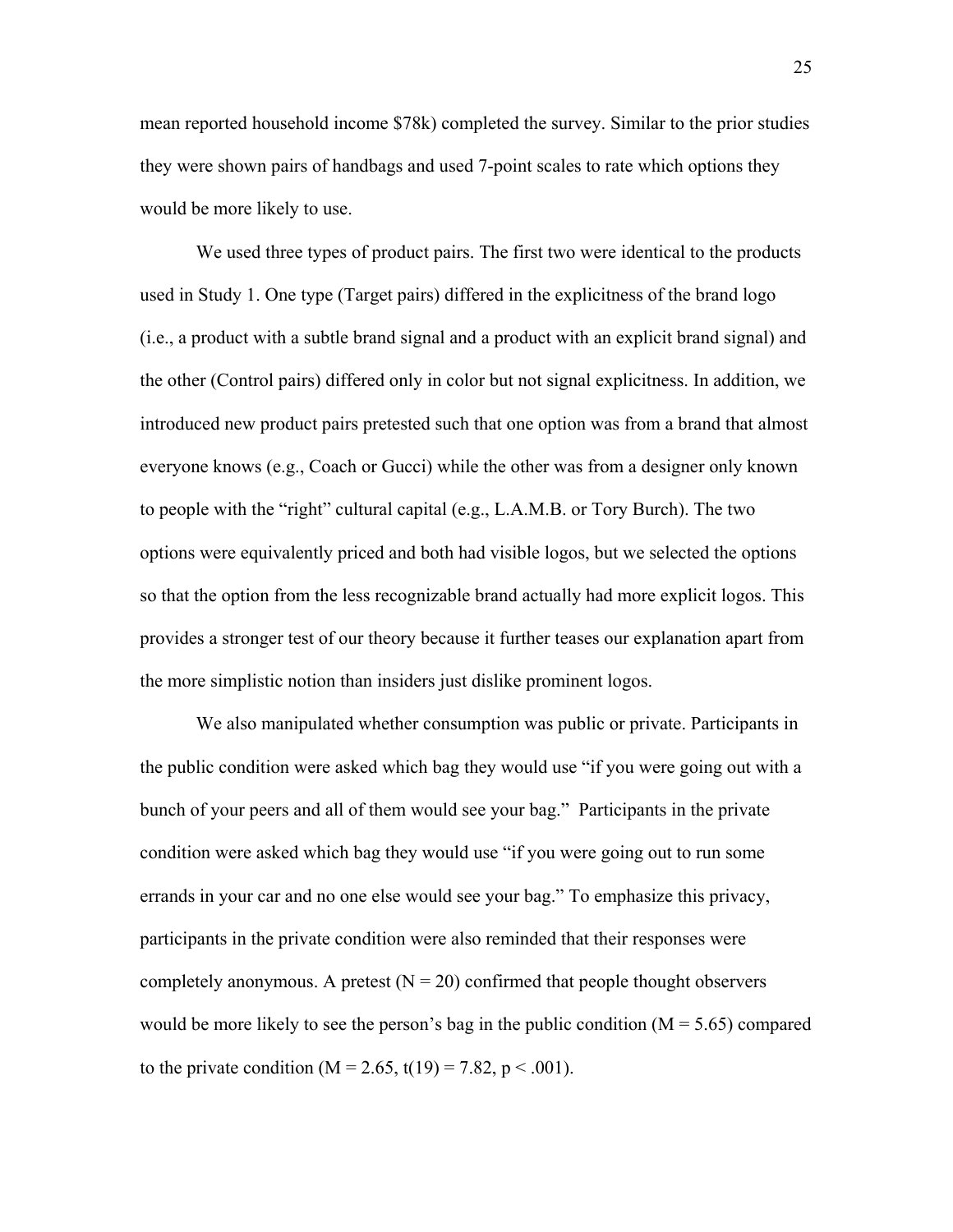Finally, we measured participants' interest and involvement in fashion (e.g., "I am knowledgeable and know a lot about fashion," "I think about fashion often",  $\alpha$  = .94, averaged to form a fashion index). Ancillary data shows this measure is reasonably linked to actual fashion. In addition to completing the fashion index, participants ( $N = 120$ ) were shown pictures of six handbags and asked to identify the brand. Participants who said they knew more about fashion correctly identified more handbags ( $r = .47$ ,  $p < .001$ ).

#### Results and Discussion

 Whether participants were exposed to the public or private scenario did not affect their reported fashion knowledge ( $F < .9$ ,  $p > .34$ ). We used regressions to examine how fashion knowledge, the usage situation (public or private), and the interaction of those terms influenced which bags participants preferred, both within the two types of subtle signal pairs, as well as in the control pairs. As expected, there were no effects on the control product pairs (all  $ts < 1.53$ ,  $ps > .13$ ), so they are not mentioned further.

 First, consistent with hypothesis 5, examining product pairs which varied in logo prominence revealed the predicted fashion knowledge x usage situation interaction  $(B =$ 0.32, *S.E.* = 0.10,  $t(111)$  = 5.08,  $p < .005$ ), figure 5A. Decomposition of this interaction one standard deviation above and below the mean level of fashion knowledge (see Aiken and West 1991 for more details on this method) revealed a significant effect of usage situation among high fashion knowledge participants  $(B = 0.86, S.E. = 0.25, t(111) =$ 3.42,  $p < .001$ ). Public (vs. private) consumption led high fashion knowledge participants (i.e., one standard deviation above the mean) to prefer more subtly marked products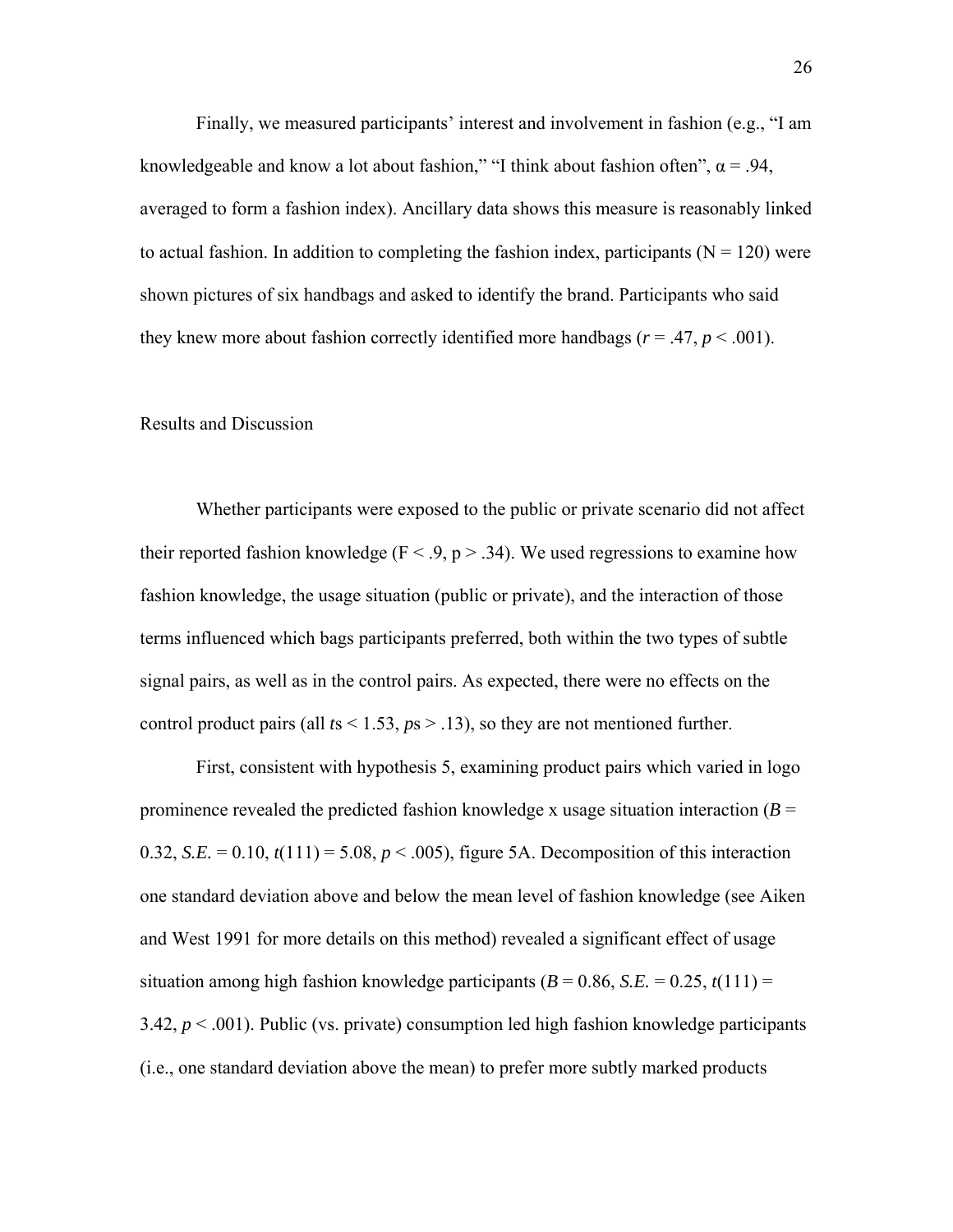$(M_{Public} = 5.14 \text{ vs. } M_{Private} = 3.86)$ . Low fashion knowledge participants, however, had similar preferences for signal explicitness in public and private  $(t < 1, p > .35)$ . Looked at another way, when consumption was public, fashion knowledge was linked to preferences for subtly marked options ( $M_{High\,Fashion\,Knowledge} = 5.14$  vs.  $M_{Low\,Fashion}$ Knowledge<sup>=</sup> 4.25; *B* = 0.39, *S.E.* = 0.13, *t*(111) = 2.97, *p* < .005). This relationship was weaker and non-significant when consumption was private  $(t < 1.50, p > .12)$ .

We found similar effects on preferences for well-recognized and insider brands. A main effect of fashion knowledge ( $B = 0.45$ ,  $S.E. = 0.11$ ,  $t(111) = 3.94$ ,  $p < .001$ ), was qualified by the predicted fashion knowledge x usage situation interaction (*B* = 0.25, *S.E.*  $= 0.11$ ,  $t(111) = 2.18$ ,  $p < .05$ ), figure 5B. Decomposition of this interaction one standard deviation above and below the mean level of fashion knowledge revealed a significant effect of usage situation among high fashion knowledge participants ( $B = 0.51$ , *S.E.* = 0.28,  $t(111) = 1.85$ ,  $p = .07$ ) such that public consumption led them to prefer options from brands whose logos were less recognizable among the general population ( $M_{Public} = 5.60$ ) vs.  $M_{\text{Private}} = 4.93$ ). Low fashion knowledge participants, however, had similar preferences in public and private  $(t < 1.3, p > 0.21)$ . Looked at another way, when consumption was public, the higher participants' fashion knowledge, the more they preferred such subtly marked options  $(B = 0.69, S.E. = 0.15, t(111) = 4.77, p < .001)$ . Compared to participants with low fashion knowledge  $(M = 3.61)$  those high fashion knowledge preferred products with more subtle signals  $(M = 5.60)$ . Though this relationship remained in the same direction, it was weaker when consumption was private  $(t < 1.2, p > .25)$ .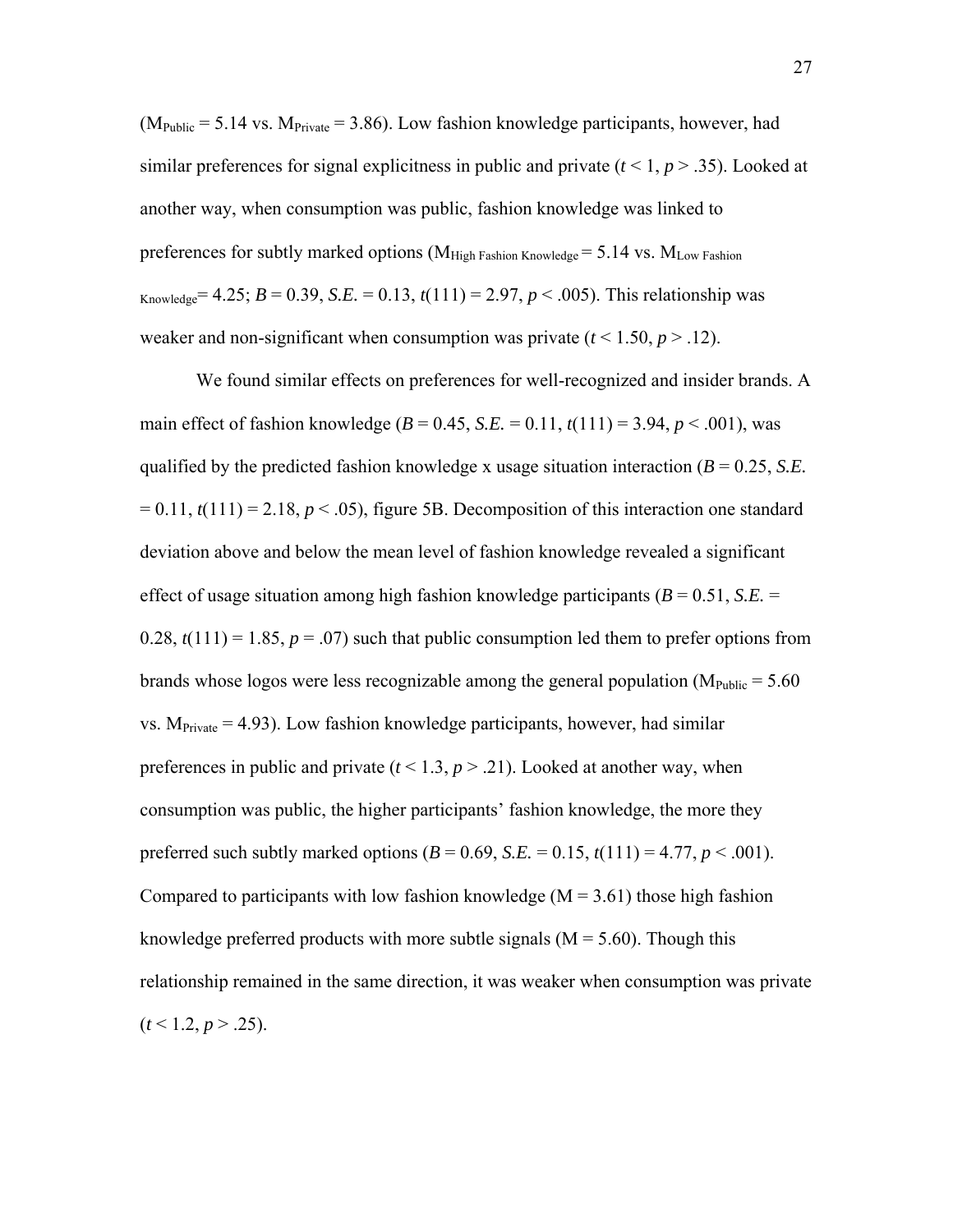Experiment 3 underscores the findings of the prior studies while extending them in a number of important ways. First, using a diverse group of real consumers and a continuous measure of fashion knowledge, the findings indicate that insiders prefer products that are subtly marked. Second, we generalize the findings to other types of subtle signals. In addition to using subtly marked products, insiders can also differentiate themselves by using brands that are only recognizable to others in the know, and we found that insiders were also more likely to prefer this alternative type of subtle signal. Third, the fact that these effects were stronger when consumption was public further illustrates the important role of social signaling in these effects.

#### **GENERAL DISCUSSION**

Notions of conspicuous consumption pervade both academic theory and marketing practice. Researchers have examined how publicly visible consumption communicates social identities and marketers adorn their products with logos to enable the signaling process and fuel consumers' desire to keep up with the Joneses. In contrast, building on notions of cultural capital, taste, and distinction, we argue for the communication value of subtle signals.

In particular, the current research shows how signal subtlety affects consumer preferences and inference making. Not surprisingly, subtler signals are more likely to be misperceived. When high-end products use less explicit brand identification, for example, most people thought they were equivalent to much cheaper low-end alternatives (Pilot Study). Even though they were harder to identify, however, insiders preferred more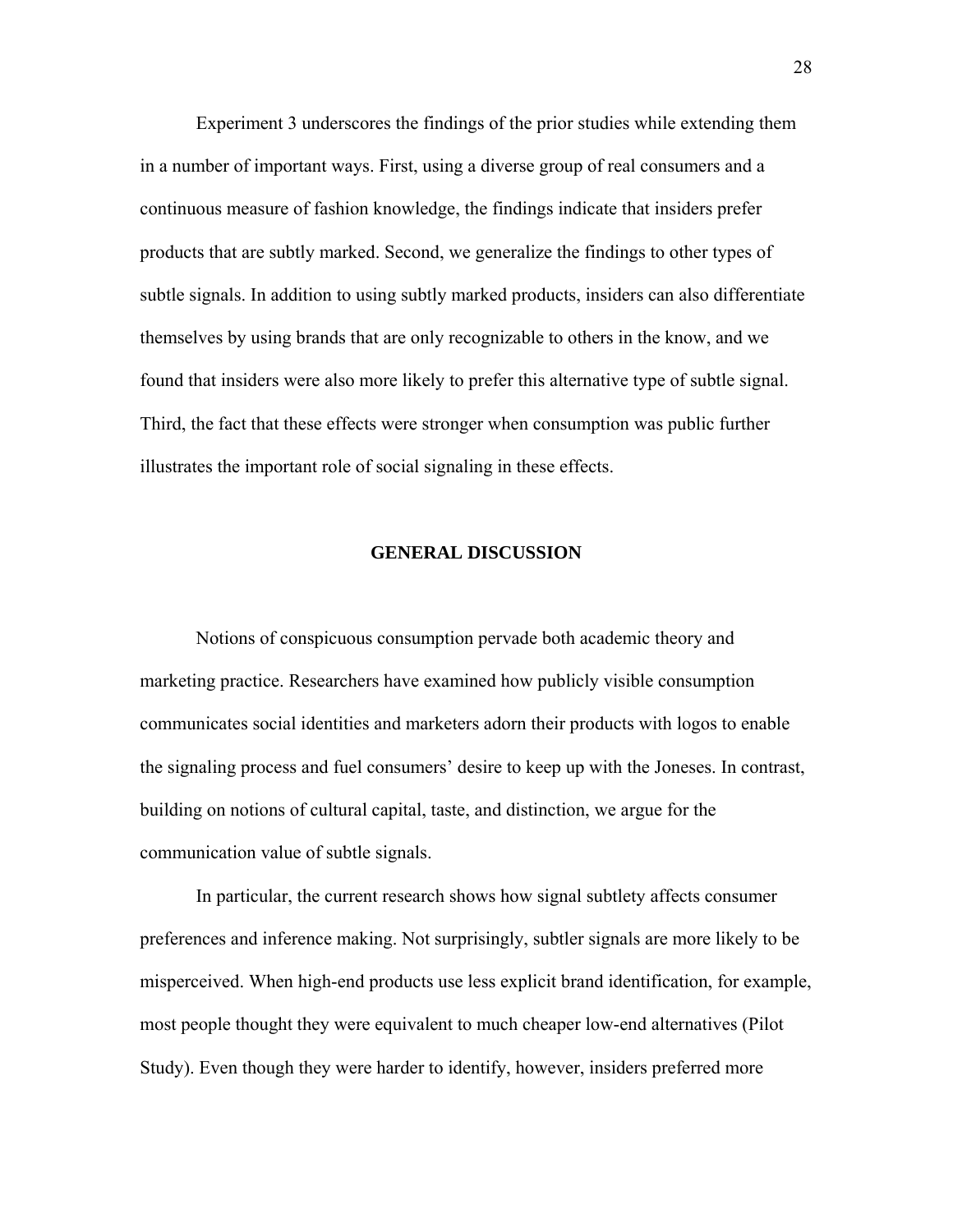subtle signals (studies 1-3). This was driven by their desire to distinguish themselves from mainstream consumers (Study 1) who prefer products with explicit brand identification that are more readily identifiable by most observers. Insiders, however, preferred subtler options that are only decodable by others in the know. Further, underscoring the notion that these effects are driven by identity signaling and outward communication, they were stronger in identity-relevant product domains (Study 2) and when consumption was publicly visible (Study 3). These moderations shed light on the mechanisms behind the effects as well as illustrating relevant boundary conditions.

While some consumers may simply want to avoid ostentation, our results demonstrate another form of inconspicuous consumption based on subtle signals. The mediation by desires for distinction from the mainstream (Study 1) as well as the moderation by product domain (Study 2) and public consumption (Study 3) all cast doubt on the notion that our effects are driven by the fact that some people just dislike logos (Klein 2000). Further, such explanations have difficulty explaining why insiders preferred more subtle signals even when these products had prominent logos (Study 3).

#### Understanding Identity-Signaling

Our perspective helps shed light on distinction and signaling dynamics in a multigroup context. Groups often diverge and behave differently from other groups (Berger and Heath 2007; White and Dahl 2006; 2007). In some cases, however, one group may actually behave similarly to another group to avoid imitation by a third group. Brooks (2001) suggests that while the moneyed elite go after items the lower classes could never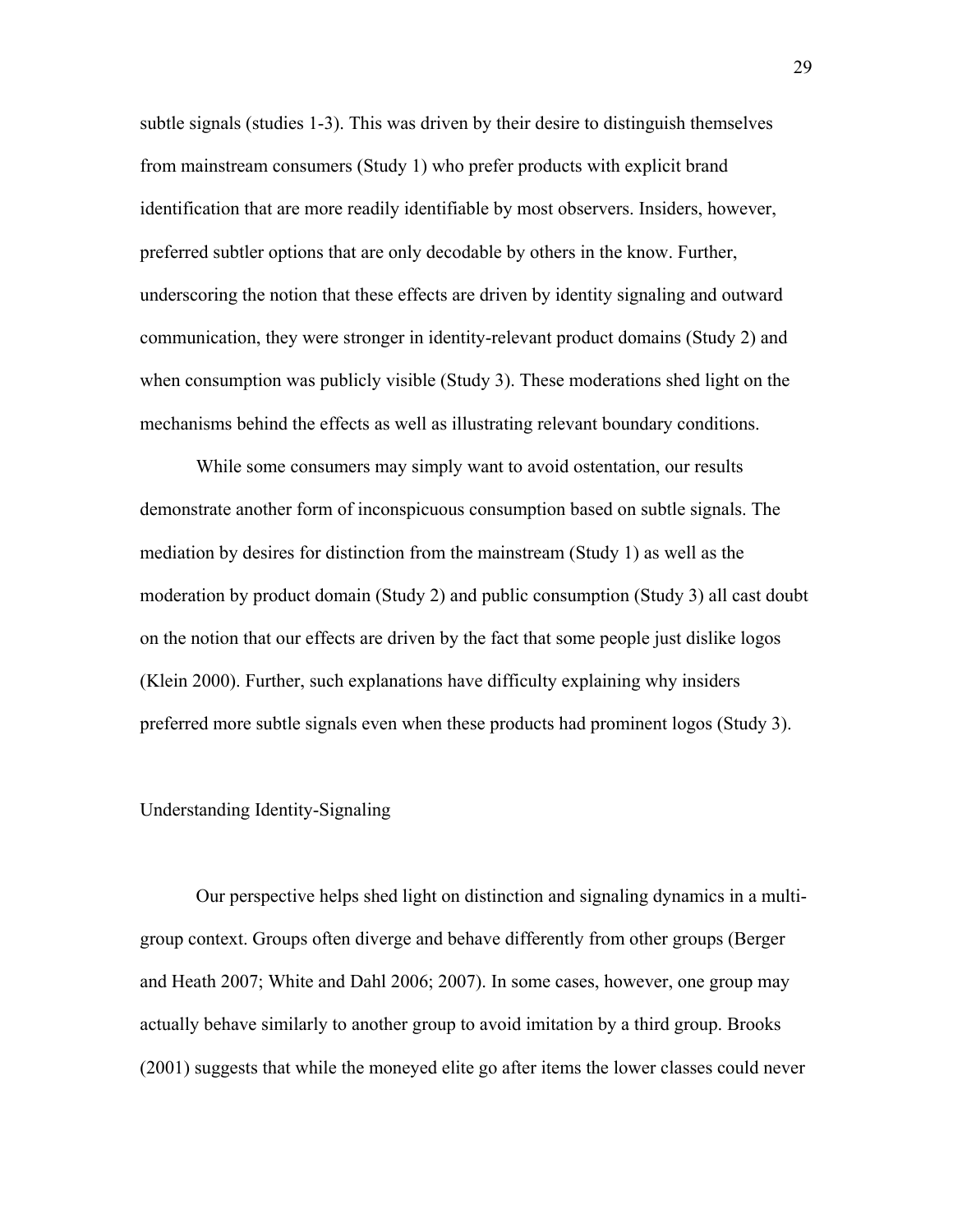purchase (e.g., yachts and caviar), educated elites often select the same items that the working class buys, but in rarefied form (e.g., free range chicken legs or heirloom potatoes from France). In doing so, the educated elite not only distinguish themselves from the moneyed elite, but do so in ways that the moneyed elite are unlikely to copy. Given the moneyed elite want to distinguish themselves from the lower classes, they are unlikely to do something similar, so behaving like the lower classes in certain respects is a good way for the educated elite to discourage the moneyed elite from poaching their signals. This pattern is similar to what we observed in the cross-category analyses of handbags and sunglasses. While low-end items tend not to display brand names or logos, middle-tier options often do, which distinguishes them from cheaper alternatives. Highend options, however, distinguish themselves from the middle tier by their absence of logos, which also makes them resemble low-end options. People in the know, however, are able to use subtle signals to distinguish them. Similar behavior can also be seen more generally in situations where high-status individuals behave similarly to low-status individuals on certain dimensions to avoid looking like middle-status individuals, who themselves want to avoid looking low status (Feltovich, et al. 2002).

These findings also shed light on how signal cost affects signal fidelity or reliability (also see Donath forthcoming). Cost is not only determined by the resources required to acquire a signal (e.g., money, time, or effort) but also by whether that signal facilitates desired identification. Given that being seen in a desired way is one benefit of signaling, forgoing desired identification among a set of observers can be seen as a cost. Fussell (1983), for example, argues that while the middle class cares a lot about what others think, people who have higher status can afford not to be recognized. While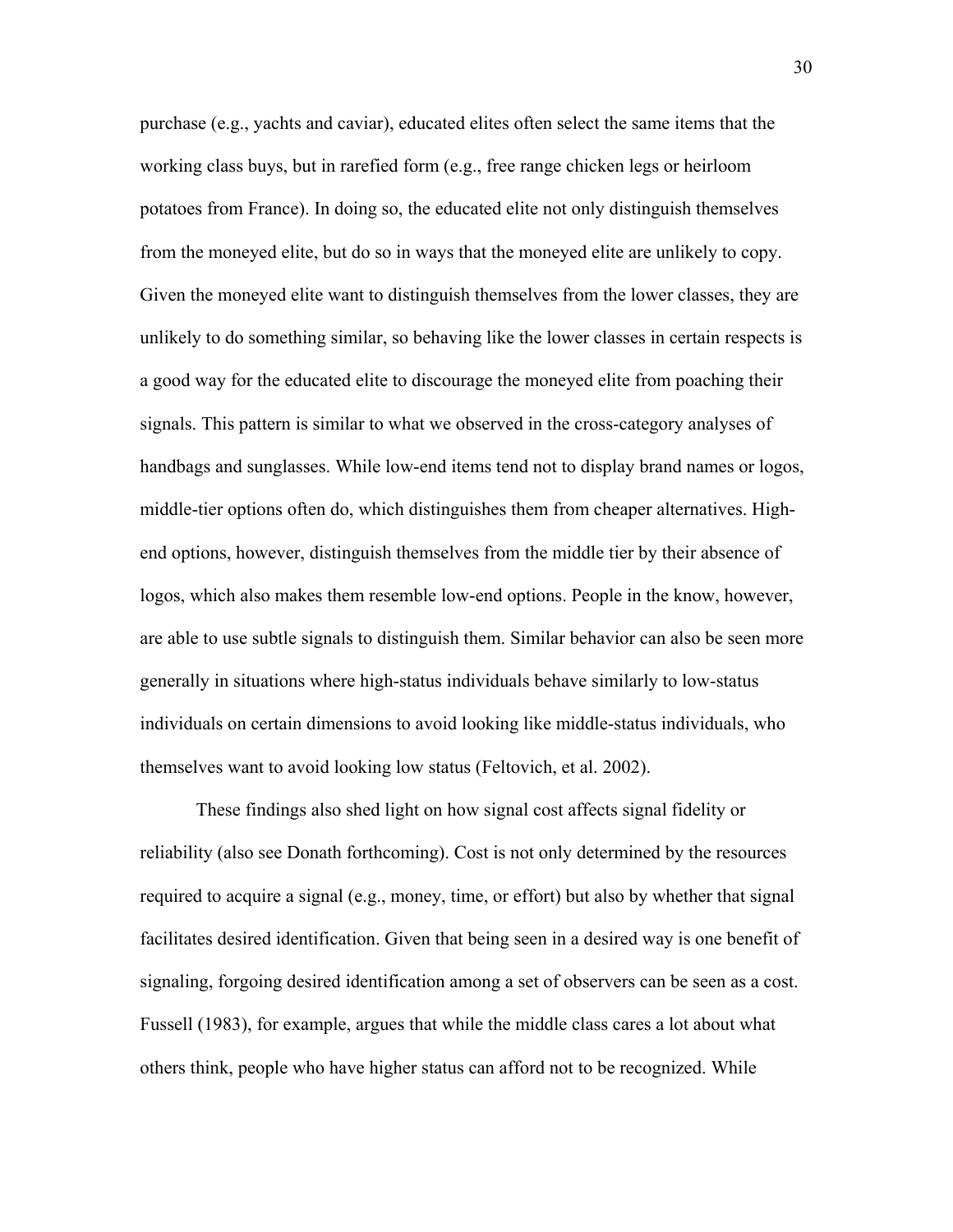economists often suggest that widely recognizable markers will be preferred (e.g., Fisman 2008), we demonstrate that by selecting subtle signals, certain consumers will forgo widespread identification to facilitate interaction with others in the know. By choosing items that are more likely to be unrecognized, or misidentified as cheaper alternatives by the general population, insiders incur an interaction cost. But in doing so, they also select a more reliable signal of their desired characteristics. Because most consumers want to be correctly identified by most observers, they will be unwilling to select subtle signals that decrease recognition. This is consistent with Seabrook's (2001) suggestion that the middle class have gotten so good at appropriating the styles of the rich that the rich have started to choose ugly things that no one would want to copy. Given that most people prefer to consume attractive rather than ugly things, choosing ugly things generates a cost that discourages outsiders from poaching the signal. Similarly, Hebdige (1979) suggests that African-American jazz musicians in the 1950s produced music that was hard to listen to or imitate in an attempt to restrict interest by whites.

Costs should also increase the likelihood that signals persist. Original taste holders tend to diverge and abandon identity-relevant products that are adopted by outsiders (Berger and Heath 2007). Consequently, if costs reduce outsiders' interest in poaching signals, current users will be less likely to abandon those signals or tastes. This suggests that subtle signals will turn over less quickly and be more likely to maintain their meaning over time. Discretely marked products, subtle but distinct styles, or highend brands that fly beneath the radar should all last longer than their more blatant counterparts. Given that many cultural tastes require particular cultural capital to consume, cultural capital itself also acts as a cost, restricting the ability of individuals to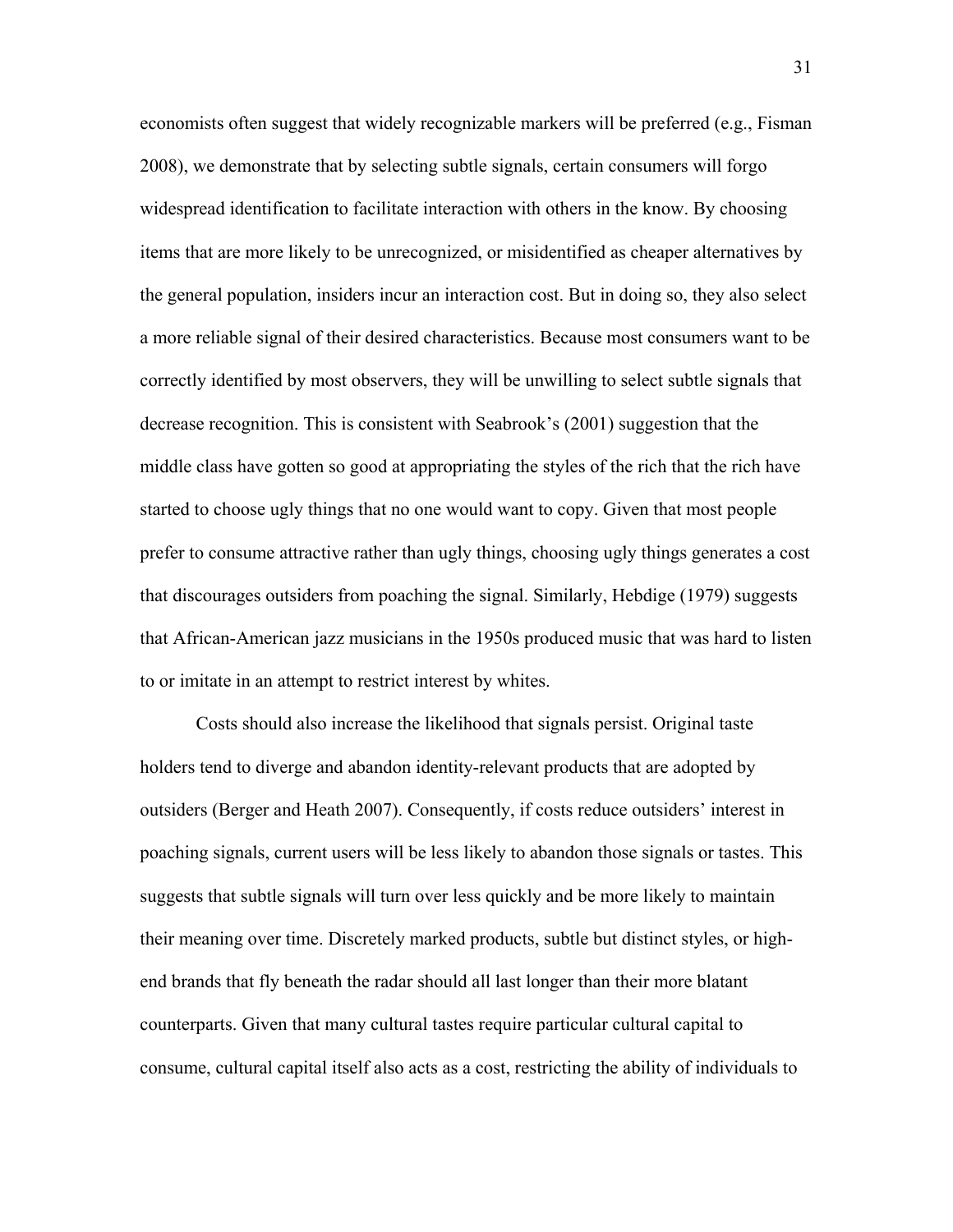both consume certain cultural tastes, as well as do so in a way that gains the respect of desired others (Bourdieu 1984; also see Holt 1998).

This has important implications for brand management. Explicit status symbols may generate large sales in the short term, but this will only persist if enough of the buyers are truly wealthy. If not, the symbolic value will shift towards being a marker of the wannabe rich, and sales will decline as consumers search for the next aspirational symbol. Brands that are willing to frequently update can take advantage of this turnover by introducing new goods. Less flexible brands, however, may get caught in the cycles and end up becoming fads. Extremely popular one minute, but discarded the next.

It is also worth noting that technological changes may have reduced the cultural capital necessary to consume subtle signals. Prior to the advent of the Internet, for example, finding out about the next hot indie band required knowing the right people and spending time hanging out in the right clubs. The advent of music blogs, however, has made it easier for people who are not part of these communities to more easily acquire at least some of the insider knowledge. This, in turn, may lead to more rapid cultural change. Importantly though, access to information and fully comprehending that information may be two different things. Technology certainly makes it easier for outsiders to acquire information, but they may not have the relevant cultural capital to understand or use it. Outsiders may be able to find a new hipster phrase mentioned online, for example, but unless they are actually connected to people that use that phrase, they may misuse it or pronounce it wrong and signal their ignorance rather than their group membership. Consequently, at least some of the value of such group-specific capital should persist even in the face of technological change.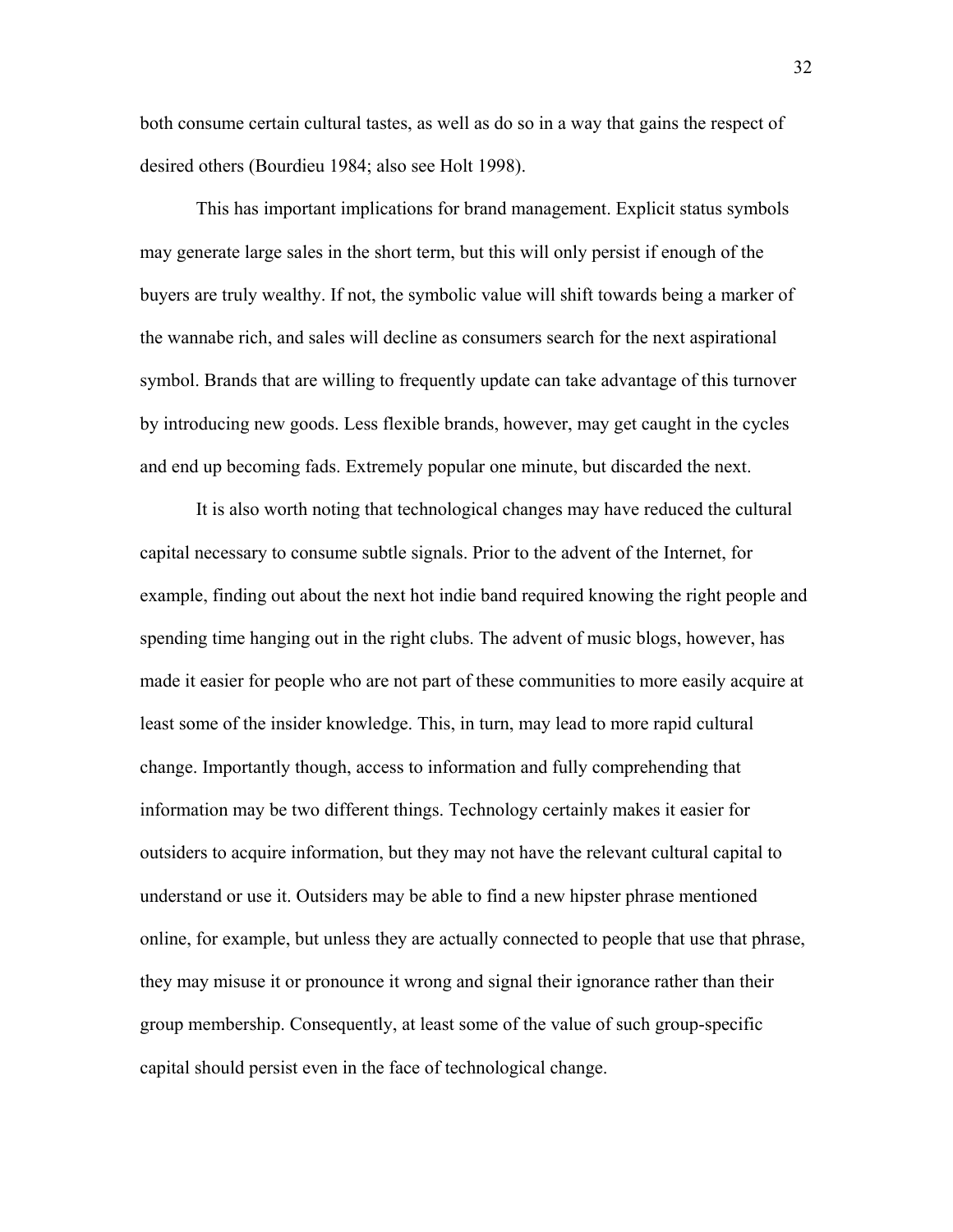Our findings support perspectives on the changing role of wealth in consumption and status hierarchies. Wealth used to be closely linked to consumption, and heavily determined status, but some have argued that knowledge or cultural capital may now play a larger role (Heath and Potter 2004). Though we cannot speak to this directly, the relationship between wealth and preferences for subtle signals in Study 3 are at least consistent with this suggestion. Though income was somewhat correlated with reported fashion knowledge ( $r = 0.25$ ,  $p = 0.01$ ), it was not related to preferences for subtle signals (*t*)  $(1.23, p > .21)$  and this relationship was no stronger in public than in private ( $t < 1.19, p$ > .23). Combined with the results of Study 3, this suggests that cultural capital, rather than wealth, was driving preferences.

While signaling is often considered in terms of vertical differentiation, these issues also extend to horizontal differentiation. Just as high-status individuals want to distinguish themselves from lower-status others (vertical differentiation) to facilitate desired recognition and interaction, people also want to distinguish themselves from outgroups of similar status (horizontal differentiation). The jocks may want to distinguish themselves from the geeks, but even within the jocks, football players want to distinguish themselves from swimmers and vice versa. Subtle signals should help provide differentiation from both lower-status groups, but also those of similar status.

Along these lines, subtle signals are not only useful for maintaining status but also for coordinating without being discriminated against by the mainstream. Rubinstein (1995), for example, notes that before the 1980s, most gay men felt pressure to remain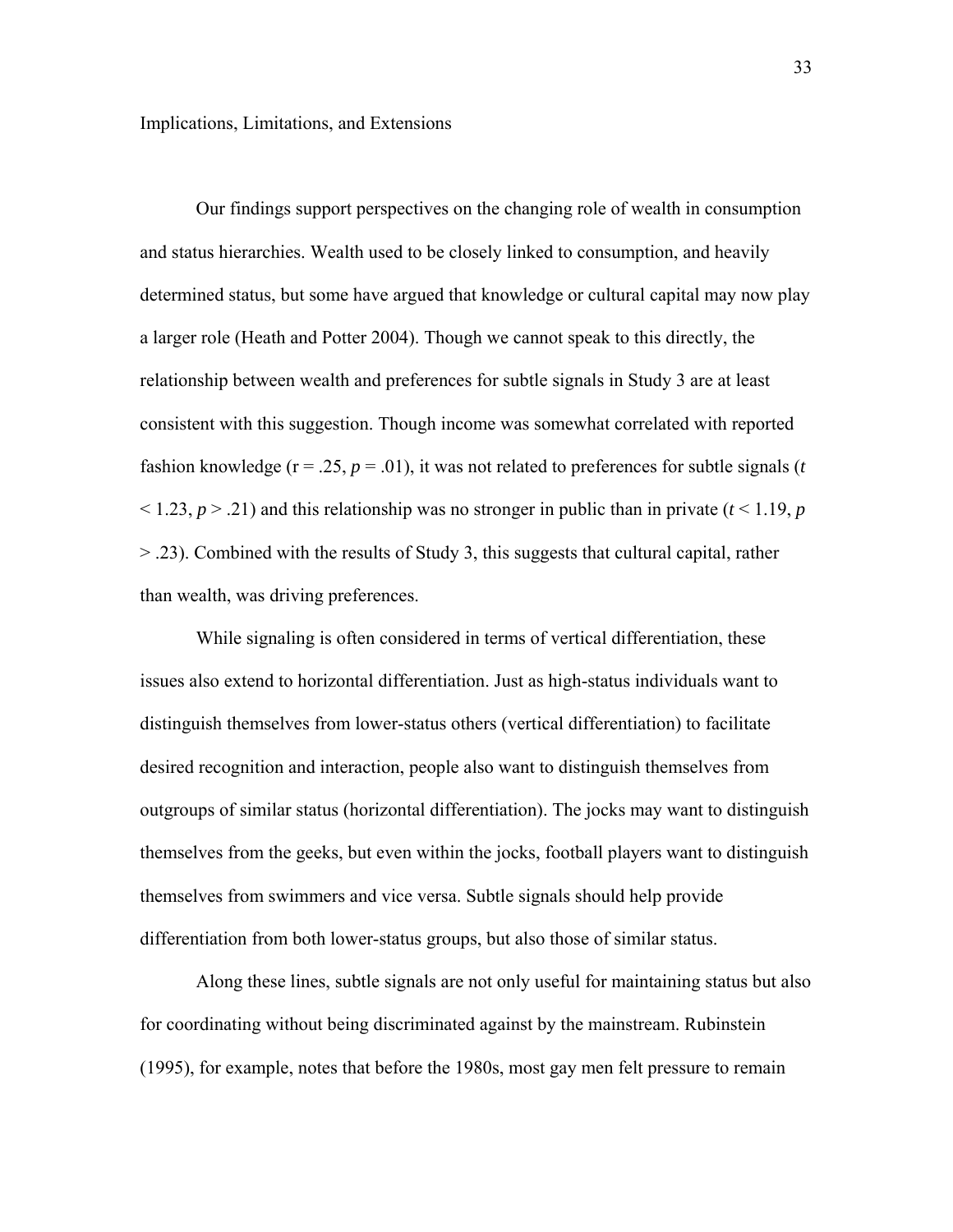invisible to mainstream culture. Consequently, they had to come up with subtle signals that could be identified by other gay men but not by outsiders. To do so, they adopted what has been termed the Old Clone look, wearing "jeans, lumber shirts, jackets, and heavy boots and sporting a mustache and sunglasses…instantly recognizable by other gay men, the look would not offend at work, for most non-gay colleagues would miss its significance" (p. 215). By selecting subtle signals, they were able to signal only to other group members and avoid unwanted attention from the mainstream (see Wooten 2006 for other strategies to avoid ridicule).

Signals may also be subtle in terms of effort. Communication depends not only on the signal itself, but how much effort someone put into communicating it. Castiglione (1903/1976) discusses sprezzatura, or how courtiers perform their roles without any semblance of effort or thought. Some people may vacation in the Hamptons, or have attended an Ivy League school, but they also choose how much effort they put into mentioning that information (e.g., blatantly telling everyone versus causally dropping it in conversation). Trying too hard to signal a particular identity may actually provide information that one is not a true member.

One limitation of our studies was the usage of fashion students as a proxy for cultural capital. While our measure was strong enough to capture differences in ability to pick up subtle signals, cultural capital has multiple components (Holt 1998) and merely being a fashion student is certainly a crude proxy. There are also limitations around how we presented the product stimuli. Participants (and coders) were only given a single photo of each product, but actually holding the product and viewing it from every angle would certainly provide more depth. That said, we used a single photo because we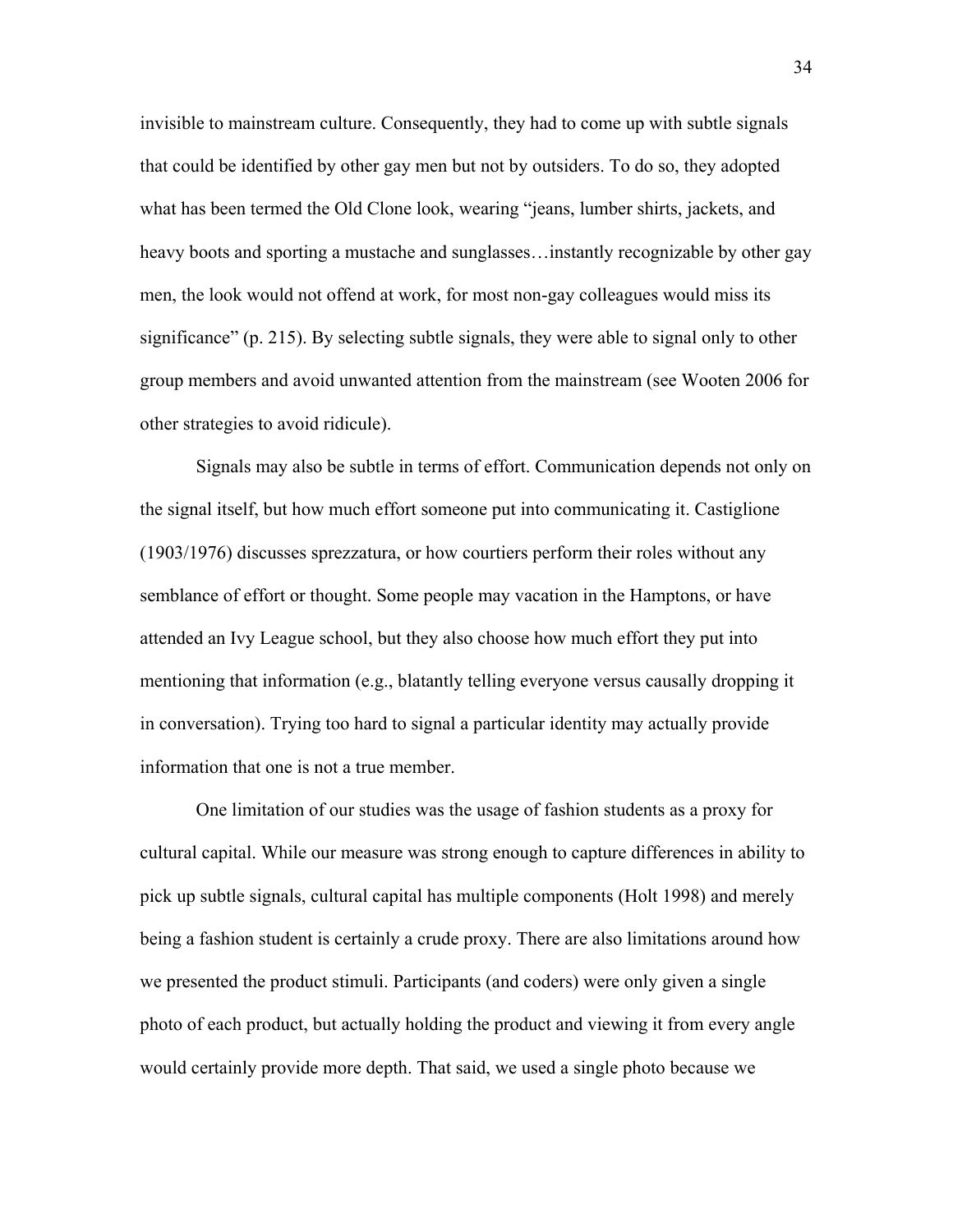believe it best reflects what happens in everyday life. While people's best friends may be able to hold their handbag, for example, most people will only get a fleeting glimpse of what someone is carrying as the walk by. Consequently, we felt that having people look at photos was a fair representation of the way people often encounter brand signals.

We focused on the visibility of brand markers, but signal explicitness influences communication in a host of other domains. Gift giving is one example. When choosing what wine to order on a first date, or bring to a new colleague's dinner party, connoisseurs often face a trade-off between selecting a widely recognized, good option versus something that is less well known, but would be more appreciated by others in the know. Similar subtlety trade-offs occur in brand choice. A Rolex is a widely recognized status symbol, but might be looked down upon by true watch enthusiasts. A Vacheron Constantin, on the other hand, will be invisible to most people, but respected by aficionados. In both cases, what people choose will likely depend on who they want to signal to and the importance of the domain to their identity.

In conclusion, the current research explores the value of subtle signals. Consumption practices are only reliable identity signals when they are restricted to similar people. Consequently, groups may sacrifice universal recognition to ensure signal fidelity. Though conspicuous consumption is more recognizable in general, in some cases subtle signals may be more useful in sending the right information to the desired receiver.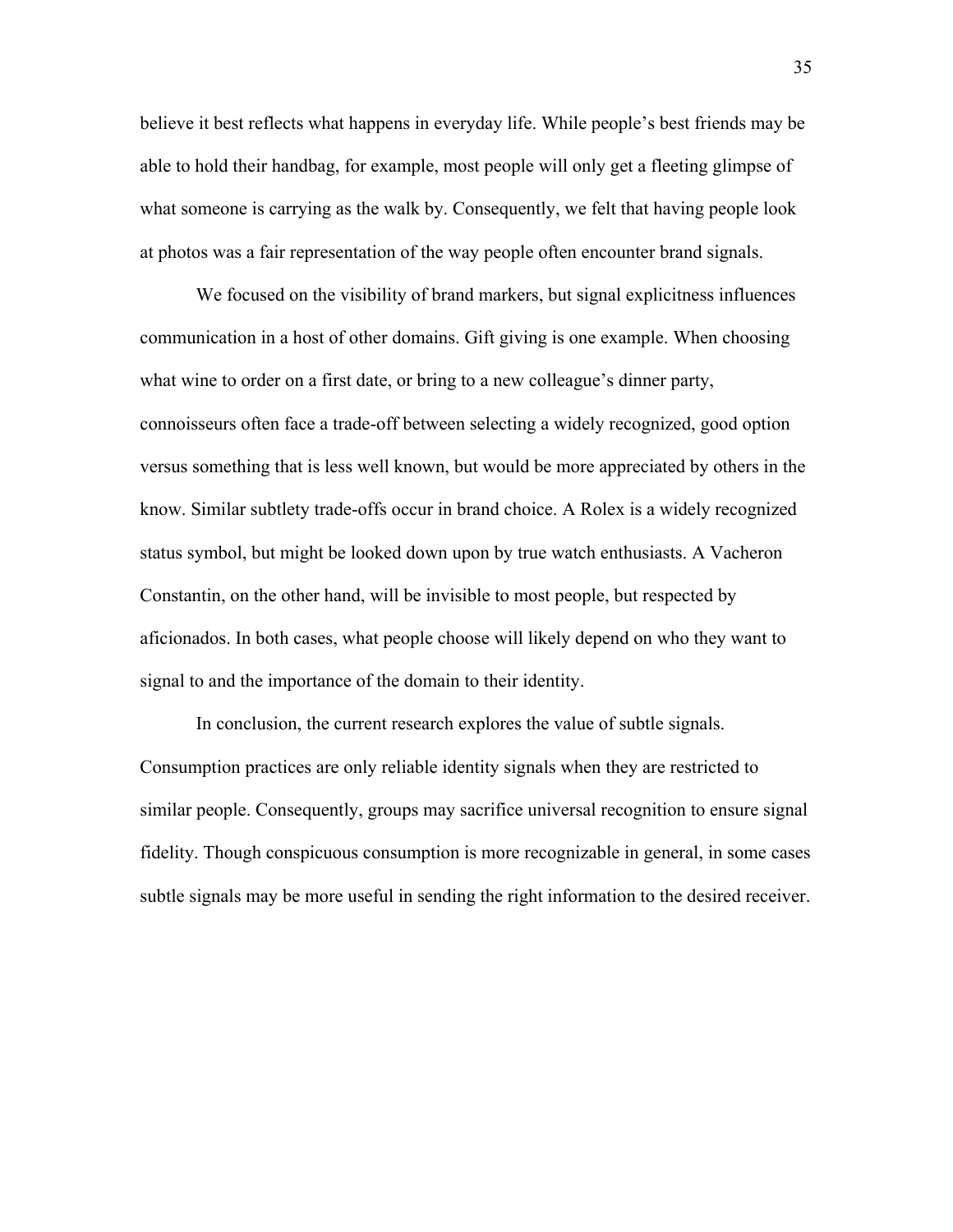#### **REFERENCES**

- Baron, Reuben M. and David. A. Kenny (1986), "The Moderator-Mediator Variable Distinction in Social Psychological Research," *Journal of Personality and Social Psych*ology, 51(6), 1173–1182.
- Belk, Russell W. (1981), "Determinants of Consumption Cue Utilization in Impression Formation: An Associational Deviation and Experimental Verification," in *Advances in Consumer Research*, Vol. 8, ed. Kent Monroe, Ann Arbor, MI: Association for Consumer Research.
- Belk, Russel (1988), "Possessions and the Extended Self," *Journal of Consumer Research*, 15 (September), 139–67.
- Belk, Russell W., Kenneth D. Bahn, and Robert N. Mayer (1982), "Developmental Recognition of Consumption Symbolism," *Journal of Consumer Research*, 9 (June), 4–17.
- Berger, Jonah and Chip Heath (2007), "Where Consumers Diverge from Others: Identity-Signaling and Product Domains," *Journal of Consumer Research*, 34 (August), 121–34.
- Berger, Jonah and Chip Heath (2008), "Who Drives Divergence? Identity-Signaling, Outgroup Dissimilarity, and the Abandonment of Cultural Tastes," *Journal of Personality and Social Psychology*, 95(3), 593-607
- Berger, Jonah and Lindsay Rand (2008), "Shifting Signals to Help Health: Using Identity Signaling to Reduce Risky Health Behaviors," *Journal of Consumer Research*, 35 (August), 509-518.
- Bourdieu, Pierre (1984), *Distinction: A Social Critique of the Judgment of Taste*, London: Routledge.
- Bourdieu, Pierre and Jean-Claude Passeron (1973), "Cultural Reproduction and Social Reproduction," in R. Brown (ed.) Knowledge, Education and Cultural Change, pp. 71—112. London: Tavistock.
- Brooks, David (2001), *Bobos in Paradise: The New Upper Class and How They Got There*, New York: Simon & Schuster.
- Burroughs, W. Jeffrey, Dave R. Drews, and William K. Hallman (1991), "Predicting Personality from Personal Possessions: A Self-Presentational Analysis," *Journal of Social Behavior and Personality*, 6 (6), 147–63.
- Castiglione, Baldassare (1903/1976), *The Book of the Courtier.* Penguin Classics.
- Charles, Kerwin Kofi, Erik Hurst, and Nikolai Roussanov (2007), "Conspicuous Consumption and Race," *National Bureau of Economic Research, Inc*. NBER Working Papers 13392.
- Davis, Fred (1992), *Fashion, Culture and Identity*. Chicago: University of Chicago Press.
- DiMaggio, Paul (1982), Cultural Capital and School Success: The Impact of Status Culture Participation on the Grades of U.S. High School Students," *American Sociological Review,* 47, 189-201.
- Donath, Judith (forthcoming), *Signals, Truth, and Design*, MIT Press.
- Douglas, Mary and Baron Isherwood (1978), *The World of Goods: Towards an Anthropology of Consumption*. New York: Norton.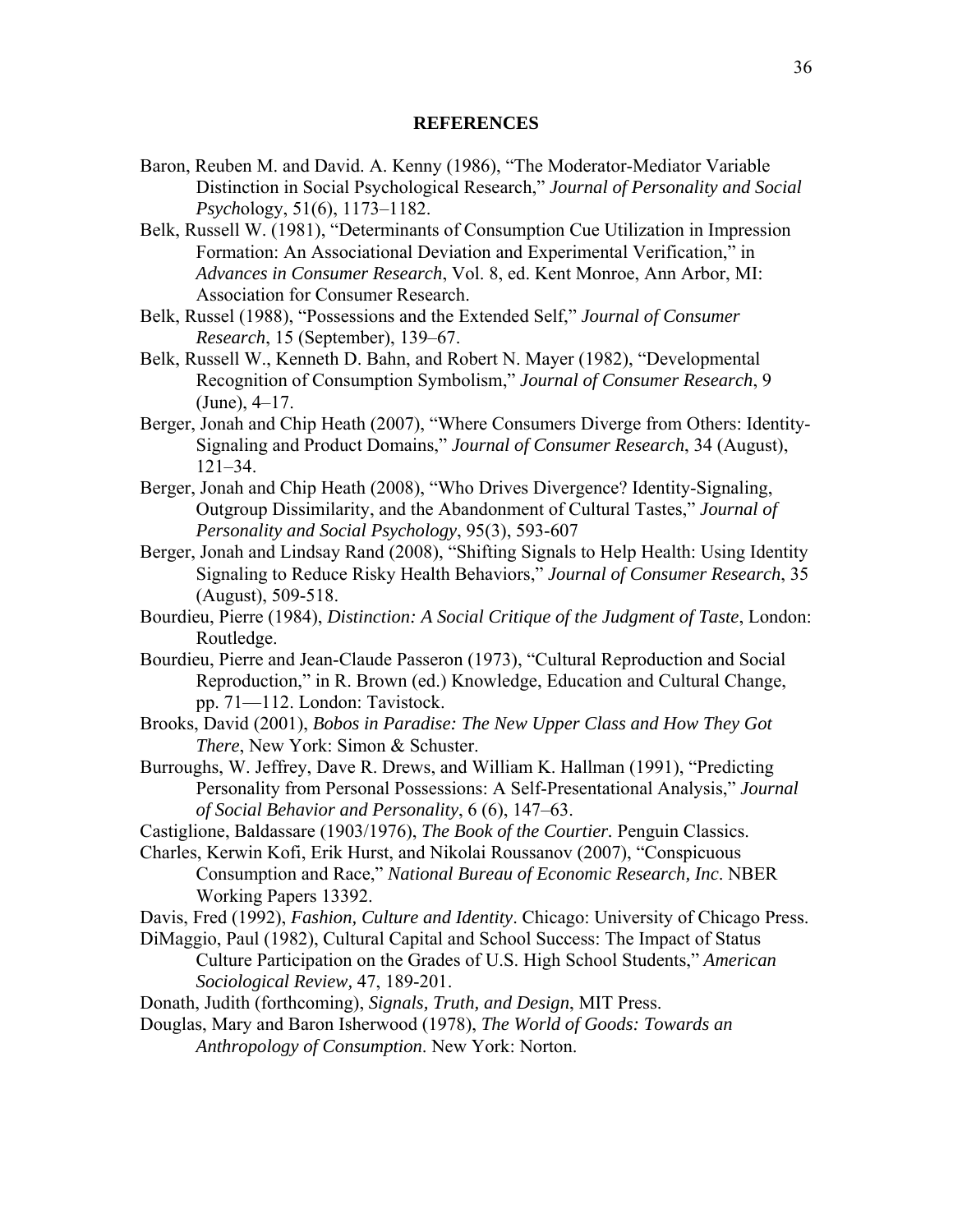- Englis, Basil G. and Michael R. Solomon (1995), "To Be and Not to Be? Lifestyle Imagery, Reference Groups, and the Clustering of America," *Journal of Advertising*, 24 (Spring), 13–28.
- Escalas, Jennifer E. and James R. Bettman (2005), "Self-Construal, Reference Groups, and Brand Meaning," *Journal of Consumer Research*, 32 (December), 378–89.
- Feltovich, Nick, Richmond Harbaugh, and Ted To (2002), "Too Cool for School? Signalling and Countersignalling," *RAND Journal of Economics*, 33(4), 630-649.
- Fisman, Ray (2008), "Cos and Effect: Bill Cosby may be right about African-Americans spending a lot on expensive sneakers—but he's wrong about why." *Slate Magazine*, http://www.slate.com/id/2181822/.
- Fussell, Paul (1983), *Class: A Guide Through the American Status System*. New York: Summit Books.
- Goffman Erving (1959), *The Presentation of Self in Everyday Life*. New York: Doubleday.
- Heath, Joseph and Andrew Potter (2004), *Nation of Rebels: Why Counterculture Became Consumer Culture*, New York: HarperBusiness.
- Hebdige, Dick (1979), *Subculture: The Meaning of Style.* London: Methuen.
- Heffetz, Ori (2007), "Conspicuous Consumption and Expenditure Visibility: Measurement and Application," *Working Paper*, Cornell University
- Holt, Douglas B. (1995), "How Consumers Consume: A Typology of Consumption Practices," *Journal of Consumer Research*, 22(1), 1-16.
- Holt, Douglas B. (1997), "Poststructuralist Lifestyle Analysis: Conceptualizing the Social Patterning of Consumption in Postmodernity," *Journal of Consumer Research*, 23  $(4)$ , 326–50.
- Holt, Douglas B. (1998), "Does Cultural Capital Structure American Consumption?" *Journal of Consumer Research*, 25 (1): 1–25.
- Kanter, Rosabeth (1977), *Men and Women of the* Corporation, New York: Harper.
- Klein, Naomi (1999), *No Logo*, New York: Picador.
- Lamont, Michele (1992), *Money, Morals and Manners: The Culture of the French and the American Upper-Middle Class*. Chicago: University of Chicago Press.
- Levy, Sidney J. (1959), "Symbols for Sale," *Harvard Business Review*, 33 (March– April), 117–24.
- McCracken, Grant (1988), *Culture and Consumption: New Approaches to the Symbolic Character of Consumer Goods and Activities*, Bloomington: Indiana University Press.
- Menkes, Suzy (2007) "Supreme Luxury Moscow 2007: Tom Ford," http://hauteconcept.com/tag/tom-ford/.
- Muniz, Albert M. and Thomas C. O'Guinn (2001), "Brand Community," *Journal of Consumer Research*, 27 (March), 412–32.
- New York Times (2005), *Class Matters*. New York: Times Books.
- Ratner, Rebecca K. and Barbara K. Kahn (2002), "The Impact of Private versus Public Consumption on Variety-Seeking Behavior," *Journal of Consumer Research*, 29, 246-257.
- Rubinstein, Ruth B. (1995), *Dress Codes*. Boulder, Co: Westview Press.
- Seabrook, John (2001), *Nobrow: The Culture of Marketing, The Marketing of Culture*, New York: Vintage.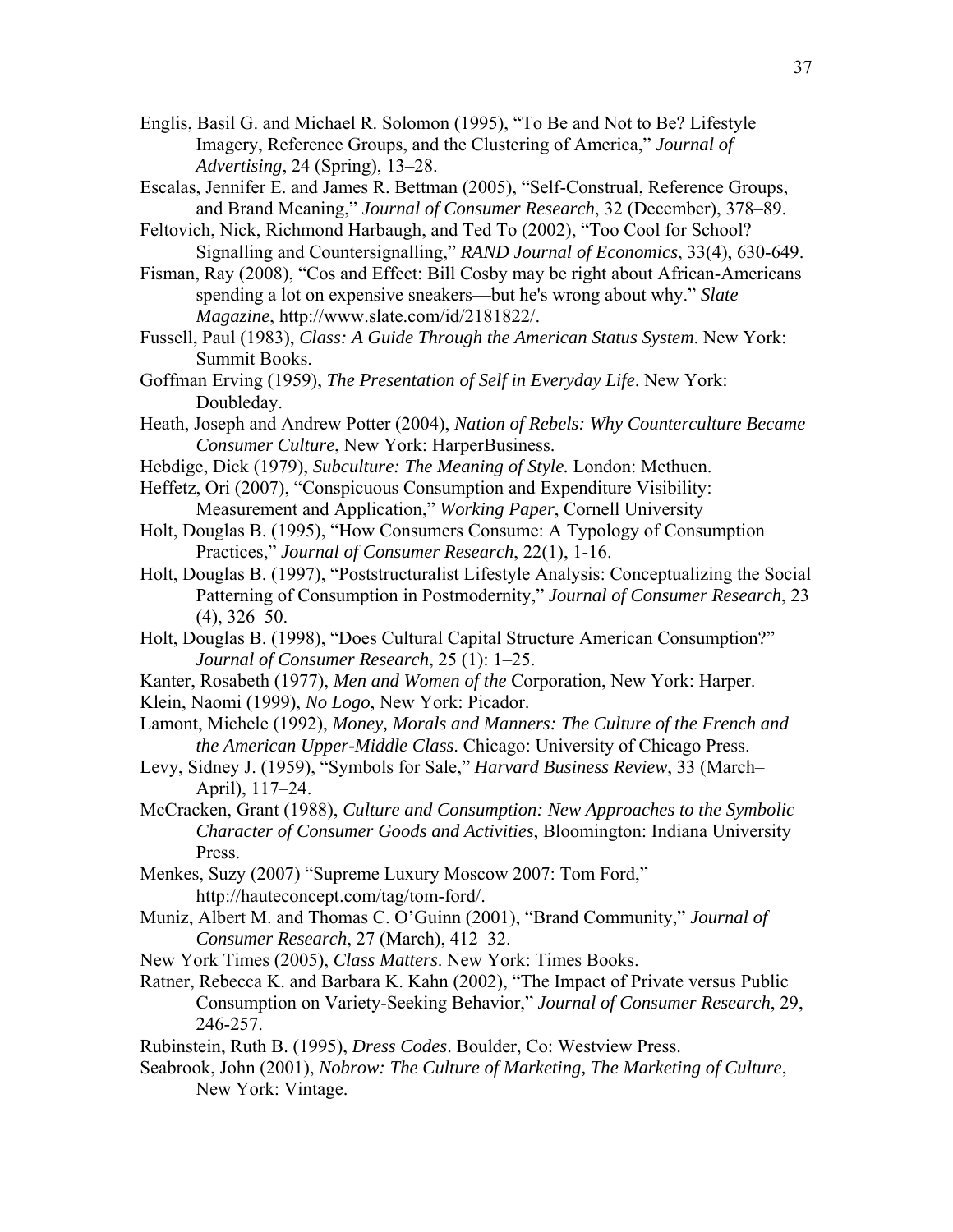- Shavitt, Sharon (1990), "The Role of Attitude Objects in Attitude Functions," Journal of Experimental Social Psychology, 26 (March), 124–48.
- Simmel, Georg (1904/1957), "Fashion," *American Journal of Sociology*, 62 (6), 541–48. Solomon, Michael R. (1983), "The Role of Products as Social Stimuli: A Symbolic
- Interactionism Perspective, *Journal of Consumer Research,* 10(3), 319–329.
- Thornton, Sarah (1996), *Club Cultures: Music, Media, and Subcultural Capital*, Middletown, CT: Wesleyan University Press.
- Twitchell, James B (2002), *Living It Up*. New York: Columbia University Press.
- Veblen, Thorstein (1899). *The Theory of the Leisure Class*. New York: Penguin.
- Wernerfelt, Birger (1990), "Advertising Content When Brand Choice Is a Signal," *Journal of Business*, 63 (1), 91–98.
- Weber, Max (1968/1978), *Economy and Society*. University of California Press: Berkeley, CA.
- Weber, Max (1904/2001), *The Protestant Ethic and the Spirit of Capitalism*, Routledge Classics.
- White, Kate and Darren Dahl (2006), "To Be or Not Be? The Influence of Dissociative Reference Groups on Consumer Preferences," *Journal of Consumer Psychology*, 16 (4), 404–14.
- White, Kate and Darren Dahl (2007), "Are All Outgroups Created Equal? Consumer Identity and Dissociative Influence," *Journal of Consumer Research*, 34 (4), 525– 36.
- Wooten, David B. (2006) "From Labeling Possessions to Possessing Labels: Ridicule and Socialization among Adolescents," *Journal of Consumer Research,* 33(Sept), 188-198.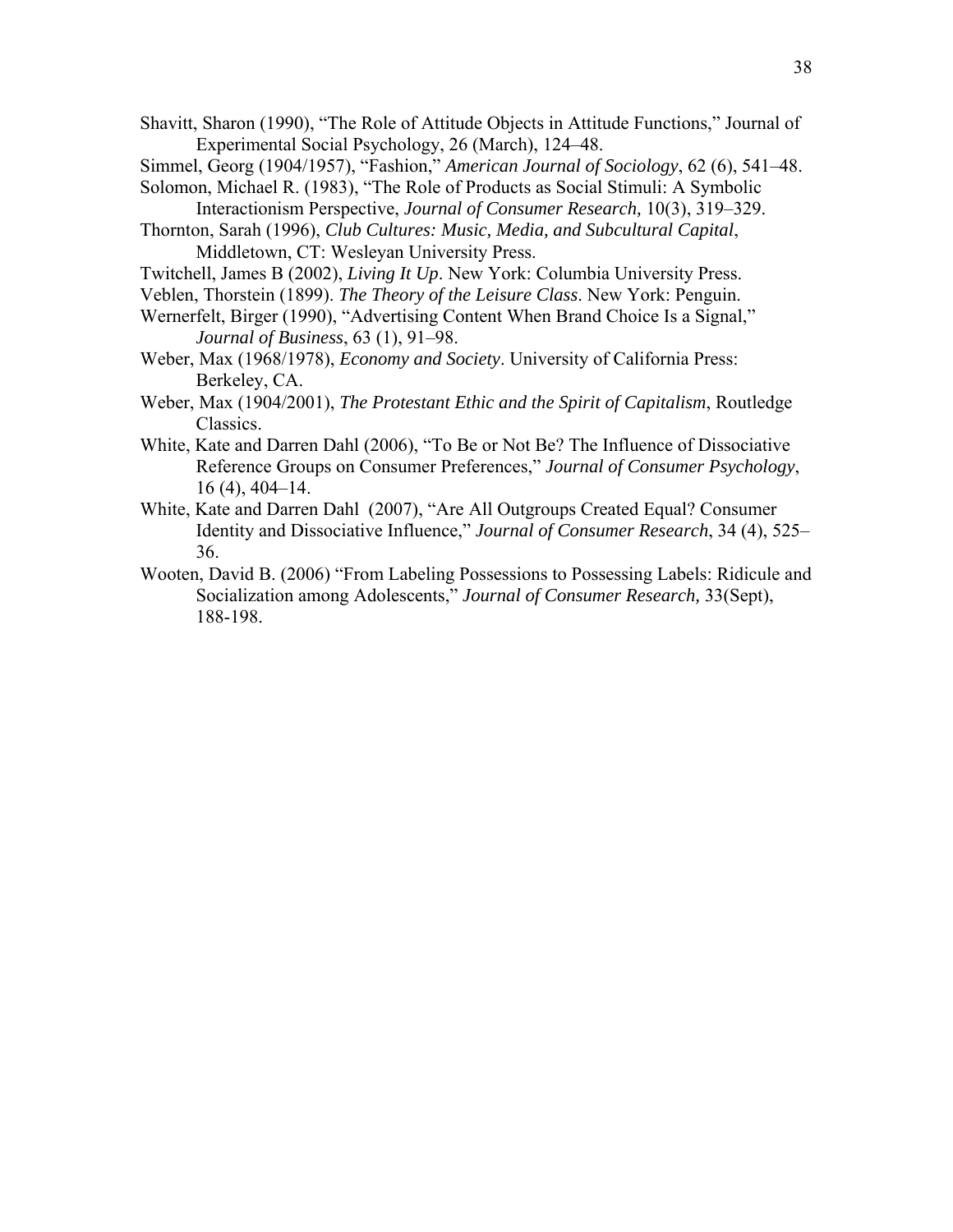

FIGURE 1: RELATIONSHIP BETWEEN SUNGLASSES PRICE AND PRESENCE OF A BRAND LOGO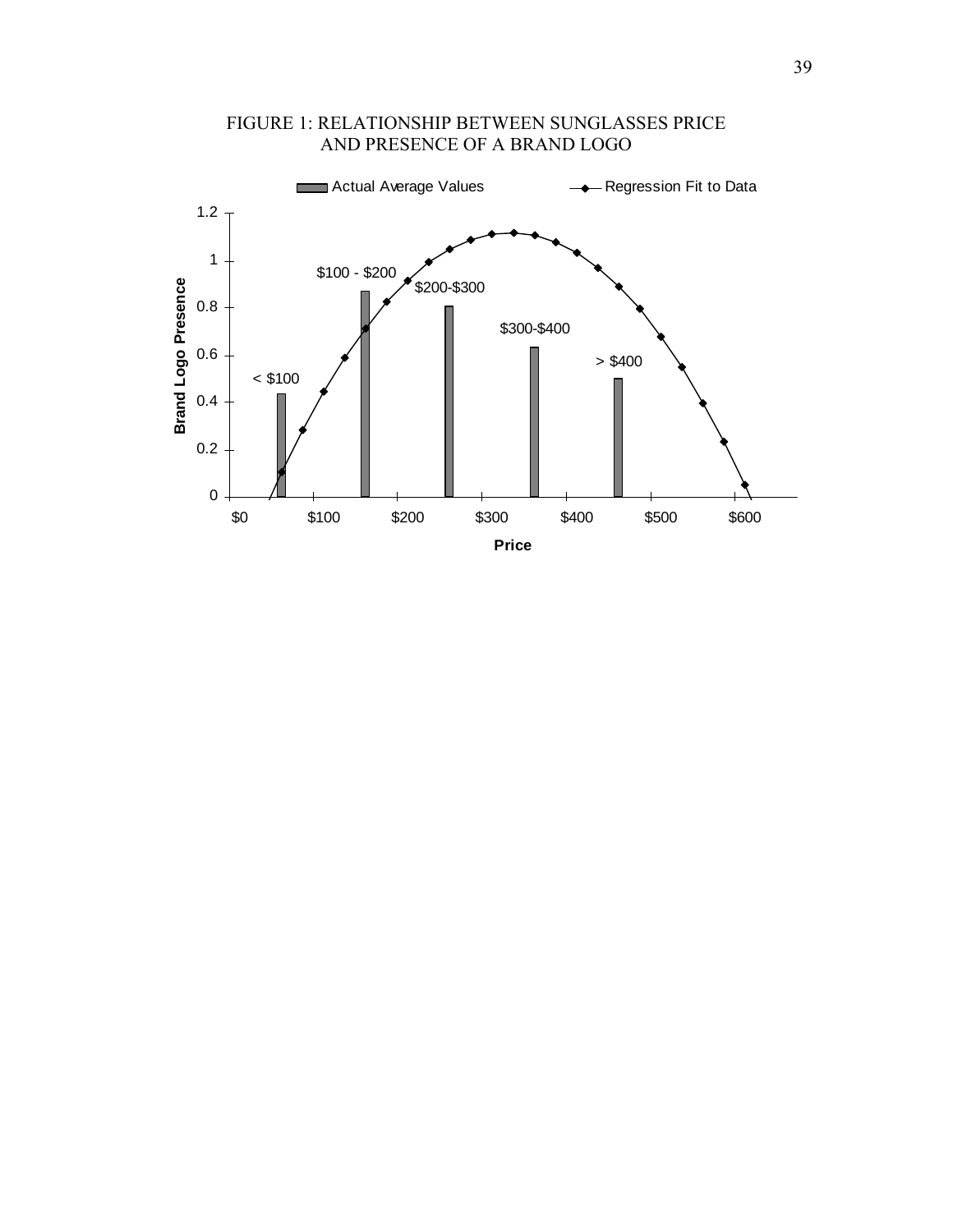# FIGURE 2: EXAMPLES OF PRODUCTS WITH MORE EXPLICIT AND SUBTLE MARKS



(1) Gucci bag, (2) Bottega Veneta bag, (3) Louis Vuitton, "Speedy 30" bag (4) Hermes "Birkin Bag", (5) Burberry Shoes, (6) Christian Louboutin pump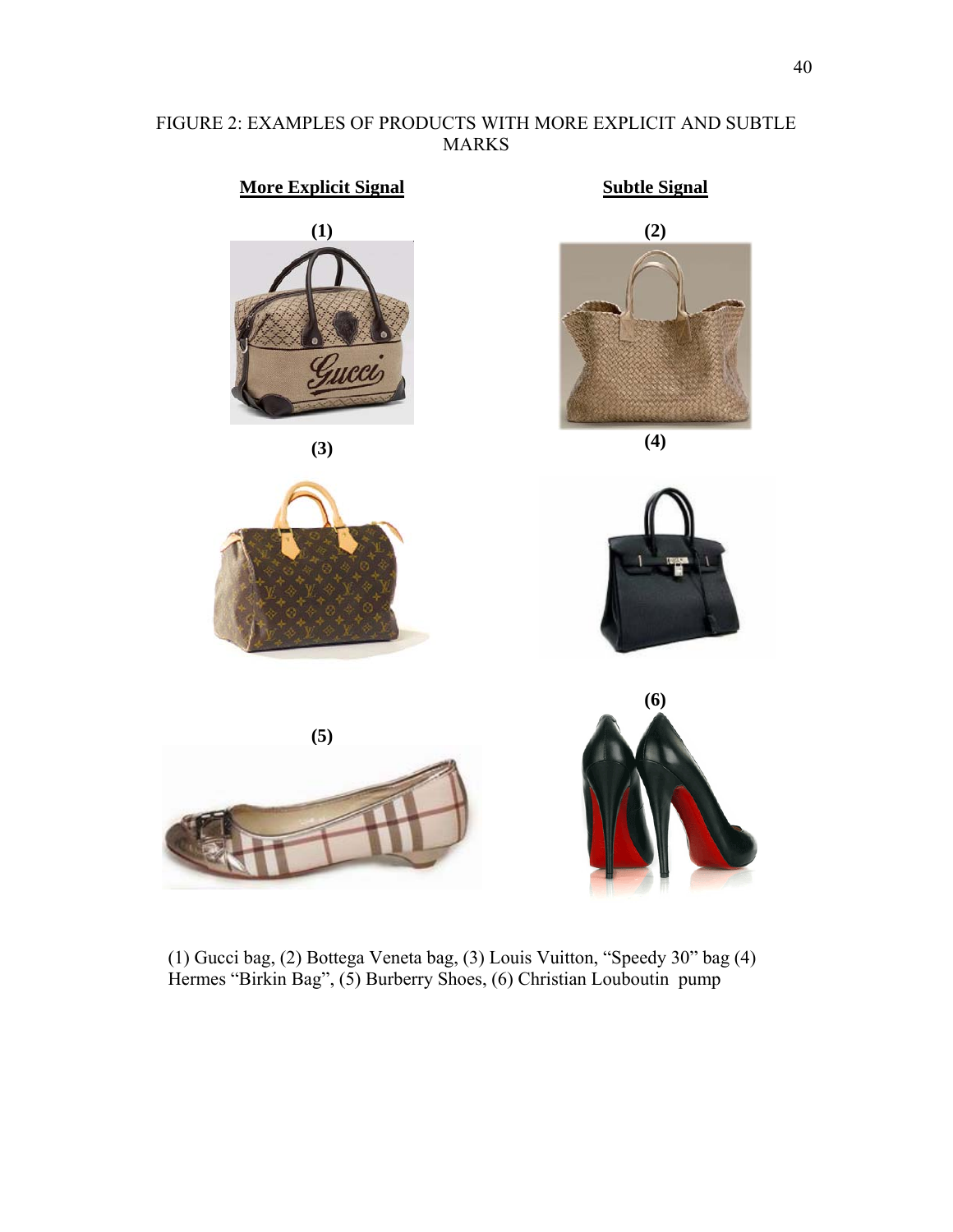

# FIGURE 3: EFFECT OF BRAND SIGNAL EXPLICITNESS, PRODUCT PRICE, AND DOMAIN KNOWELDGE ON PRICE ESTIMATION (PILOT STUDY)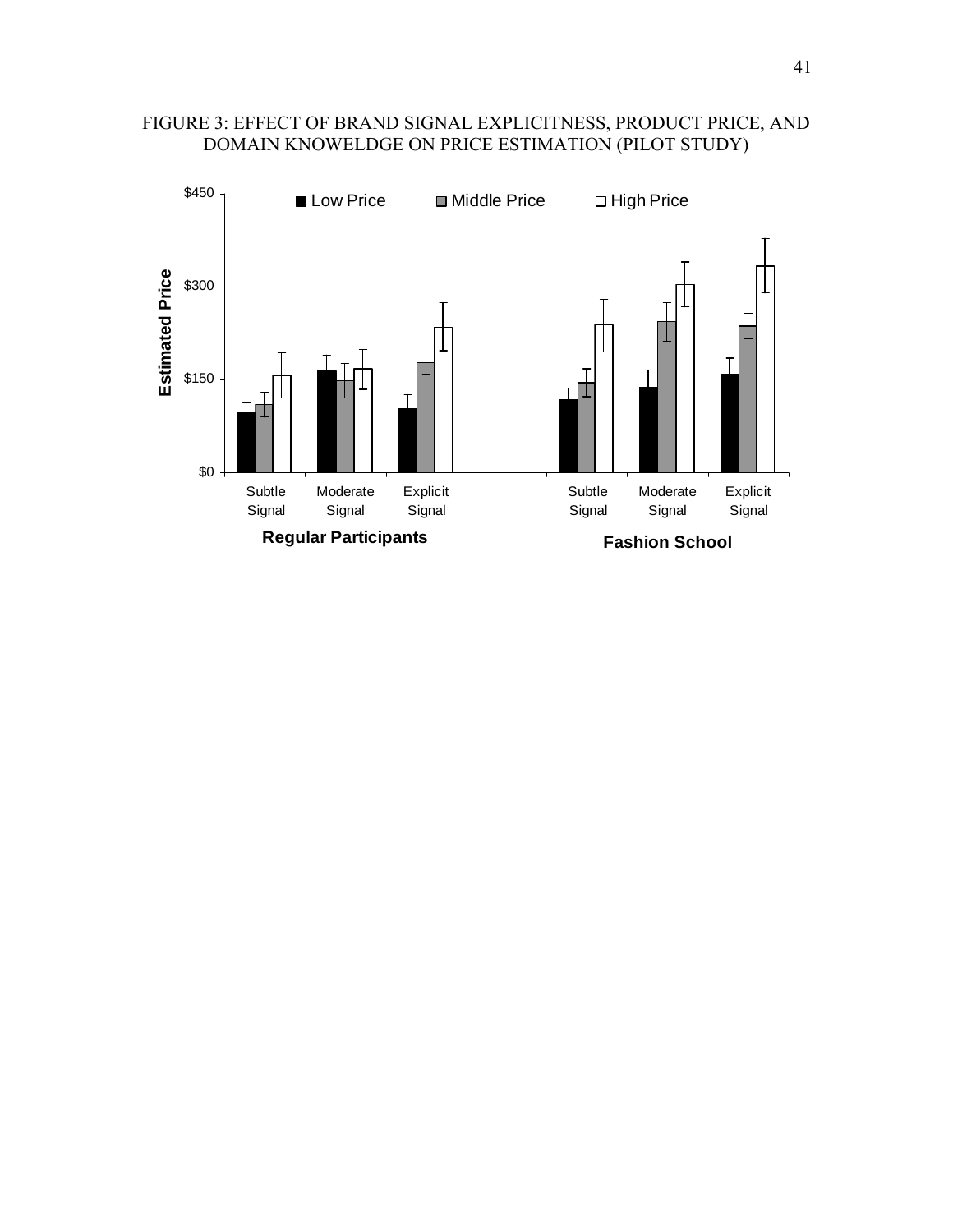# FIGURE 4: PREFERENCES FOR SUBTLE SIGNALS IN MORE AND LESS IDENTITY-RELEVANT PRODUCT DOMAINS (STUDY 2)

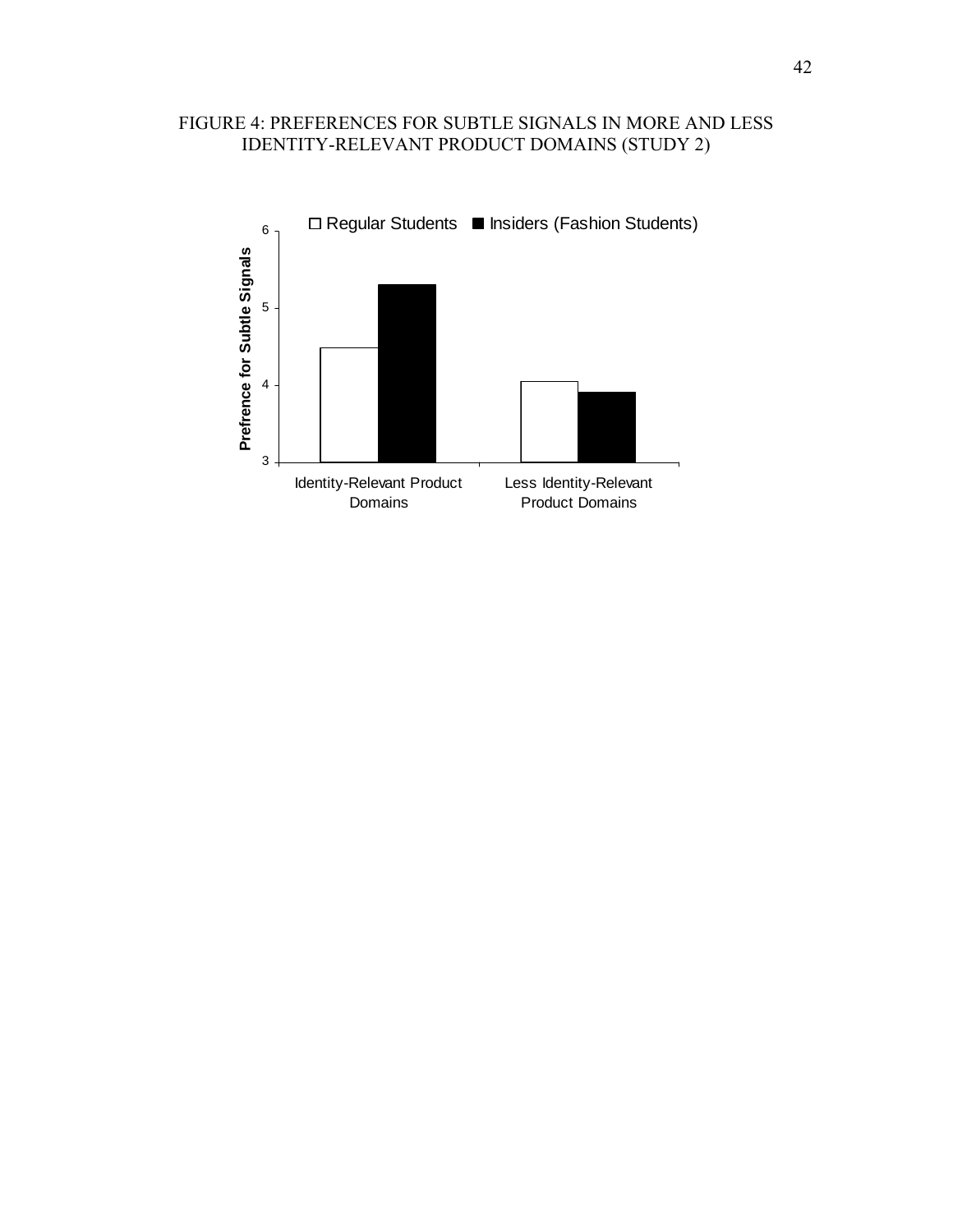# FIGURE 5A: PREFERENCES FOR SUBTLY MARKED GOODS WHEN CONSUMPTION IS PUBLIC VERSUS PRIVATE (STUDY 3)



FIGURE 5B: PREFERENCES FOR BRANDS REQUIRING CULTURAL CAPITAL WHEN CONSUMPTION IS PUBLIC VERSUS PRIVATE (STUDY 3)

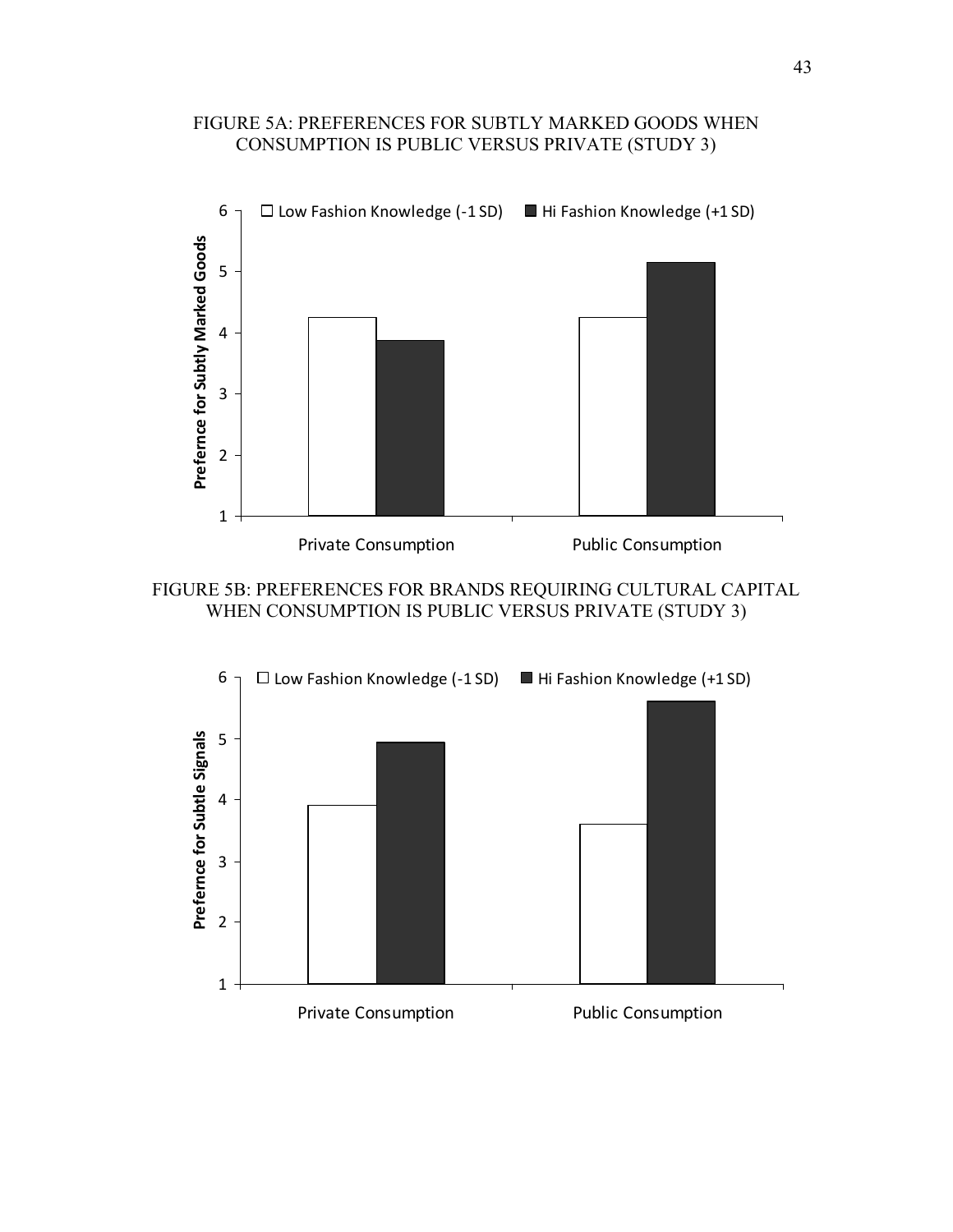#### **APPENDIX**

#### Handbags Category Analysis Method

*Product Selection*. To amass a cross-section of handbags at different price points, we randomly selected every fourth shoulder bag from the websites of Macy's, Nordstrom's, and Saks (identical results were found when we also included bags from low-end retailers like Wal-Mart and Target). This provided a set of 110 bags (\$5 to \$9,590,  $M = $697$ , median  $= $140$ ). We collected an image of each bag and its price.

*Coding*. Two coders received an image of each bag and coded the presence of the brand name ( $0 = not present$ ,  $1 = present$  but small,  $2 = present$  and large) as well as the presence of a brand logo or pattern (e.g., Burberry's plaid;  $0 =$  no logo or pattern,  $1 =$ small logo or pattern,  $2 = \text{large}$  logo or pattern). The coders had high reliability ( $r = .88$ ). These two items were then summed to create a brand signal explicitness score (range: 0- 4).

Not surprisingly, the prices were highly skewed (skewness  $= 5.94$ ) so we used log(price) for our regression analysis (for visualization purposes, we use price in the figure). We examined brand signal explicitness as a function of log price and log price squared.

#### Results

Analyses revealed an inverted U relationship between price and brand signal explicitness. While signal explicitness was low for bags under \$100 ( $M = .25$ ), it increased for bags between \$100 and \$200 ( $M = .75$ ), and peaked for bags between \$200 and \$300 ( $M = 1.42$ ). As the bags became more expensive, however, brand signal explicitness began to decrease (i.e., bags \$400-\$500,  $M = .57$  and bags \$500-600,  $M =$ .40) and bags above \$600 had comparable values of signal explicitness (*M* = .20) to the cheapest bags. The regression revealed that while signal explicitness increased with price  $(B = 1.47, S.E. = 0.55, t(109) = 2.64, p = .01)$ , there was a negative relationship between explicitness and price squared ( $B = -0.32$ , *S.E.* = 0.05,  $t(109) = 2.87$ ,  $p = .005$ ).

# PERCENTAGE OF DIFFERENT BRAND SIGNAL TYPES AT DIFFERENT PRICE **OUINTILES**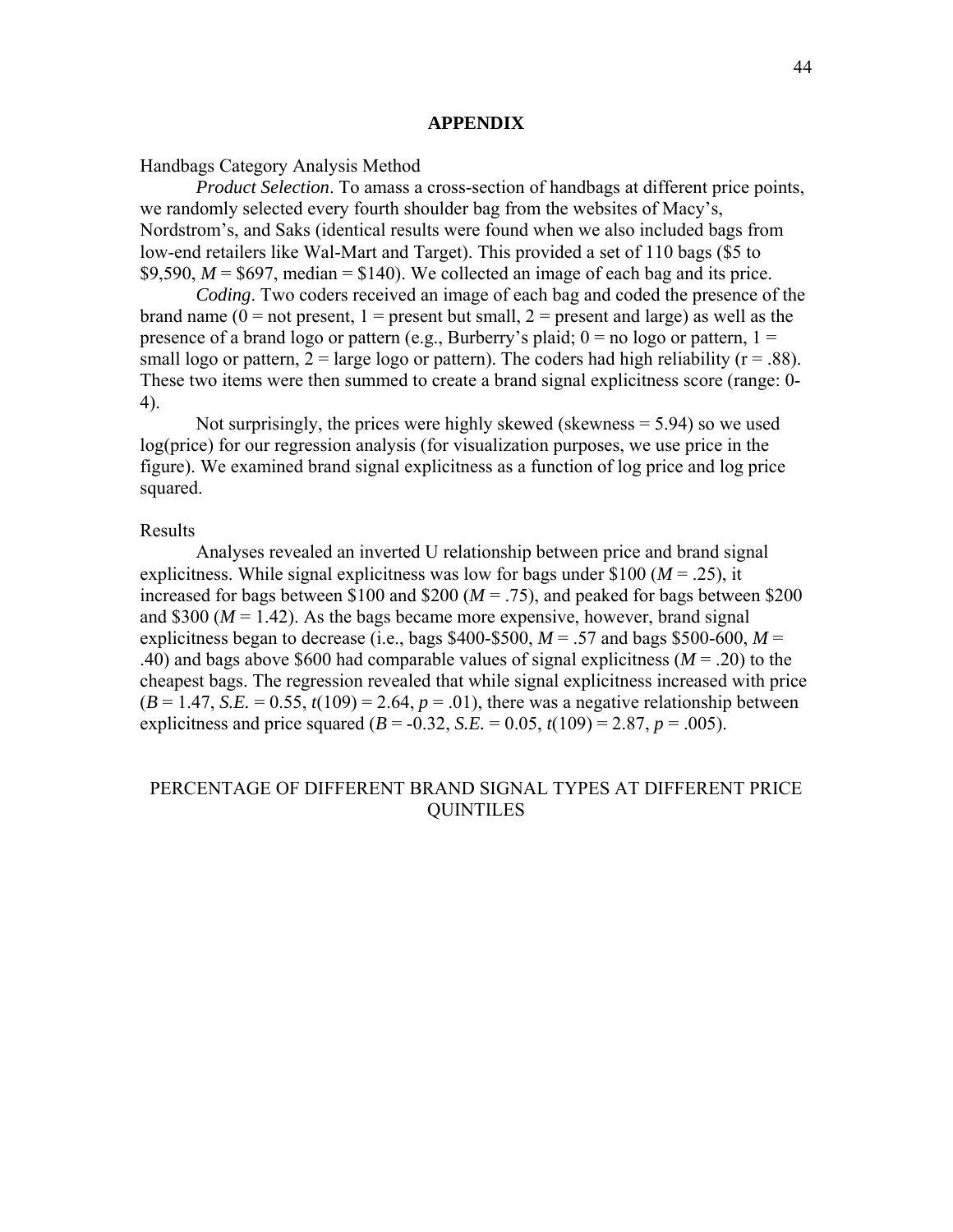![](_page_46_Figure_0.jpeg)

Pilot Study Methods

 Forty undergraduates from a large southern university completed a short survey. They were recruited either through a regular business program or the fashion school.

Participants were shown color images of 30 different handbags and asked to estimate each bag's price. We used low, middle, and high-priced bags and within each tier, used a few bags that contained large logos or patterns, smaller logos or patterns, or no obvious logo or pattern. This allowed us to examine the influence of actual price on perceived price for bags that used explicit, moderate, and subtle brand signals.

#### Results

We examined perceived price using a 3(Signal Explicitness: Subtle vs. Moderate vs. Explicit) x 3(Actual Price: Low vs. Mid vs. High) x 2(Observer Type: Regular vs. Insider) Mixed ANOVA. Analysis revealed main effects of Signal Explicitness (*F*(2, 34)  $= 17.61, p < .001$ ), Actual Price (*F*(2, 34) = 10.49, *p* < .001), and Observer Type (*F*(1,  $35$ ) = 4.27,  $p < 0.05$ ) as well as a two-way interaction of Actual Price x Observer Type  $(F(4, 32) = 2.72, p < .05)$ .

More importantly, the analysis revealed the predicted Signal Explicitness x Actual Price x Observer Type interaction  $(F(4, 32) = 3.07, p = .03)$ , figure 3. To clarify this effect, we examined the influence of Signal Explicitness and Actual Price separately for insiders and regular students. Overall, regular participants had trouble distinguishing between differentially priced bags (Actual Price main effect: *F*(2, 19) < 2.0, *p* > .20), and their ability depended on Signal Explicitness (Signal Explicitness x Actual Price interaction:  $F(4, 17) = 5.06$ ,  $p = .007$ ). Among bags that used explicit signals there was an effect of Actual Price on price perceptions  $(F(2, 19) = 6.47, p = .007)$ , such that participants correctly believed that the higher-priced bags cost more than the lowerpriced bags. For bags using more subtle signals, however, regular participants could not distinguish between more and less expensive bags (either subtle signal bags,  $F(2, 19)$  < 1.4, *p* > .25 or moderate signal bags, *F*(2, 19) < .60, *p* > .55). Among bags using